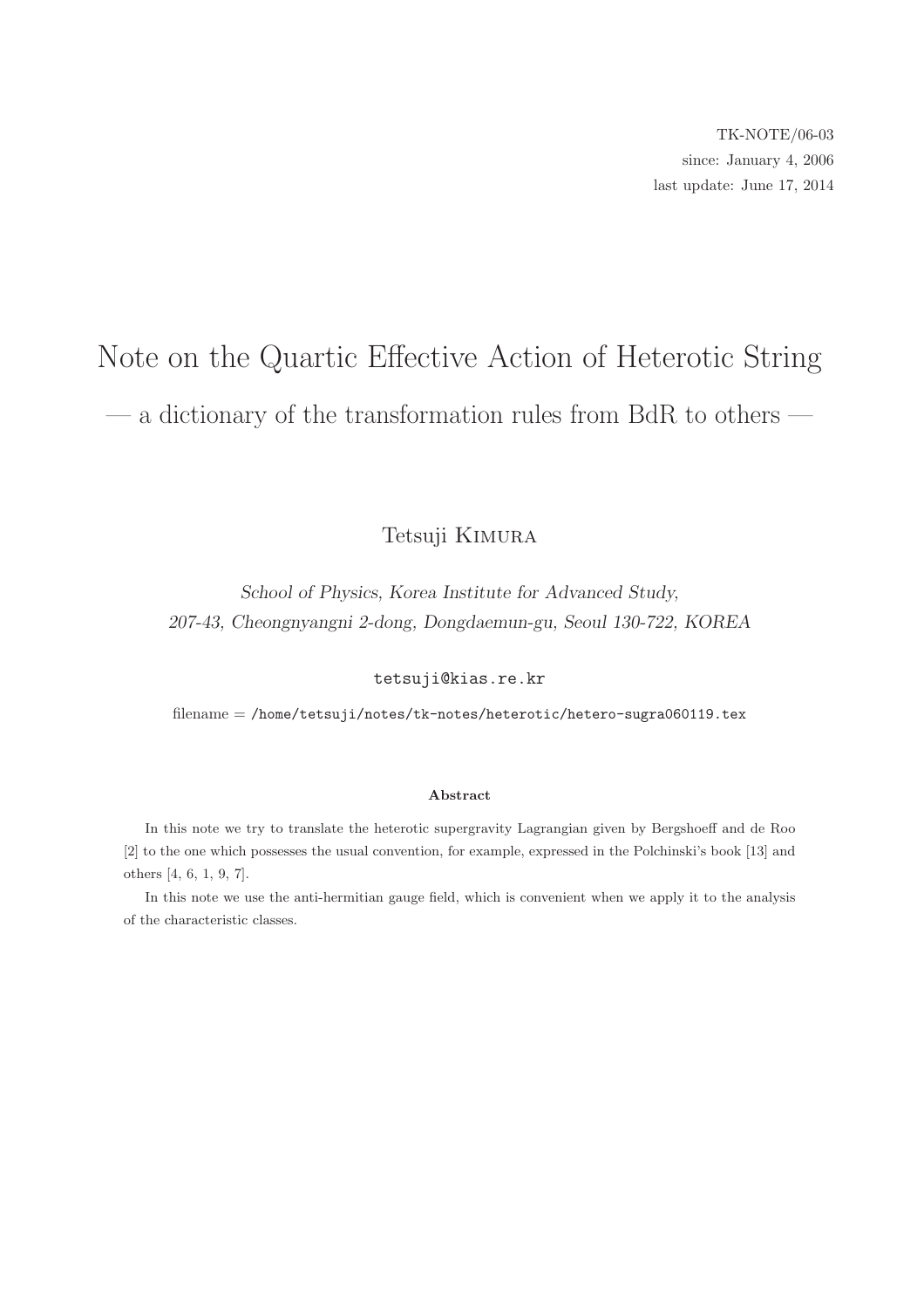# 1 Convention

#### 1.1 Antisymmetrized symbol

Polchinski [13] and FL [6] define the antisymmetric variables such as

$$
T_{[M_1M_2\cdots M_p]} = \frac{1}{p!} \Big( T_{M_1M_2\cdots M_p} - T_{M_2M_1\cdots M_p} \pm \text{permutations} \Big) . \tag{1.1}
$$

This definition is also applied in BdR [2, 3]. We can find this result from the following definition in [5]. Chapline and Manton defined the totally antisymmetric gamma matrix  $\Gamma^{MNP}$  as  $\Gamma^{MNP} = \Gamma^{[M}\Gamma^{N}\Gamma^{P]} = \Gamma^{M}\Gamma^{N}\Gamma^{P}$  if and only if the indices  $M, N, P$  are different from one another. This means that the Gamma matrix is defined by

$$
\Gamma^{[M}\Gamma^{N}\Gamma^{P]} = \frac{1}{3!} \left( \Gamma^{M}\Gamma^{N}\Gamma^{P} \pm \text{permutations} \right), \qquad (1.2)
$$

which is consistent with  $(1.1)$ .

## 1.2 Covariant derivatives

The Lorentz symmetry on the tangent space is important to describe vectors, tensors, and spinors in curved spacetime via vielbeins and inverse vielbeins. Let us now define the Lorentz algebra with respect to the Lorentz generators  $\Sigma_{AB}$  such as

$$
i[\Sigma_{AB}, \Sigma_{CD}] = \eta_{AC} \Sigma_{BD} + \eta_{BD} \Sigma_{AC} - \eta_{AD} \Sigma_{BC} - \eta_{BC} \Sigma_{AD} , \qquad (1.3a)
$$

$$
\{\Gamma_A, \Gamma_B\} = 2\eta_{AB} = 2 \cdot \text{1diag.}(-++\cdots+),\tag{1.3b}
$$

where  $\Gamma_A$  is the Dirac gamma matrix which we will discuss in detail. The Lorentz generators acting on scalars, vectors (tensors) and spinors are represented as follows:

$$
\begin{cases}\n\Sigma_{AB} = 0 & \text{scalar} \\
(\Sigma_{CD})^A{}_B = i(\delta^A_C \eta_{BD} - \delta^A_D \eta_{BC}) & \text{vector} \\
\Sigma_{AB} = \frac{i}{2} \Gamma_{AB} & \text{spinor}\n\end{cases}
$$
\n(1.3c)

We introduce vielbeins  $e_M{}^A$  and their inverses  $E_A{}^M$  from the curved spacetime metric  $g_{MN}$  and the tangent space metric  $\eta_{AB}$ :

$$
g_{MN} = \eta_{AB} e_M{}^A e_N{}^B , \qquad \eta_{AB} = g_{MN} E_A{}^M E_B{}^N ,
$$
  

$$
e_M{}^A E_A{}^N = \delta_M^N , \qquad E_A{}^M e_M{}^B = \delta_A^B .
$$

Here we define the covariant derivative and curvature tensor with respect to the affine connection including torsions [11, 12]:

$$
D_M(\Gamma,\omega)e_N^A \equiv 0 = \partial_M e_N^A + \omega_M{}^A{}_B e_N{}^B - \Gamma^P{}_{NM} e_P{}^A , \qquad (1.4a)
$$

$$
D_M(\Gamma,\omega)E_A{}^N \equiv 0 = \partial_M E_A{}^N - E_B{}^N \omega_M{}^B{}_A + \Gamma^N{}_{PM} E_A{}^P \,, \tag{1.4b}
$$

$$
\Gamma_{0MN}^P = \frac{1}{2} g^{PQ} \left( \partial_M g_{QN} + \partial_N g_{MQ} - \partial_Q g_{MN} \right), \qquad \Gamma_{[NM]}^P = T_{NM}^P, \qquad (1.4c)
$$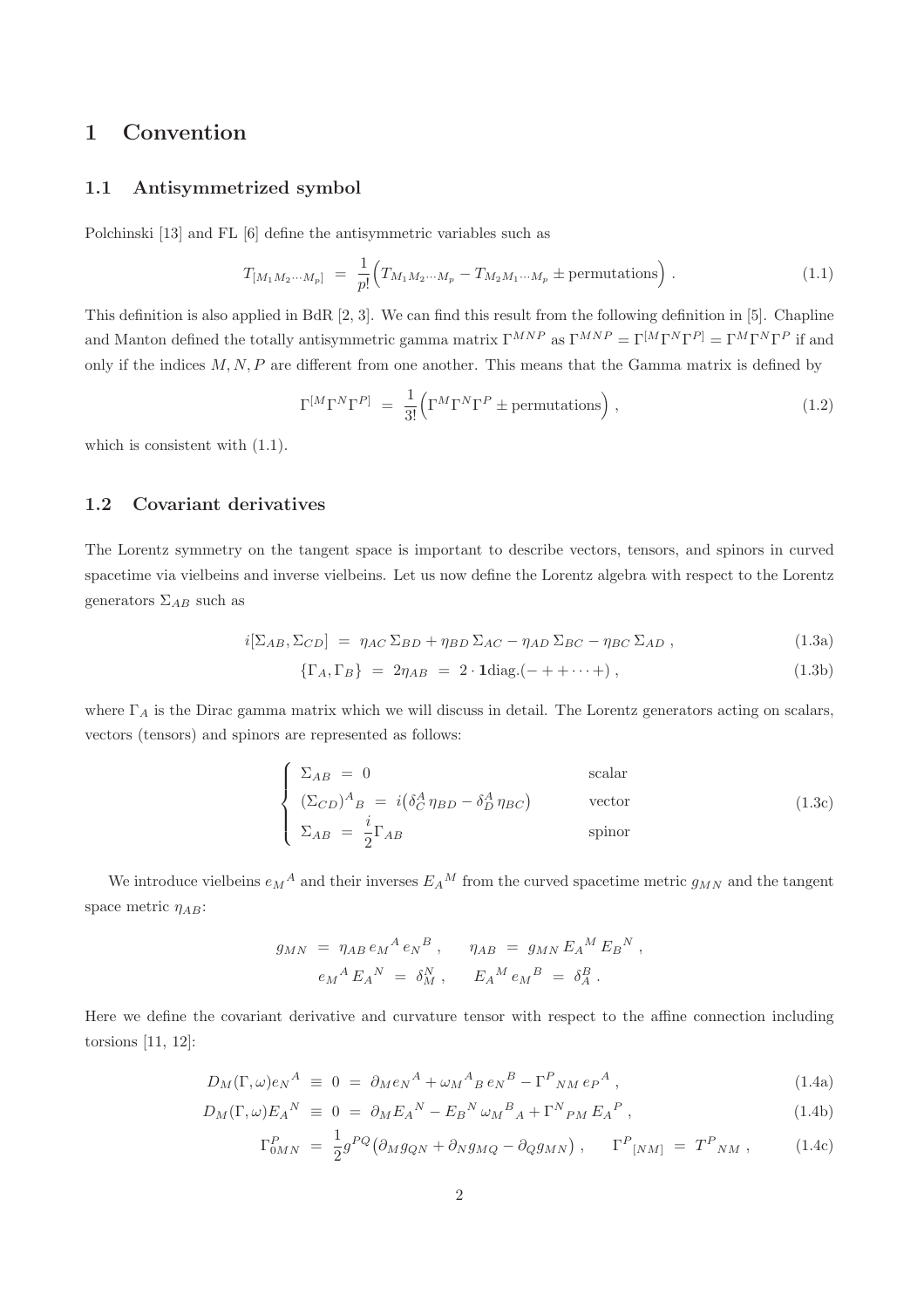$$
[D_M(\Gamma), D_N(\Gamma)]A_Q = -R^P_{QMN}(\Gamma)A_P + 2T^P_{MN}D_P(\Gamma)A_Q, \qquad (1.4d)
$$

$$
R^{P}{}_{QMN}(\Gamma) = \partial_{M}\Gamma^{P}{}_{QN} - \partial_{N}\Gamma^{P}{}_{QM} + \Gamma^{P}{}_{RM}\Gamma^{R}{}_{QN} - \Gamma^{R}{}_{RN}\Gamma^{R}{}_{QM} . \qquad (1.4e)
$$

Here the covariant derivative with the local Lorentz transformation is described as

$$
D_M(\omega)\phi^i = \left\{ \delta_j^i \partial_M - \frac{i}{2} \omega_M{}^{AB} \cdot (\Sigma_{AB})^i{}_j \right\} \phi^j \,. \tag{1.5a}
$$

Then we also define the curvature tensor in terms of the spin connection with(out) torsion:

$$
[D_M(\omega), D_N(\omega)]\phi = -\frac{i}{2}R^{AB}{}_{MN}(\omega)\Sigma_{AB}\phi\,,\tag{1.5b}
$$

$$
R^{AB}{}_{MN}(\omega) = \partial_M \omega_N{}^{AB} - \partial_N \omega_M{}^{AB} + \omega_M{}^A{}_C \omega_N{}^{CB} - \omega_N{}^A{}_C \omega_M{}^{CB} \,. \tag{1.5c}
$$

The relation between the two curvature tensors are as follows:

$$
R^{R}{}_{PMN}(\Gamma) = \eta_{BC} E_A{}^{R} e_P{}^{C} R^{AB}{}_{MN}(\omega) ,
$$
  

$$
R^{R}{}_{M}(\Gamma) = g^{PN} R^{R}{}_{PMN}(\Gamma) = e_M{}^{B} E_A{}^{R} R^{A}{}_{B}(\omega) , \qquad R^{A}{}_{B}(\omega) = R^{AC}{}_{BC}(\omega) ,
$$
  

$$
R(\Gamma) = R^{M}{}_{M}(\Gamma) = R^{A}{}_{A}(\omega) = R(\omega) .
$$

## 1.3 Differential forms

We define differential forms on D-dimensional Riemannian manifolds  $(g_D = \det g_{mn})$ . For realistic discussions, we will define them in the curved spacetime with signature  $(t, s) = (1, D - 1)$  or  $(0, D)$ , i.e., we will introduce a parameter  $t = 0, 1$  in the following definition which shows whether the spacetime is Lorentzian  $(t = 1)$  or Euclidean  $(t = 0)$ .

$$
\omega_p \equiv \frac{1}{p!} \omega_{M_1 \cdots M_p} \, dx^{M_1} \wedge \cdots \wedge dx^{M_p} \,, \tag{1.6a}
$$

$$
\text{(vol.)} \equiv \sqrt{|g_D|} \, \mathrm{d}x^1 \wedge \dots \wedge \mathrm{d}x^D \,. \tag{1.6b}
$$

It is also necessary to introduce a dual form of the p-form via so-called the Hodge dual:

$$
\ast \omega_p = \frac{\sqrt{|g_D|}}{p!(D-p)!} \omega_{M_1\cdots M_p} \varepsilon^{M_1\cdots M_p} N_{p+1\cdots N_D} \, dx^{N_{p+1}} \wedge \cdots \wedge dx^{N_D} \,, \tag{1.7a}
$$

$$
(*1) = \frac{\sqrt{|g_D|}}{D!} \varepsilon_{M_1\cdots M_D} dx^{M_1} \wedge \cdots dx^{M_D} = \sqrt{|g_D|} dx^1 \wedge \cdots \wedge dx^D = \text{(vol.)},
$$
 (1.7b)

where the index "1" does not always implies the first spatial direction; i.e.,  $dx^1$  also often implies dt in the negative signature. Notice that  $\varepsilon_{M_1\cdots M_D}$  and  $\varepsilon^{M_1\cdots M_D}$  are called the invariant tensors whose property is given by

$$
\varepsilon^{M_1 \cdots M_n}{}_{M_{n+1} \cdots M_D} = g^{M_1 N_1} \cdots g^{M_n N_n} \varepsilon_{N_1 \cdots N_n M_{n+1} \cdots M_D} , \qquad (1.8a)
$$

$$
\varepsilon^{M_1 M_2 \cdots M_D} = g^{M_1 N_1} \cdots g^{M_D N_D} \varepsilon_{N_1 N_2 \cdots N_D} = g_D^{-1} \varepsilon_{N_1 N_2 \cdots N_D} , \qquad (1.8b)
$$

$$
\varepsilon_{12\cdots D} \equiv 1 \,, \qquad \varepsilon^{12\cdots D} = \frac{1}{g_D} \,, \tag{1.8c}
$$

$$
T_{M_1\cdots M_D} \varepsilon^{M_1\cdots M_D} = T_{M_1\cdots M_D} g^{M_1 N_1} \cdots g^{M_D N_D} \varepsilon_{N_1\cdots N_D} = T^{N_1\cdots N_D} \varepsilon_{N_1\cdots N_D} . \qquad (1.8d)
$$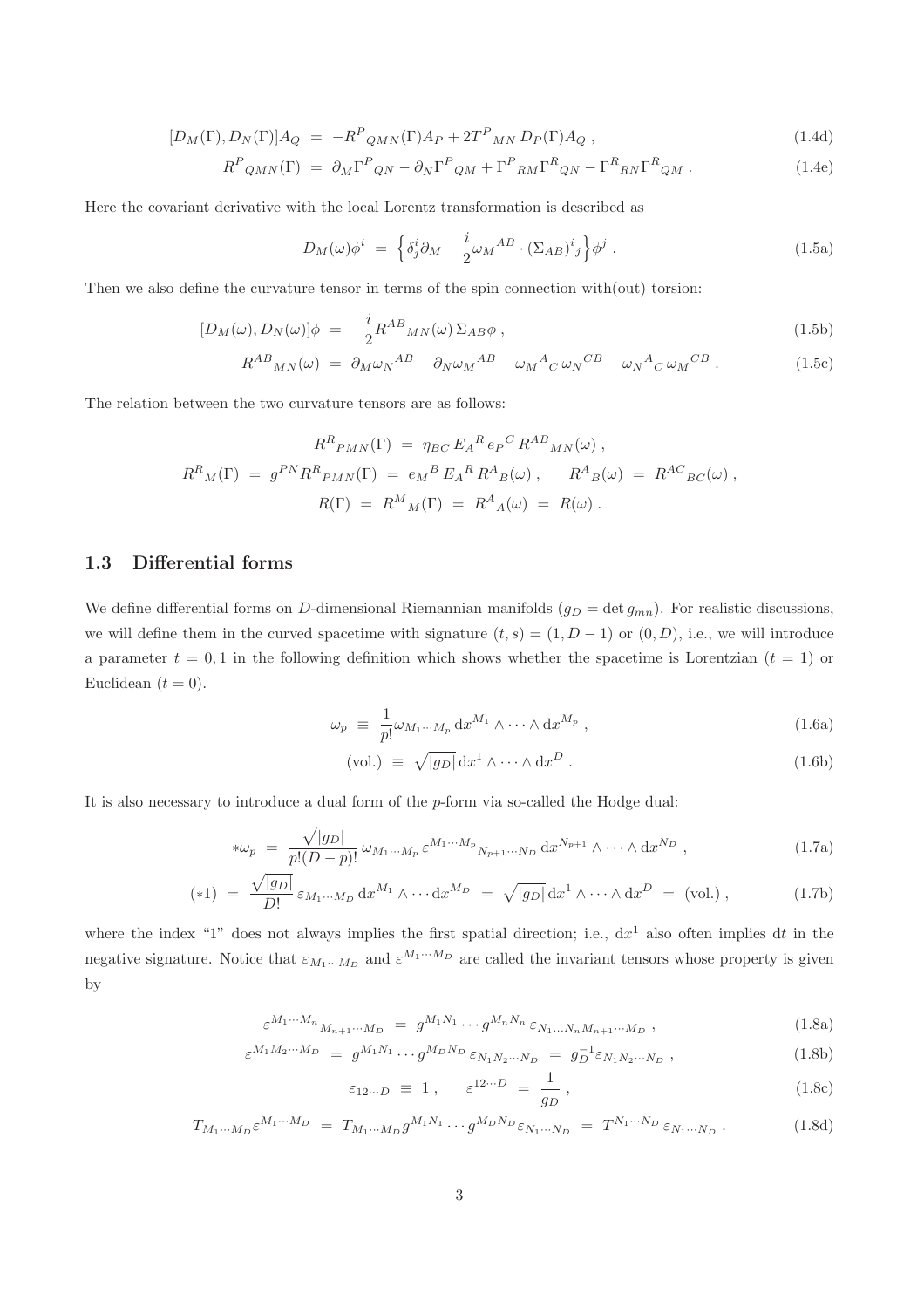The final line is from the definition that  $\varepsilon_{M_1...M_D}$  is a **tensor**. Using the Hodge star operator and the invariant tensor, we can discuss more properties:

$$
**\omega_p = (-1)^{p(D-p)+t} \omega_p , \qquad (1.9a)
$$

$$
\mathrm{d}x^{M_1} \wedge \cdots \wedge \mathrm{d}x^{M_D} = g_D \,\varepsilon^{M_1 \cdots M_D} \,\mathrm{d}x^1 \wedge \cdots \wedge \mathrm{d}x^D \,,\tag{1.9b}
$$

$$
d^{D}x \equiv dx^{1} \wedge \cdots \wedge dx^{D} = \frac{1}{D!} \varepsilon_{M_{1} \cdots M_{D}} dx^{M_{1}} \wedge \cdots \wedge dx^{M_{D}} , \qquad (1.9c)
$$

$$
g_D \,\varepsilon^{M_1\cdots M_p} \, N_{p+1}\cdots N_D \cdot \varepsilon_{M_1\cdots M_p} \, L_{p+1}\cdots L_D \ = \ p! (D-p)! \cdot \delta_{[N_{p+1}}^{L_{p+1}} \cdots \delta_{N_D]}^{L_D} \ . \tag{1.9d}
$$

We also introduce an inveriant tensor  $\mathcal{E}_{A_1\cdots A_D}$  in the local Lorentz (or the frame coordinate) system. Introducing the vielbein one-form  $e^A = e_M{}^A \, dx^M$ , we write down in such a way as

$$
\mathcal{E}^{A_1 A_2 ... A_D} = \eta^{A_1 B_1} \eta^{A_2 B_2} \cdots \eta^{A_D B_D} \mathcal{E}_{B_1 B_2 ... B_D} = \eta_D^{-1} \mathcal{E}_{B_1 B_2 ... B_D}, \qquad (1.10a)
$$

$$
T^{M_1\cdots M_D} \varepsilon_{M_1\cdots M_D} = T^{M_1\cdots M_D} e_{M_1}{}^{A_1} \cdots e_{M_D}{}^{A_D} \mathcal{E}_{A_1\cdots A_D} = T^{A_1\cdots A_D} \mathcal{E}_{A_1\cdots A_D} , \qquad (1.10b)
$$

$$
T_{M_1\cdots M_D} \,\varepsilon^{M_1\cdots M_D} \; = \; T_{M_1\cdots M_D} \, E_{A_1}{}^{M_1} \cdots E_{A_D}{}^{M_D} \, \varepsilon^{A_1\cdots A_D} \; = \; T_{A_1\cdots A_D} \, \varepsilon^{A_1\cdots A_D} \;, \tag{1.10c}
$$

$$
\mathcal{E}_{12\cdots D} = 1 , \quad \mathcal{E}^{12\cdots D} = \frac{1}{\eta_D} = (-1)^t , \qquad (1.10d)
$$

where  $\eta_D \equiv \det \eta_{AB} = (-1)^t$ , with the number of minus sign in the signature. Furthermore, we also define the followings:

$$
\text{(vol.)} = \sqrt{|\eta_D|} \, e^1 \wedge \dots \wedge e^D = e^1 \wedge \dots \wedge e^D \,, \tag{1.11a}
$$

$$
e^{A_1} \wedge \cdots \wedge e^{A_D} = \eta_D \mathcal{E}^{A_1 \cdots A_D} e^1 \wedge \cdots \wedge e^D , \qquad (1.11b)
$$

$$
e^1 \wedge \cdots \wedge e^D = \frac{1}{D!} \mathcal{E}_{A_1 A_2 \cdots A_D} e^{A_1} \wedge \cdots \wedge e^{A_D}, \qquad (1.11c)
$$

$$
\eta_D \,\mathcal{E}^{A_1\cdots A_p}{}_{B_{p+1}\cdots B_D} \cdot \mathcal{E}_{A_1\cdots A_p}{}^{C_{p+1}\cdots C_D} \ = \ p!(D-p)! \cdot \delta_{[B_{p+1}}^{C_{p+1}} \cdots \delta_{B_D]}^{C_D} \ . \tag{1.11d}
$$

## 1.4 Yang-Mills gauge fields: hermitian variables

The covariant derivatives with respect to the Yang-Mills transformation on the field  $\phi^i$  in the fundamental representation, and on the field  $\varphi^a$  in the adjoint representation, are also defined as

$$
\mathscr{D}_M(A)\phi^i = \partial_M \phi^i - i(A_M)^i{}_j \phi^j \qquad \text{fundamental representation }, \qquad (1.12a)
$$

$$
\mathcal{D}_M(A)\chi = \partial_M \chi - i[A_M, \chi] \qquad \qquad \text{adjoint representation .}
$$
\n
$$
\{\mathcal{D}_M(A)\chi\}^a = \partial_M \chi^a + f^a{}_{bc} A_M^b \chi^c \qquad \qquad \text{adjoint representation .}
$$
\n
$$
(1.12b)
$$

The field strength (i.e., the curvature) is defined as

$$
[\mathscr{D}_M(A), \mathscr{D}_M(A)]\phi = -iF_{MN}\phi, \qquad F_{MN} = \partial_M A_N - \partial_N A_M - i[A_M, A_N], \qquad (1.12c)
$$

where the gauge fields  $A_M$  and the field strength  $F_{MN}$  are described in terms of the gauge symmetry generators  $T_a$  such as

$$
A_M \equiv A_M^a T^a \ , \quad \text{and} \ F_{MN} = F_{MN}^a T^a \ , \tag{1.13a}
$$

where

$$
\text{tr}(T^a T^b) = \delta^{ab} , \qquad [T^a, T^b] = i f^{ab}{}_c T^c , \qquad (T^a)^\dagger = T^a , \qquad (T_a)_b^c = i f_{ba}^c = [\text{ad}(T_a)]_b^c , \qquad (1.13b)
$$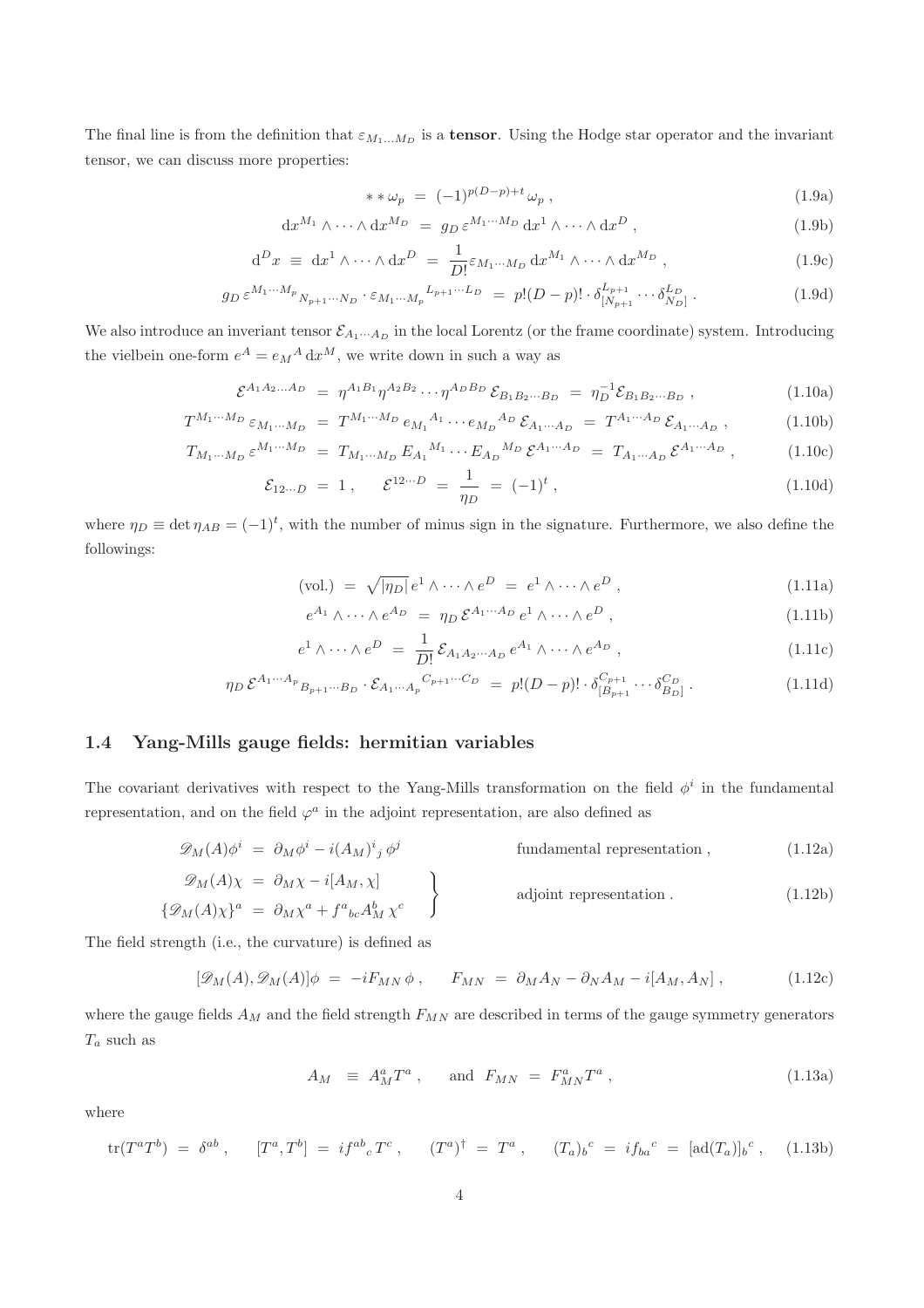$$
[T_a, [T_b, T_c]] + [T_b, [T_c, T_a]] + [T_c, [T_a, T_b]] = 0 = f_{bcd} f_{ade} + f_{cad} f_{bde} + f_{abd} f_{cde} , \qquad (1.13c)
$$

$$
F_{MN}^a = \partial_M A_N^a - \partial_N A_M^a + f^a{}_{bc} A_M^b A_N^c \,. \tag{1.13d}
$$

Due to the above commutation relation we set  $T^a$  to be hermitian and the structure constant  $f^a{}_{bc}$  to be real.

Comment that the trace symbol "tr" in the above definition is in the fundamental (vector) representation. The exchanging rule between the trace tr in the  $SO(n)$  vector and the trace Tr in the  $SO(n)$  adjoint representations is given by

$$
\text{Tr}(T^2) = (n-2)\,\text{tr}(T^2) \,,\tag{1.14a}
$$

$$
Tr(T^4) = (n-8) tr(T^4) + 3 tr(T^2) tr(T^2) , \qquad (1.14b)
$$

$$
\text{Tr}(T^6) = (n-32)\,\text{tr}(T^6) + 15\,\text{tr}(T^2)\,\text{tr}(T^4) \,,\tag{1.14c}
$$

where  $T$  is any linear combination of generators, but this implies the same relations for symmetrized products of different generators.

## 1.5 Yang-Mills gauge fields: anti-hermitian variables

Here we discuss another definition of the Yang-Mills fields in terms of the "anti-hermitian" generators  $\tilde{T}^a$ . The algebra is defined as

$$
\text{tr}(\widetilde{T}^a \widetilde{T}^b) = -\delta^{ab} , \qquad [\widetilde{T}^a, \widetilde{T}^b] = f^{ab}{}_c \widetilde{T}^c , \qquad (\widetilde{T}^a)^\dagger = -\widetilde{T}^a , \qquad (\widetilde{T}_a)_b{}^c = f_{ba}{}^c = [\text{ad}(\widetilde{T}_a)]_b{}^c , \qquad (1.15a)
$$
  

$$
[\widetilde{T}_a, [\widetilde{T}_b, \widetilde{T}_c]] + [\widetilde{T}_b, [\widetilde{T}_c, \widetilde{T}_a]] + [\widetilde{T}_c, [\widetilde{T}_a, \widetilde{T}_b]] = 0 = -i f_{bcd} f_{ade} - i f_{cad} f_{bde} - i f_{abd} f_{cde} . \qquad (1.15b)
$$

Note that the structure constant  $f^a{}_{bc}$  to be real (and to be same as the one in the previous subsection). The relation between  $\tilde{T}^a$  and the generators  $T^a$  is

$$
T^a = i\tilde{T}^a \ . \tag{1.16}
$$

By using this anti-hermitian generators  $\widetilde{T}^a$  we re-define the gauge fields

$$
\widetilde{A}_M \equiv A_M^a \widetilde{T}^a \quad \text{with } i \widetilde{A}_M = A_M , \quad \widetilde{F}_{MN} \equiv F_{MN}^a \widetilde{T}^a \quad \text{with } i \widetilde{F}_{MN} = F_{MN} . \tag{1.17a}
$$

Here we also described the relations between  $\widetilde{A}$  and A, which is the hermitian gauge fields defined in the previous subsection. Then the covariant derivatives with respect to the Yang-Mills transformation on the field  $\phi^i$  in the fundamental representation, and on the field  $\tilde{\varphi} = \varphi^a \tilde{T}^a$  in the adjoint representation, are also defined as

$$
\mathscr{D}_M(\widetilde{A})\phi^i = \partial_M \phi^i + (\widetilde{A}_M)^i{}_j \phi^j \qquad \text{fundamental representation} \,, \tag{1.18a}
$$

$$
\mathcal{D}_M(\widetilde{A})\widetilde{\chi} = \partial_M \widetilde{\chi} + [\widetilde{A}_M, \widetilde{\chi}]
$$
\n
$$
\{\mathcal{D}_M(\widetilde{A})\chi\}^a = \partial_M \chi^a + f^a{}_{bc} A_M^b \chi^c
$$
\n
$$
(1.18b)
$$
\nadjoint representation. (1.18b)

The field strength (i.e., the curvature) is defined as

$$
[\mathscr{D}_M(\widetilde{A}), \mathscr{D}_M(\widetilde{A})] \phi = \widetilde{F}_{MN} \phi , \qquad \widetilde{F}_{MN} = \partial_M \widetilde{A}_N - \partial_N \widetilde{A}_M + [\widetilde{A}_M, \widetilde{A}_N] , \qquad (1.18c)
$$

where we should notice that the "component fields"  $A_M^a$  and  $F_{MN}^a$  are the real fields and they corresponds to the ones in the previous subsection, i.e.,

$$
F_{MN}^a = \partial_M A_N^a - \partial_N A_N^a + f^a{}_{bc} A_M^b A_N^c \,. \tag{1.18d}
$$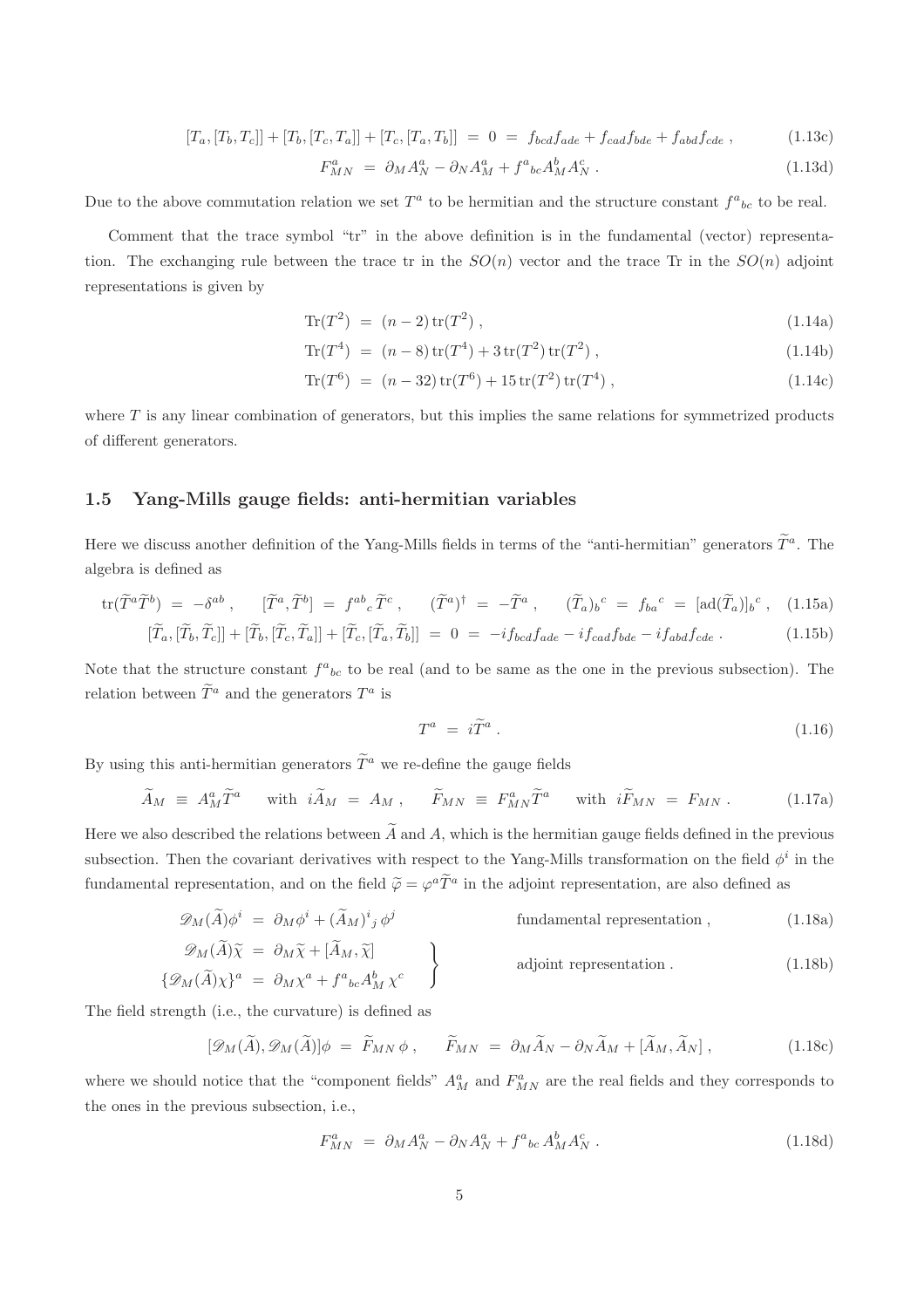## 1.6 Chern-Simons forms

Here let us introduce two kinds of the Chern-Simons 3-forms, i.e., the Lorentz-Chern-Simons 3-form  $\omega_3^L$  and the Yang-Mills-Chern-Simons 3-form  $\omega_3^Y$ :

$$
\omega_{3}^{\mathcal{L}} = \frac{1}{3!} \omega_{MNP}^{\mathcal{L}} \, dx^{M} \wedge dx^{N} \wedge dx^{P} \equiv \left( \omega^{A}{}_{B} \wedge d\omega^{B}{}_{A} + \frac{2}{3} \omega^{A}{}_{B} \wedge \omega^{B}{}_{C} \wedge \omega^{C}{}_{A} \right), \tag{1.19a}
$$

$$
\omega_{\beta}^{\mathbf{Y}} = \frac{1}{3!} \omega_{MNP}^{\mathbf{Y}} \, \mathrm{d}x^{M} \wedge \mathrm{d}x^{N} \wedge \mathrm{d}x^{P} \equiv \mathrm{tr} \Big( A \wedge \mathrm{d}A - \frac{2i}{3} A \wedge A \wedge A \Big) , \tag{1.19b}
$$
\n
$$
\omega_{\beta}^{\mathbf{Y}} = \left( \omega_{\mathbf{X}} A^{B} \partial_{\mathbf{X}} \omega_{\mathbf{X}} B^{A} + \frac{2}{3} \omega_{\mathbf{X}} A^{B} \partial_{\mathbf{X}} \omega_{\mathbf{X}} B^{C} \partial_{\mathbf{X}} \omega_{\mathbf{X}} C^{A} \right) \tag{1.19c}
$$

$$
\frac{1}{3!} \omega_{MNP}^{L} = \left( \omega_{[M}^{AB} \partial_{N} \omega_{P]}^{BA} + \frac{2}{3} \omega_{[M}^{AB} \omega_{N}^{BC} \omega_{P]}^{CA} \right),
$$
\n(1.19c)\n
$$
\frac{1}{3!} \omega_{MNP}^{Y} = \text{tr} \left( A_{[M} \partial_{N} A_{P]} - \frac{2i}{3} A_{[M} A_{N} A_{P]} \right),
$$
\n(1.19d)

where  $\omega_{B}^{A} = \omega_{M} A_{B} dx^{M}$  and  $A = A_{M}^{a} T^{a} dx^{M}$  are the spin connection and the gauge fields which satisfy the followings

$$
R^{A}{}_{B} = d\omega^{A}{}_{B} + \omega^{A}{}_{C} \wedge \omega^{C}{}_{B} , \qquad F = dA - iA \wedge A . \tag{1.20}
$$

Of course the Yang-Mills Chern-Simons 3-form  $\tilde{\omega}_3^Y$  with respect to the anti-hermitian generators  $\tilde{T}^a$  can be defined as

$$
\widetilde{\omega}_{\mathcal{S}}^Y \equiv \text{tr}\Big(\widetilde{A} \wedge d\widetilde{A} + \frac{2}{3}\widetilde{A} \wedge \widetilde{A} \wedge \widetilde{A}\Big) = -\omega_{\mathcal{S}}^Y \quad \text{with } \widetilde{F} = d\widetilde{A} + \widetilde{A} \wedge \widetilde{A} \,. \tag{1.21}
$$

The exterior derivatives of these three-forms are given by

$$
d\omega_{\beta}^{L} = R^{A}{}_{B} \wedge R^{B}{}_{A} = \text{tr}(R \wedge R) , \qquad (1.22a)
$$

$$
d\omega_{\mathcal{S}}^Y = \text{tr}(F \wedge F), \qquad d\widetilde{\omega}_{\mathcal{S}}^Y = \text{tr}(\widetilde{F} \wedge \widetilde{F}) = -\text{tr}(F \wedge F) = -d\omega_{\mathcal{S}}^Y. \tag{1.22b}
$$

## 1.7 SO(9, 1) Majorana-Weyl spinor

We define the Dirac conjugate

$$
\overline{\psi} = i\psi^{\dagger} \Gamma^{\hat{0}} , \qquad (1.23)
$$

where  $\Gamma^{\hat{0}}$  lives in the tangent space. Furthermore, we assign the Majorana condition such as

$$
\overline{\psi} \equiv \psi^{\mathrm{T}} C \,, \tag{1.24}
$$

where  $C$  is called the charge conjugate matrix whose generic properties are

$$
C = -C^{-1} = -C^{T}, \qquad (1.25a)
$$

$$
C(\Gamma^A)C^{-1} = -(\Gamma^A)^T, \qquad C(\Gamma^{A_1 \cdots A_n})C^{-1} = (-)^{\left[\frac{n+1}{2}\right]}(\Gamma^{A_1 \cdots A_n})^T, \qquad (1.25b)
$$

where  $\left[\frac{n+1}{2}\right] = \{1, 1, 2, 2, 3, 3, \cdots\}$  is the Gauss bracket. The hermitian conjugations of gamma matrices are defined by

$$
(\Gamma^A)^\dagger\ =\ \Gamma_A\ =\ -\Gamma^{\hat 0}\Gamma^A(\Gamma^{\hat 0})^{-1}\ .
$$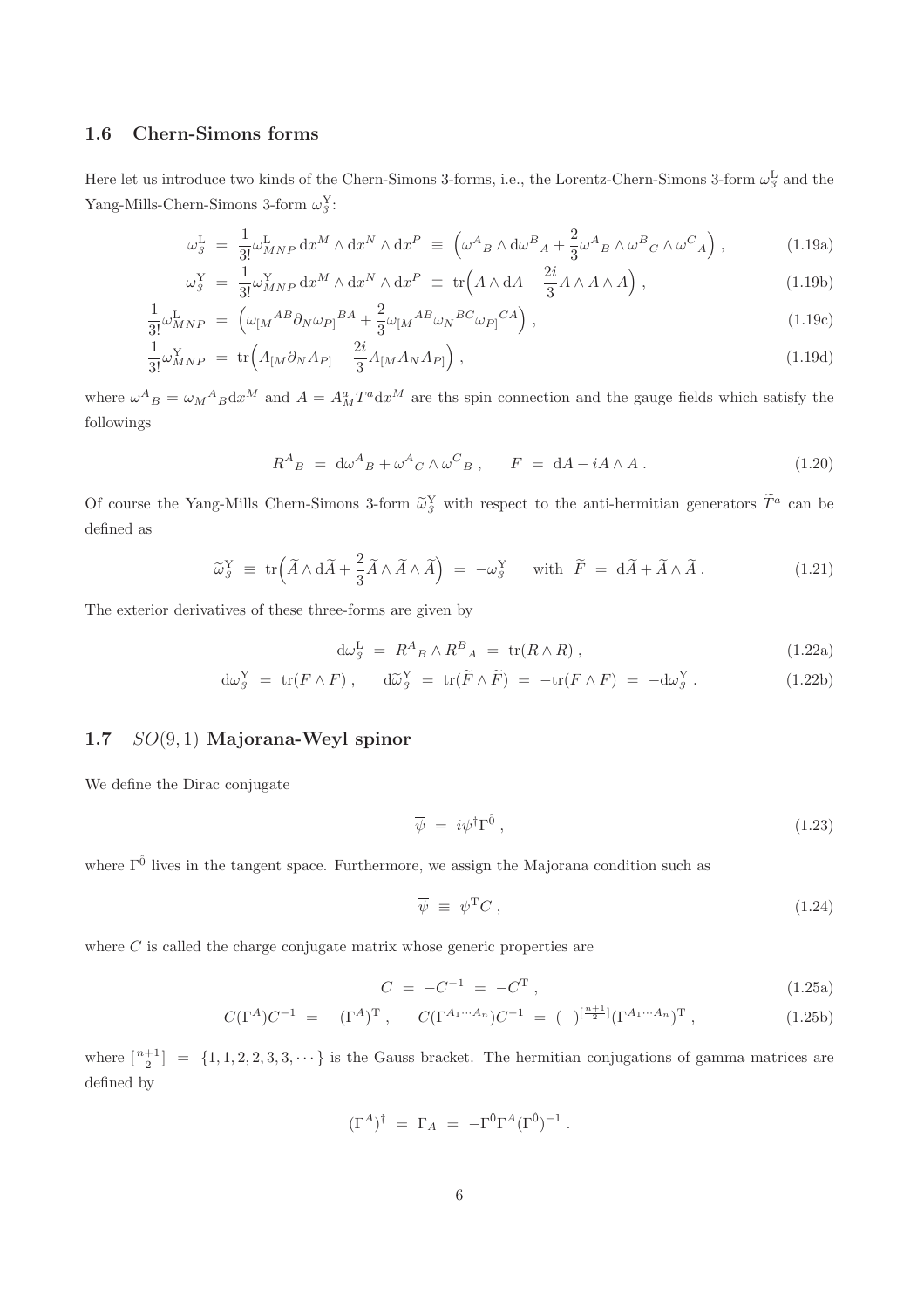Among the Dirac gamma matrices there exists a useful identity such as

$$
\Gamma^{A_1 A_2 \cdots A_p} \Gamma_{B_1 B_2 \cdots B_q}
$$
\n
$$
= \sum_{k=0}^{\min(p,q)} (-1)^{\frac{1}{2}k(2p-k-1)} \frac{p!q!}{(p-k)!(q-k)!k!} \delta_{[B_1}^{[A_1} \cdots \delta_{B_k}^{A_k} \Gamma^{A_{k+1} \cdots A_p]}_{B_{k+1} \cdots B_q]}.
$$
\n(1.26)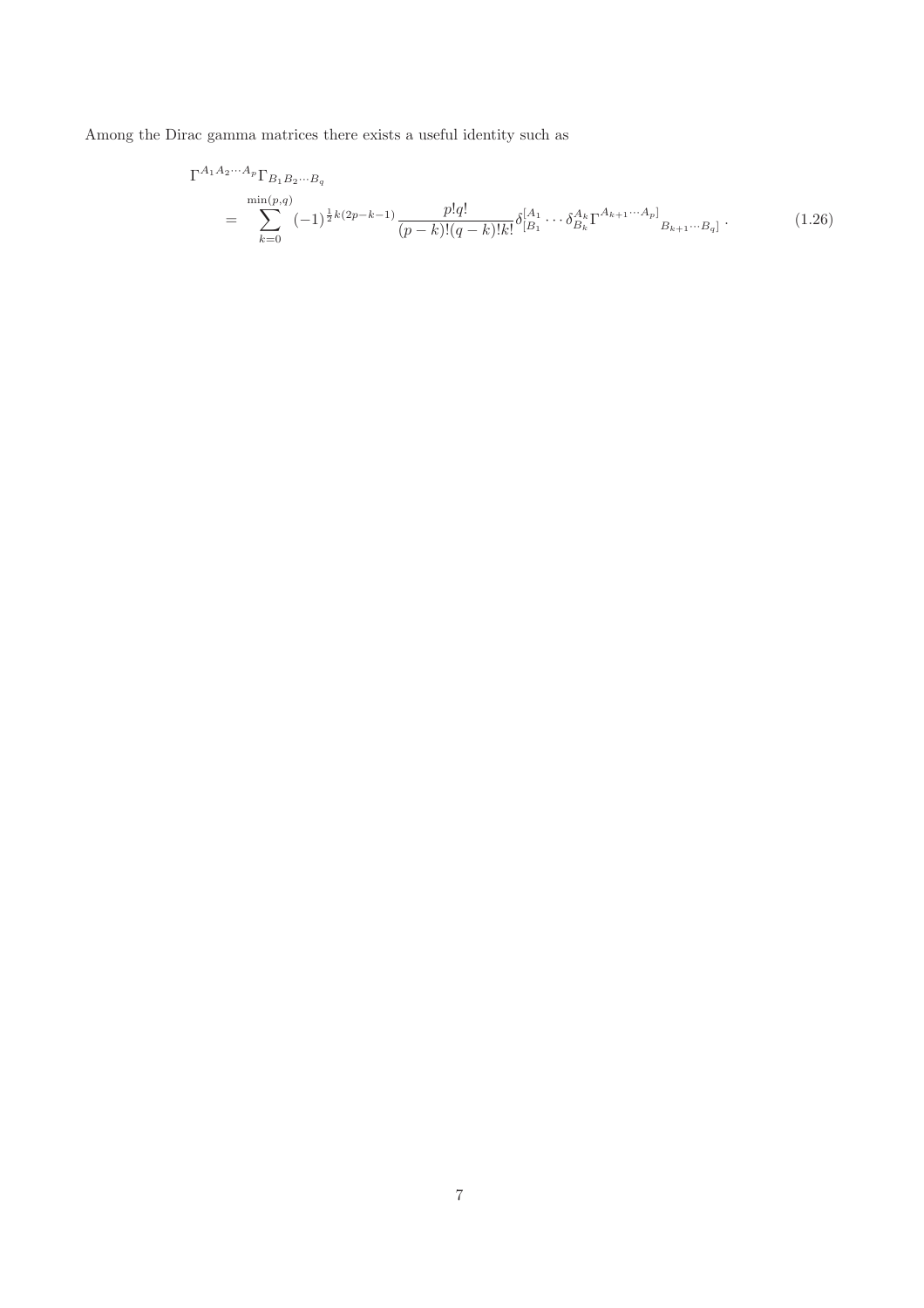# 2 The descriptions in the BdR framework

From this section we will compare many dynamical variables defined in many articles. Here we describe the dilaton, the spin connection and its curvature, the gauge field and its field strength, and the NS two-form field and its field strength in terms of  $\phi$ ,  $\{\underline{\omega}, \underline{\Omega}_\pm\}$ ,  $\{R(\underline{\omega}), R(\underline{\Omega}_\pm)\}$ ,  $\underline{A}$ ,  $\underline{F}$ ,  $\underline{B}$  and  $\underline{H}$ , respectively, even though the descriptions of the Lagrangian, supersymmetry variation rules become quite dirty.

Notice that we have introduced some corrections of the misleading conventions described in BdR [2]:

$$
\underline{\omega}_{MNP}^{\mathbf{Y}} \equiv \beta \sqrt{2} \operatorname{tr} \left( \underline{A}_{[M} \partial_N \underline{A}_{P]} - \frac{2}{3} \underline{A}_{[M} \underline{A}_N \underline{A}_{P]} \right), \tag{2.1a}
$$

$$
\underline{R}^{AB}{}_{MN}(\omega) \equiv 2\partial_{[M}\underline{\omega}_{N]}{}^{AB} - 2\,\underline{\omega}_{[M}{}^{AC}\underline{\omega}_{N]C}{}^{B} \,. \tag{2.1b}
$$

We can easily find that  $\underline{A}_M$  is anti-hermitian and the sign of the spin connection  $\underline{\omega}$  and  $\underline{A}_M$  are different<sup>1</sup> from the ones defined in  $(1.5)$  and in  $(1.17)$  in the previous section, i.e.,

$$
\underline{\omega} = -\omega \,, \qquad \underline{A}_M = -\widetilde{A}_M \qquad \text{with } \underline{F} = \mathrm{d}\underline{A} - \underline{A} \wedge \underline{A} \,.
$$
 (2.2)

Before we compare the Lagrangian in [2] and the one in [13], we see the various differences of definitions in each convention:

| Bergshoeff-de Roo $[2]$ with eqs. $(2.1)$                                                                                                                          | usual convention                                                                                                                                                      |
|--------------------------------------------------------------------------------------------------------------------------------------------------------------------|-----------------------------------------------------------------------------------------------------------------------------------------------------------------------|
| $A_{[M_1}B_{M_2}\cdots K_{M_p]}=\frac{1}{p!}\Big(A_{M_1}B_{M_2}\cdots K_{M_p}\pm \text{permutations}\Big)$                                                         |                                                                                                                                                                       |
| $\underline{C}_p = \underline{C}_{M_1M_2\cdots M_p} dx^{M_1} \wedge dx^{M_2} \wedge \cdots \wedge dx^{M_p}$                                                        | $C_p = \frac{1}{p!} C_{M_1 M_2 \cdots M_p} \, dx^{M_1} \wedge dx^{M_2} \wedge \cdots \wedge dx^{M_p}$                                                                 |
| $\underline{A}_M = \underline{A}_M^a \widetilde{T}^a, \quad (\widetilde{T}^a)^\dagger = -\widetilde{T}^a$                                                          | $\widetilde{A}_M = \widetilde{A}_M^a \widetilde{T}^a$ , $(\widetilde{T}^a)^\dagger = -\widetilde{T}^a$                                                                |
| — (no explicit descriptions) $\left[\underline{A}_M = -A_M\right]$                                                                                                 | $\widetilde{F}_{MN} = \partial_M \widetilde{A}_N - \partial_N \widetilde{A}_M + (\widetilde{A}_M \widetilde{A}_N - \widetilde{A}_N \widetilde{A}_M)$                  |
| — (no explicit descriptions) $[\underline{F} = d\underline{A} - \underline{A} \wedge \underline{A}]$                                                               | $\widetilde{F} = d\widetilde{A} + \widetilde{A} \wedge \widetilde{A}$                                                                                                 |
| $\underline{R}^{AB}{}_{MN}(\underline{\omega}) = 2\partial_{[M}\underline{\omega}_{N]}{}^{AB} - 2\underline{\omega}_{[M}{}^{AC}\underline{\omega}_{N]C}{}^{B}$     | $R^{AB}_{MN}(\omega) = 2\partial_{[M}\omega_{N]}^{AB} + 2\omega_{[M}^{AC}\omega_{N]C}^{B}$                                                                            |
| — (no explicit descriptions) $\left[\underline{\omega}^{AB} = -\omega^{AB}\right]$                                                                                 | $R^A{}_B(\omega) = d\omega^A{}_B + \omega^A{}_C \wedge \omega^C{}_B$                                                                                                  |
| $\underline{H}_{MNP} = \partial_{[M}\underline{B}_{NP]} - \beta\sqrt{2}\underline{\omega}_{MNP}^{\mathrm{Y}}$                                                      | $\widetilde{H}_{3}=\mathrm{d}\widetilde{B}_{2}-\frac{\kappa_{10}^{2}}{a_{2}^{2}}\widetilde{\omega}_{3}^{\mathrm{Y}}$                                                  |
| $\omega_{MNP}^{\rm Y} = {\rm tr} \Big( \underline{A}_{[M} \partial_N \underline{A}_{P]} - \frac{2}{3} \underline{A}_{[M} \underline{A}_N \underline{A}_{P]} \Big)$ | $\widetilde{\omega}_{3}^{Y} = \text{tr}\left(\widetilde{A} \wedge d\widetilde{A} + \frac{2}{3}\widetilde{A} \wedge \widetilde{A} \wedge \widetilde{A}\right)$         |
| $-$ (no explicit descriptions)                                                                                                                                     | $\mathrm{d}\widetilde{H} = \frac{\kappa_{10}^2}{q_{10}^2} \Big[ \mathrm{tr} \{ R(\omega) \wedge R(\omega) \} - \mathrm{tr}(\widetilde{F} \wedge \widetilde{F}) \Big]$ |

Note that the trace symbols "tr" in the above table are in the fundamental (vector) representation.

<sup>&</sup>lt;sup>1</sup>In the same reason, we will interpret the gaugino field as anti-hermitian, i.e., we define  $\chi = \chi^a \tilde{T}^a$  in terms of the anti-hermitian gauge symmetry generator  $\widetilde{T}^a$ .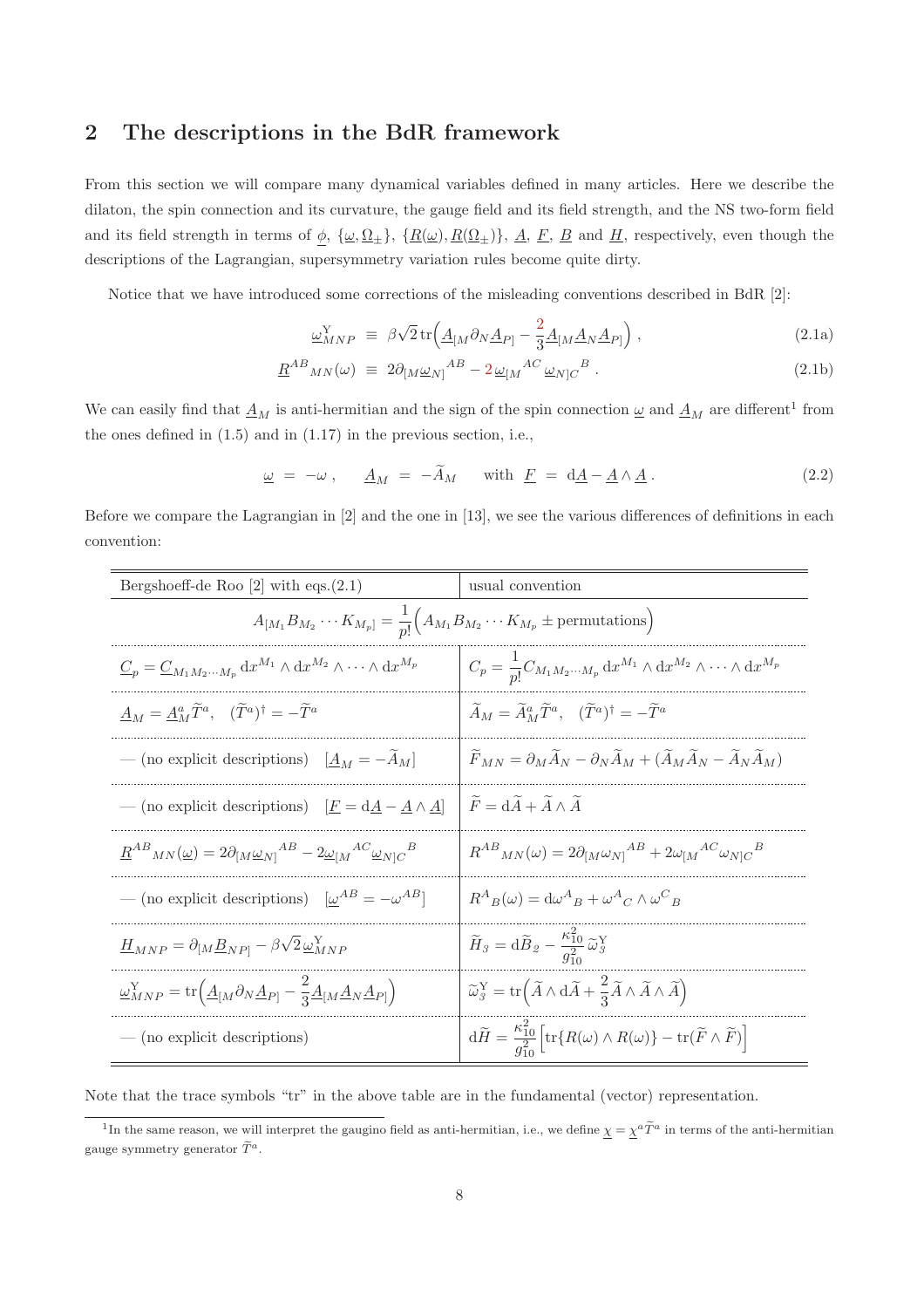Furthermore, to obtain a positive energy as the eigenvalue of the Hamiltonian, we should treat every kinetic term in the Lagrangian. Notice that, as we will see in the next subsection (and originally in [2]), the kinetic term of the gauge field  $\underline{A}_M$  is given in terms of the anti-hermitian gauge field strength in the way as

$$
\sqrt{-g}\underline{\phi}^3 \beta \left[ -\frac{1}{4} \text{tr}(\underline{F}_{MN} \underline{F}^{MN}) \right]. \tag{2.3}
$$

I guess<sup>2</sup> that the parameter  $\beta$  should be negative to obtain positive energy eigenvalues of the system, because the gauge field  $\underline{A}_M$  and its field strength  $\underline{F}_{MN}$  are anti-hermitian. Via the Bianchi identity, we will find that the parameter  $\alpha$  should be also negative, and this guess might be correct:

$$
\alpha, \beta < 0 \tag{2.4}
$$

(Bergshoeff and de Roo made a comment that they constructed  $\mathscr{L}(\underline{R}^2)$  in the same analogy as the construction of  $\mathscr{L}(\underline{F}^2)$ .)

<sup>&</sup>lt;sup>2</sup>On 2006 8/23. Before that, I thought that the definition of the kinetic term should be modified in the way as  $\text{tr}(|E_{MN}E^{MN}|)$ to obtain positive energy eigenvalues.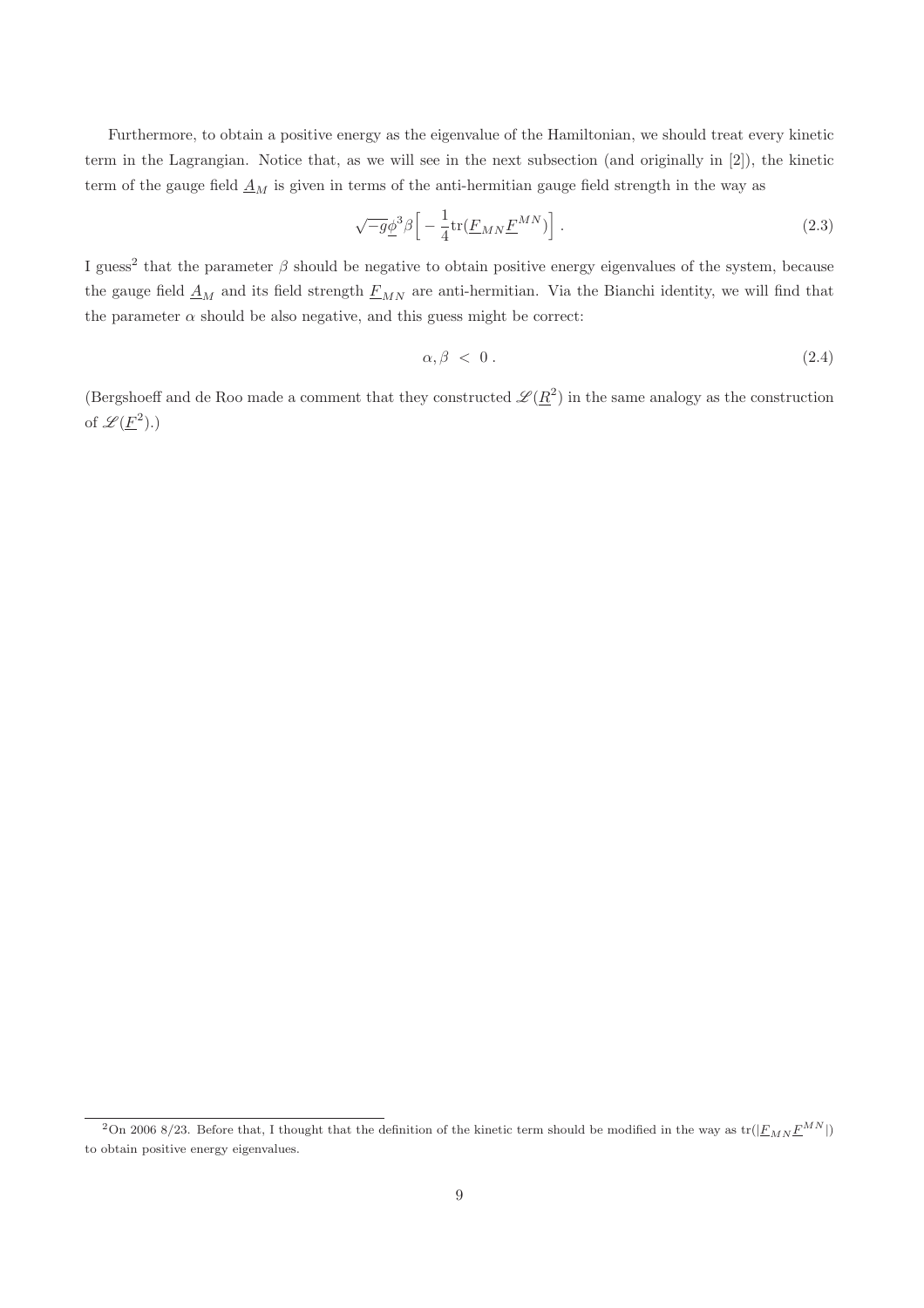## 2.1 Lagrangian

BdR [2] introduced the Lagrangian of ten-dimensional heterotic supergravity (see eq.(B.6) and eq.(B.7) in [2]):

$$
\mathcal{L}_{\text{BdR}}(\underline{R}) = \sqrt{-g} \underline{\phi}^{-3} \Bigg[ -\frac{1}{2} \underline{\mathcal{R}}(\underline{\omega}) - \frac{3}{4} \underline{H}_{MNP} \underline{H}^{MNP} + \frac{9}{2} (\underline{\phi}^{-1} \partial_M \underline{\phi})^2 - \frac{1}{2} \overline{\psi}_M \Gamma^{MNP} \mathcal{D}_N(\underline{\omega}) \psi_P + 2 \sqrt{2} \overline{\lambda} \Gamma^{MN} \mathcal{D}_M(\underline{\omega}) \psi_N + 4 \overline{\lambda} \mathcal{D}(\underline{\omega}) \lambda + 3 \sqrt{2} \overline{\psi}_M \Gamma^N \Gamma^M \lambda \cdot (\underline{\phi}^{-1} \partial_N \underline{\phi}) - \frac{3}{2} \overline{\psi}_M \Gamma^M \psi_N \cdot (\underline{\phi}^{-1} \partial^N \underline{\phi}) + \frac{\sqrt{2}}{16} \underline{H}^{PQR} \Big\{ \overline{\psi}_M \Gamma^{[M} \Gamma_{PQR} \Gamma^{N]} \psi_N + 4 \sqrt{2} \overline{\psi}_M \Gamma^M_{PQR} \lambda - 8 \overline{\lambda} \Gamma_{PQR} \lambda \Big\} + \frac{1}{96} \overline{\psi}^M \Gamma^{ABC} \psi_M \Big\{ \overline{\lambda} \Gamma_{ABC} \lambda + \frac{\sqrt{2}}{2} \overline{\lambda} \Gamma_{ABC} \Gamma^N \psi_N - \frac{1}{4} \overline{\psi}^N \Gamma_{ABC} \psi_N - \frac{1}{8} \overline{\psi}^N \Gamma_N \Gamma_{ABC} \Gamma^P \psi_P \Big\} \Bigg] ,
$$
(2.5a)

$$
\mathcal{L}_{\text{BdR}}(\underline{F}^2) = \sqrt{-g} \underline{\phi}^{-3} \beta \Bigg[ -\frac{1}{4} \text{tr} \big( \underline{F}_{MN} \underline{F}^{MN} \big) - \frac{1}{2} \text{tr} \{ \overline{\chi} \mathcal{P}(\underline{\omega}, \underline{A}) \chi \} \Bigg]
$$
  
\n
$$
- \frac{1}{8} \text{tr} \{ \overline{\chi} \Gamma^M \Gamma^{AB} (\underline{F}_{AB} + \hat{E}_{AB}) \} \Big( \psi_M + \frac{\sqrt{2}}{3} \Gamma_M \lambda \Big) + \frac{\sqrt{2}}{16} \text{tr} \big( \overline{\chi} \Gamma^{ABC} \chi \big) \underline{\hat{H}}_{ABC}
$$
  
\n
$$
- \frac{\sqrt{2}}{16 \times 24} \text{tr} \big( \overline{\chi} \Gamma^{ABC} \chi \big) \overline{\psi}_M \big( 4 \Gamma_{ABC} \Gamma^M + 3 \Gamma^M \Gamma_{ABC} \big) \lambda
$$
  
\n
$$
+ \frac{1}{96} \text{tr} \big( \overline{\chi} \Gamma^{ABC} \chi \big) \overline{\lambda} \Gamma_{ABC} \lambda - \frac{\beta}{16 \times 24} \text{tr} \big( \overline{\chi} \Gamma^{ABC} \chi \big) \text{tr} \big( \overline{\chi} \Gamma_{ABC} \chi \big) \Bigg], \qquad (2.5b)
$$
  
\n
$$
\mathcal{L}_{\text{BdR}}(\underline{R}^2) = \sqrt{-g} \underline{\phi}^{-3} \alpha \Bigg[ -\frac{1}{4} \underline{R}^{ABMN} (\underline{\Omega}_-) \underline{R}_{ABMN} (\underline{\Omega}_-) - \frac{1}{2} \overline{\psi}^{AB} \mathcal{P}(\underline{\omega}(e, \psi), \underline{\Omega}_-) \psi_{AB}
$$

$$
-\frac{1}{8}\overline{\psi}_{AB}\Gamma^{M}\Gamma^{NP}\left\{\underline{R}^{AB}{}_{NP}(\underline{\Omega}_{-})+\underline{\hat{R}}^{AB}{}_{NP}(\underline{\Omega}_{-})\right\}\left(\psi_{M}+\frac{\sqrt{2}}{3}\Gamma_{M}\lambda\right) +\frac{\sqrt{2}}{16}\overline{\psi}^{AB}\Gamma^{MNP}\psi_{AB}\underline{\hat{H}}_{MNP} -\frac{\sqrt{2}}{16\times24}\overline{\psi}_{AB}\Gamma^{CDE}\psi_{AB}\cdot\overline{\psi}_{M}\left(4\Gamma_{CDE}\Gamma^{M}+3\Gamma^{M}\Gamma_{CDE}\right)\lambda +\frac{1}{96}\overline{\psi}^{AB}\Gamma^{CDE}\psi_{AB}\left(\overline{\lambda}\Gamma_{CDE}\lambda\right)-\frac{\alpha}{16\times24}\overline{\psi}^{AB}\Gamma^{FGH}\psi_{AB}\left(\overline{\psi}^{CD}\Gamma_{FGH}\psi_{CD}\right)\right].
$$
\n(2.5c)

Both the parameter  $\beta$  and  $\alpha$  are dimensionful and are proportional to the Regge slope  $\alpha'$ .

Derivatives  $\mathscr{D}_M(\underline{\omega}, \underline{A})$  are the covariant derivatives with respect to Lorentz and Yang-Mills gauge transformations. We define the derivative on fundamental fields  $\phi^i$  as<sup>3</sup>

$$
\mathscr{D}_M(\underline{\omega}, \underline{A}, \Gamma)\phi^i = \partial_M \phi^i + \frac{i}{2} \underline{\omega}_M{}^{AB} (\Sigma_{AB})^i{}_j \phi^j - (\underline{A}_M)^i{}_j \phi^j + \Gamma^i_{jM} \phi^j . \tag{2.6}
$$

Note that  $\Sigma_{AB}$  is a Lorentz generator whose representation is given by (1.3). We derived this expression from the ones in Polchinski (see eqs. (1.5) and (1.12).) via the field re-defitions (3.4). Notice that we always define the affine connection in the way as (1.4).

<sup>&</sup>lt;sup>3</sup>I assume that the Lorentz and Clifford algebras in BdR [2] correspond to the ones in Polchinski [13], on January 4, 2006.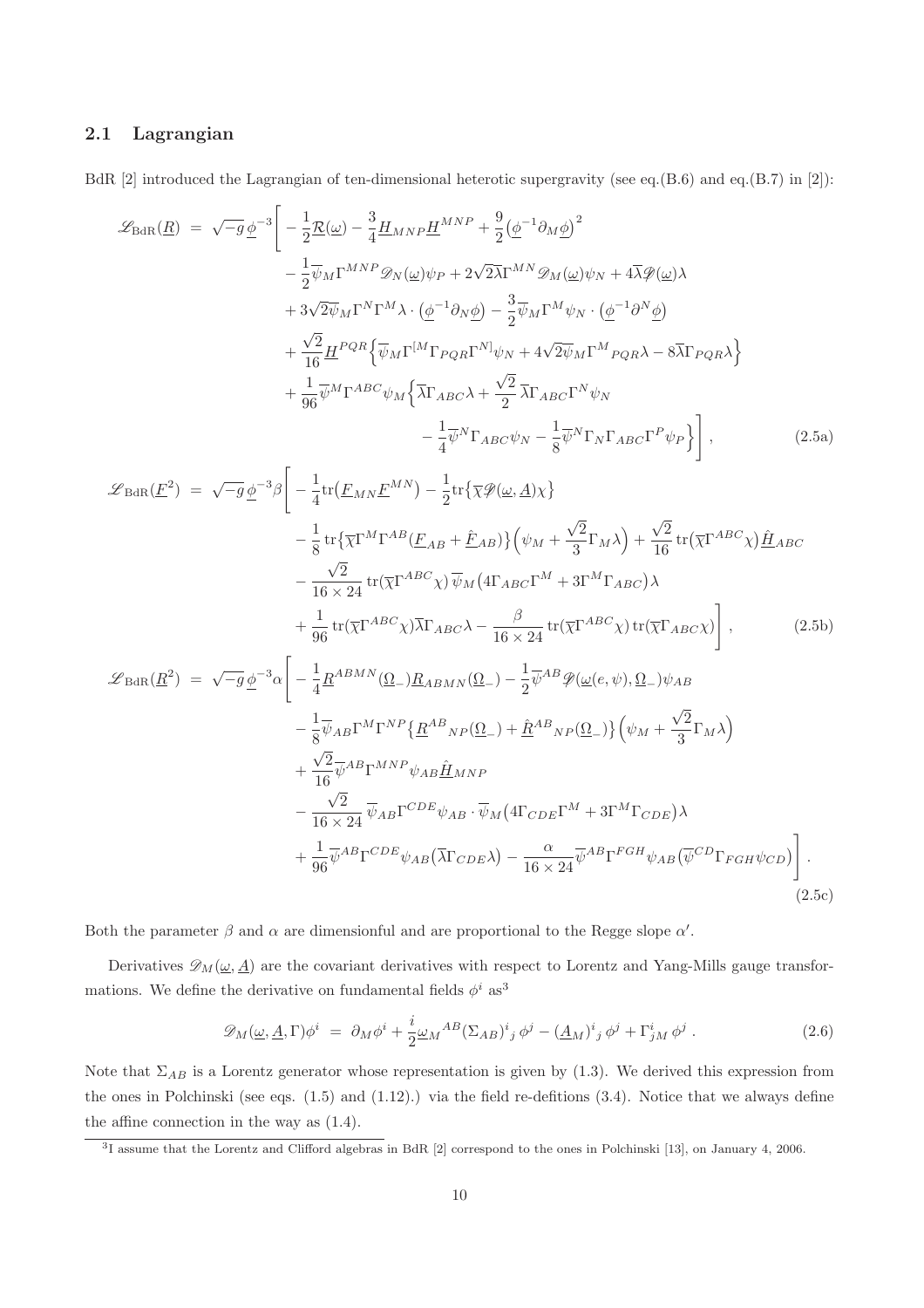## 2.2 Local supersymmetry variations

Here we pick up the local supersymmetry variations descibed in Appendix B of BdR [2]. As mentioned in [2], we write  $\delta_{\alpha^n}$  ( $\delta_{\beta^m}$ ) for variations of order  $\alpha^n$  ( $\beta^m$ ), while  $\delta_0$  corresponds to the terms independent of  $\alpha$  and  $\beta$ :

$$
\delta_0 e_M{}^A = \frac{1}{2} \bar{\epsilon} \Gamma^A \psi_M \,, \tag{2.7a}
$$

$$
\delta_0 \psi_M = \left( \partial_M - \frac{1}{4} \Omega_{+M}{}^{AB} \Gamma_{AB} \right) \epsilon + \frac{\sqrt{2}}{2} \left\{ \epsilon (\overline{\psi}_M \lambda) - \psi_M (\overline{\epsilon} \lambda) + \Gamma^A \lambda (\overline{\psi}_M \Gamma_A \epsilon) \right\}, \tag{2.7b}
$$

$$
\delta_0 \underline{B}_{MN} = \frac{\sqrt{2}}{2} \overline{\epsilon} \Gamma_{[M} \psi_{N]}, \qquad (2.7c)
$$

$$
\delta_0 \lambda = -\frac{3\sqrt{2}}{8} \underline{\phi}^{-1} \cancel{D} \underline{\phi} \epsilon + \frac{1}{8} \Gamma^{ABC} \epsilon \Big( \underline{\hat{H}}_{ABC} - \frac{\sqrt{2}}{24} \overline{\lambda} \Gamma_{ABC} \lambda \Big) , \qquad (2.7d)
$$

$$
\underline{\phi}^{-1}\delta_0 \underline{\phi} = -\frac{\sqrt{2}}{3}\overline{\epsilon}\lambda\,,\tag{2.7e}
$$

$$
\delta_0 \underline{A}_M = \frac{1}{2} \overline{\epsilon} \Gamma_M \chi \,, \tag{2.7f}
$$

$$
\delta_0 \chi = -\frac{1}{4} \Gamma^{AB} \epsilon \hat{E}_{AB} + \frac{\sqrt{2}}{2} \left\{ \epsilon (\overline{\chi} \lambda) - \chi (\overline{\epsilon} \lambda) + \Gamma^A \lambda (\overline{\chi} \Gamma_A \epsilon) \right\}, \tag{2.7g}
$$

$$
\delta_0 \underline{\omega}_M{}^{AB}(e,\psi) = \frac{1}{4} \overline{\epsilon} \Gamma_M \psi^{AB} + \frac{1}{2} \overline{\epsilon} \Gamma^{[A} \psi_M{}^{B]} + \frac{3\sqrt{2}}{4} \overline{\epsilon} \Gamma_C \psi_M \hat{\underline{H}}^{ABC} . \tag{2.7h}
$$

Notice that the spin connection  $\underline{\omega}(e,\psi)$  is the solution of  $D_{[M]}(\underline{\omega})e_{N]}^A = 0$ , while  $\underline{\omega}(e)$  is the solution of  $\mathscr{D}_{[M]}(\underline{\omega})e_{N]}^{A} = 0.$  Note that Bergshoeff and de Roo define various additional variables such as a spin connection modified by the  $H$ -flux  $[2]^4$ , supercovariantizations, and so forth:

$$
\underline{\Omega}_{\pm M}{}^{AB} \equiv \underline{\omega}_M{}^{AB}(e,\psi) \pm \frac{3\sqrt{2}}{2} \hat{\underline{H}}_M{}^{AB} \,,\tag{2.8a}
$$

$$
\underline{\hat{H}}_{MNP} \equiv \underline{H}_{MNP} - \frac{\sqrt{2}}{4} \overline{\psi}_{[M} \Gamma_N \psi_{P]}
$$
\n
$$
= \partial_{[M} \underline{B}_{NP]} - \frac{\sqrt{2}}{4} \overline{\psi}_{[M} \Gamma_N \psi_{P]} - \beta \sqrt{2} \operatorname{tr} \left( \underline{A}_{[M} \partial_N \underline{A}_{P]} - \frac{2}{3} \underline{A}_{[M} \underline{A}_N \underline{A}_{P]} \right)
$$
\n
$$
+ \alpha \sqrt{2} \left( \underline{\Omega}_{-[M}{}^{AB} \partial_N \underline{\Omega}_{-P]}{}^{BA} - \frac{2}{3} \underline{\Omega}_{-[M}{}^{AB} \underline{\Omega}_{-N}{}^{BC} \underline{\Omega}_{-P]}{}^{CA} \right),
$$
\n(2.8b)

$$
\underline{\hat{F}}_{MN} \equiv \underline{F}_{MN} - \overline{\psi}_{[M} \Gamma_{N]} \chi \,, \tag{2.8c}
$$

$$
\psi_{MN} \equiv \mathscr{D}_M(\underline{\Omega}_+) \psi_N - \mathscr{D}_N(\underline{\Omega}_+) \psi_M - \frac{\sqrt{2}}{2} \Big\{ \psi_M(\overline{\psi}_N \lambda) - \psi_N(\overline{\psi}_M \lambda) - \Gamma^P \lambda (\overline{\psi}_M \Gamma_P \psi_N) \Big\} . \tag{2.8d}
$$

The meaning of hat symbol is the "supercovariantization" of the variables, whose supersymmetry variations do not involve derivatives of the infinitesimal supersymmetry parameter. Subject to this definition, we can find the explicit expression of  $\hat{R}^{AB}{}_{MN}(\omega)$ , which is not given in the Bergshoeff-de Roo's paper [2]:

$$
\underline{\hat{R}}^{AB}{}_{MN}(\underline{\omega}) \equiv \underline{R}^{AB}{}_{MN}(\underline{\omega}) - \frac{1}{2}\overline{\psi}_{[M}\Gamma_{N]}\psi^{AB} - \overline{\psi}_{[M}\Gamma^{[A}\psi_{N]}{}^{B]} + \frac{3\sqrt{2}}{2}\overline{\psi}_{[M}\Gamma^{C}\psi_{N]}\underline{\hat{H}}^{AB}{}_{C} \,. \tag{2.9}
$$

We also pick up the supercovariant derivatives at hand:

$$
\underline{\phi}^{-1}D_M\underline{\phi} = \underline{\phi}^{-1}\partial_M\underline{\phi} + \frac{\sqrt{2}}{3}\overline{\psi}_M\lambda , \qquad (2.10a)
$$

$$
D_M(\underline{\omega})\lambda = \mathcal{D}_M(\underline{\omega})\lambda + \frac{3\sqrt{2}}{8}\underline{\phi}^{-1}\underline{D}\underline{\phi}\psi_M - \frac{1}{8}\Gamma^{ABC}\psi_M\left(\underline{\hat{H}}_{ABC} - \frac{\sqrt{2}}{24}\overline{\lambda}\Gamma_{ABC}\lambda\right),
$$
\n(2.10b)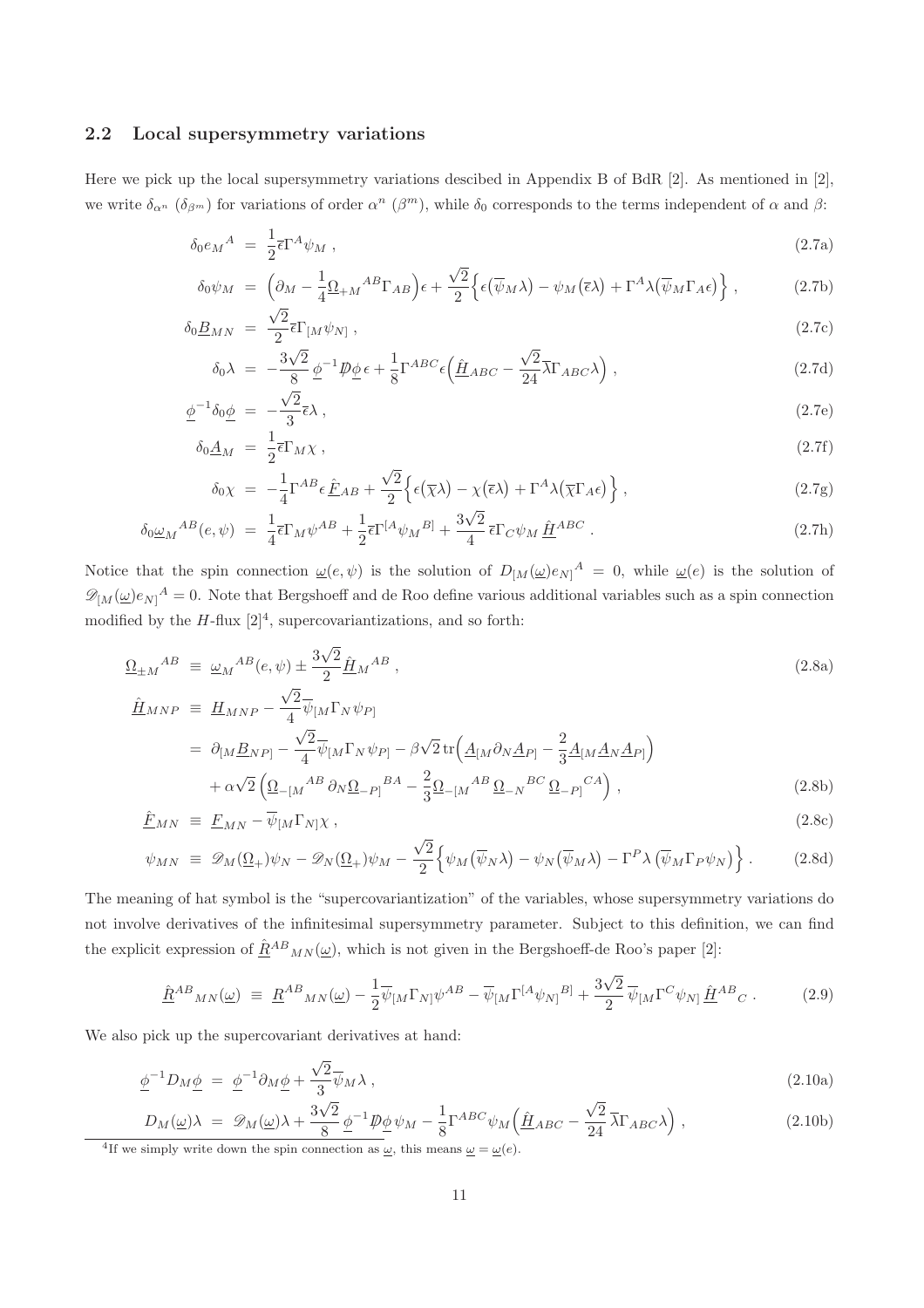$$
D_M(\underline{\omega}, \underline{A})\chi = \mathscr{D}_M(\underline{\omega}, \underline{A})\chi + \frac{1}{4}\Gamma^{AB}\psi_M \hat{F}_{AB} - \frac{\sqrt{2}}{2}\Big\{\psi_M(\overline{\chi}\lambda) - \chi(\overline{\psi}_M\lambda) + \Gamma^A\lambda(\overline{\chi}\Gamma_A\psi_M)\Big\}.
$$
 (2.10c)

It is both useful and instructive to obtain the supersymmetry algebra from (2.7). The commutator of two supersymmetry variations reads

$$
\begin{aligned}\n\left[\delta(\epsilon_1), \delta(\epsilon_2)\right] &= \delta_{\rm P}(\xi^M) + \delta_{\rm Q}(-\xi^M \psi_M) + \delta_{\rm L}(-\xi^M \underline{\Omega}_{-M}{}^{AB}) + \delta_{\rm YM}(-\xi^M \underline{A}_M) \\
&\quad + \delta_{\rm M}(-\frac{\sqrt{2}}{2}\xi_M - \xi^N \underline{B}_{NM}) + \delta_{\rm Q}(\epsilon_3) + \delta_{\rm L}(\Lambda^{AB})\,,\n\end{aligned} \tag{2.11a}
$$

$$
\xi^M = \frac{1}{2} \bar{\epsilon}_2 \Gamma^M \epsilon_1 \,, \tag{2.11b}
$$

$$
\epsilon_3 = -\frac{7\sqrt{2}}{16}\bar{\epsilon}_2\Gamma^A\epsilon_1\Gamma_A\lambda + \frac{\sqrt{2}}{32\times120}\bar{\epsilon}_2\Gamma^{ABCDE}\epsilon_1\Gamma_{ABCDE}\lambda\,,\tag{2.11c}
$$

$$
\Lambda^{AB} = \frac{\beta}{192} \bar{\epsilon}_2 \Gamma^{[A} \Gamma_{CDE} \Gamma^{B]} \epsilon_1 \operatorname{tr} (\overline{\chi} \Gamma^{CDE} \chi) . \tag{2.11d}
$$

On the right-hand side of (2.11a), we encounter all gauge transformations of the ten-dimensional super Yang-Mills theory:  $\delta_P$ ,  $\delta_Q$ ,  $\delta_L$ ,  $\delta_{YM}$ , and  $\delta_M$  correspond respectively to "general coordinate", "supersymmetry", "local Lorentz", "Yang-Mills" and "antisymmetric tensor gauge" transformations.

The supersymmetry variation of order  $\beta$  are given as follows:

$$
\delta_{\beta}\psi_M = \frac{\beta}{192} \Gamma^{ABC} \Gamma_M \epsilon \operatorname{tr}(\overline{\chi} \Gamma_{ABC} \chi) , \qquad (2.12a)
$$

$$
\delta_{\beta} \underline{B}_{MN} = -\beta \sqrt{2} \operatorname{tr} \{ \underline{A}_{[M} \delta_0 \underline{A}_{N]} \}, \qquad (2.12b)
$$

$$
\delta_{\beta} \lambda = \frac{\beta \sqrt{2}}{384} \Gamma^{ABC} \epsilon \operatorname{tr} (\overline{\chi} \Gamma_{ABC} \chi) , \qquad (2.12c)
$$

$$
\delta_{\beta}\underline{\omega}_M{}^{AB}(e,\psi) = \frac{\beta}{192} \bar{\epsilon} \Gamma^{[A}\Gamma_{CDE}\Gamma^{B]}\psi_M \operatorname{tr}(\overline{\chi}\Gamma^{CDE}\chi) . \tag{2.12d}
$$

Here the supersymmetry variation of order  $\alpha$  are also given such as

$$
\delta_{\alpha}\psi_M = \frac{\alpha}{192} \Gamma^{CDE} \Gamma_M \epsilon \overline{\psi}^{AB} \Gamma_{CDE} \psi_{AB} , \qquad (2.13a)
$$

$$
\delta_{\alpha} \underline{B}_{MN} = -\alpha \sqrt{2} \, \underline{\Omega}_{-[M}{}^{AB} \, \delta_0 \underline{\Omega}_{-N]}{}^{AB} \,, \tag{2.13b}
$$

$$
\delta_{\alpha}\lambda = \frac{\alpha\sqrt{2}}{384} \Gamma^{CDE} \Gamma_M \epsilon \overline{\psi}^{AB} \Gamma_{CDE} \psi_{AB} . \qquad (2.13c)
$$

The supersymmetry variations of the supercovariant variables are also obtained. First we write down the zero-th order of  $\alpha$  and  $\beta$ . Next the corrections of first order  $\beta$  are described. (Unfortunately, there are no descriptions about the corrections of first order  $\alpha$ .)

$$
\delta_0(\underline{\phi}^{-1}D_A\underline{\phi}) = -\frac{\sqrt{2}}{3}\overline{\epsilon}D_A(\underline{\Omega}_+) \lambda , \qquad (2.14a)
$$

$$
\delta_0 \underline{\Omega}_{-M}{}^{AB} = \frac{1}{2} \overline{\epsilon} \Gamma_M \psi^{AB} , \qquad (2.14b)
$$

$$
\delta_0 \hat{\underline{H}}_{ABC} = -\frac{\sqrt{2}}{4} \bar{\epsilon} \Gamma_{[A} \psi_{BC]}, \qquad (2.14c)
$$

$$
\delta_0 \psi^{AB} = -\frac{1}{4} \Gamma^{CD} \epsilon \hat{\underline{R}}^{AB} C_D(\Omega_-) + \frac{\sqrt{2}}{2} \left\{ \epsilon (\overline{\psi}^{AB} \lambda) - \psi^{AB} (\overline{\epsilon} \lambda) + \Gamma^C \lambda (\overline{\psi}^{AB} \Gamma_C \epsilon) \right\}, \tag{2.14d}
$$

$$
\delta_0 \hat{F}_{AB} = -\bar{\epsilon} \Gamma_{[A} D_{B]}(\Omega_+, \underline{A}) \chi \,, \tag{2.14e}
$$

$$
\delta_{\beta}(\underline{\phi}^{-1}D_{A}\underline{\phi}) = -\frac{\beta\sqrt{2}}{3\times192} \bar{\epsilon} \Gamma_{A} \Gamma^{BCD} \lambda \operatorname{tr}(\overline{\chi}\Gamma_{BCD}\chi) , \qquad (2.14f)
$$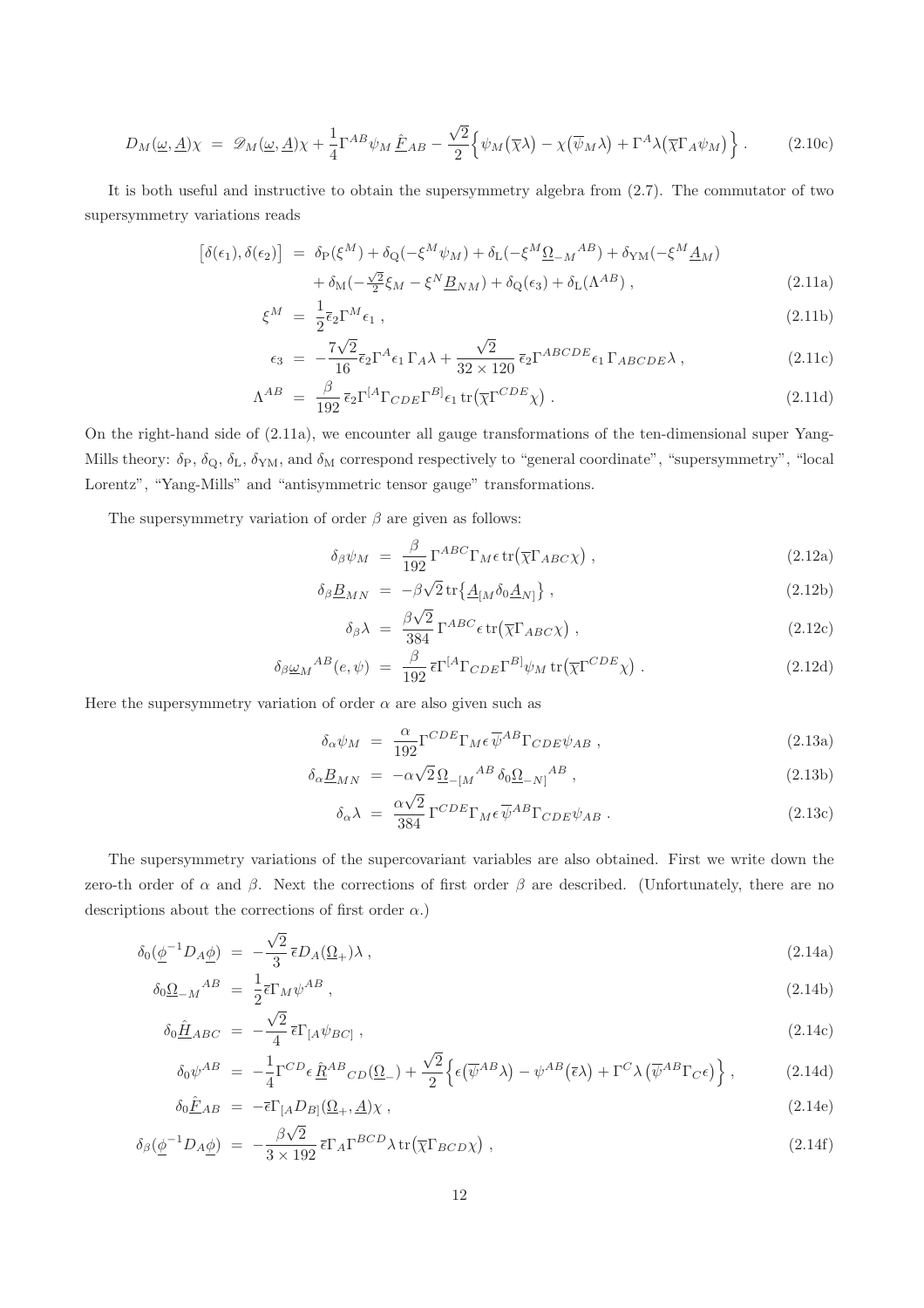$$
\delta_{\beta} \hat{\underline{H}}_{ABC} = -\frac{\beta\sqrt{2}}{2} \bar{\epsilon} \Gamma_{[A} \text{tr}\left(\chi \hat{\underline{F}}_{BC}\right),
$$
\n
$$
\delta_{\beta} \psi_{AB} = \beta \left[ \frac{3}{4} \Gamma^{CD} \epsilon \text{tr}\left(\hat{\underline{F}}_{[AB} \hat{\underline{F}}_{CD]}\right) + \frac{1}{48} \Gamma^{CDE} \Gamma_{[A} \epsilon \text{tr}\left\{\overline{\chi} \Gamma_{CDE} D_{B} \right\} \left(\Omega_{+}, \underline{A}\right) \chi \right\} + \frac{\sqrt{2}}{256} \Gamma^{CDE} \Gamma_{[A} \Gamma^{GH} \epsilon \hat{\underline{H}}_{B]GH} \text{tr}\left(\overline{\chi} \Gamma_{CDE} \chi\right) + \frac{\beta}{96 \times 96} \Gamma^{CDE} \Gamma_{[A} \Gamma^{FGH} \Gamma_{B]} \epsilon \text{tr}\left(\overline{\chi} \Gamma_{CDE} \chi\right) \text{tr}\left(\overline{\chi} \Gamma_{FGH} \chi\right) \right],
$$
\n(2.14h)

$$
\delta_{\beta} \hat{\underline{F}}_{AB} = \frac{\beta}{192} \bar{\epsilon} \Gamma_{[A} \Gamma^{CDE} \Gamma_{B] \chi} \text{tr}(\overline{\chi} \Gamma_{CDE} \chi) . \tag{2.14}
$$

I make a comment. The explicit expressions of supersymmetry variations are, of course, just approximate expressions. If you consider not only  $\alpha$ ,  $\beta$  corrections but also the higher order fermions corrections, the corrections of supersymmetry vairations are also corrected. The supercovariant variables such as  $\underline{\hat{H}}_{MNP}$ ,  $\underline{\hat{F}}_{MN}$  and  $\hat{R}_{MN}{}^{AB}(\omega)$  are influenced by the higher order corrections quite sensitively. Thus, you must take care of any calculations when you study the supersymmetry variations and the construction of the Lagrangian of higher order corrections of fermions.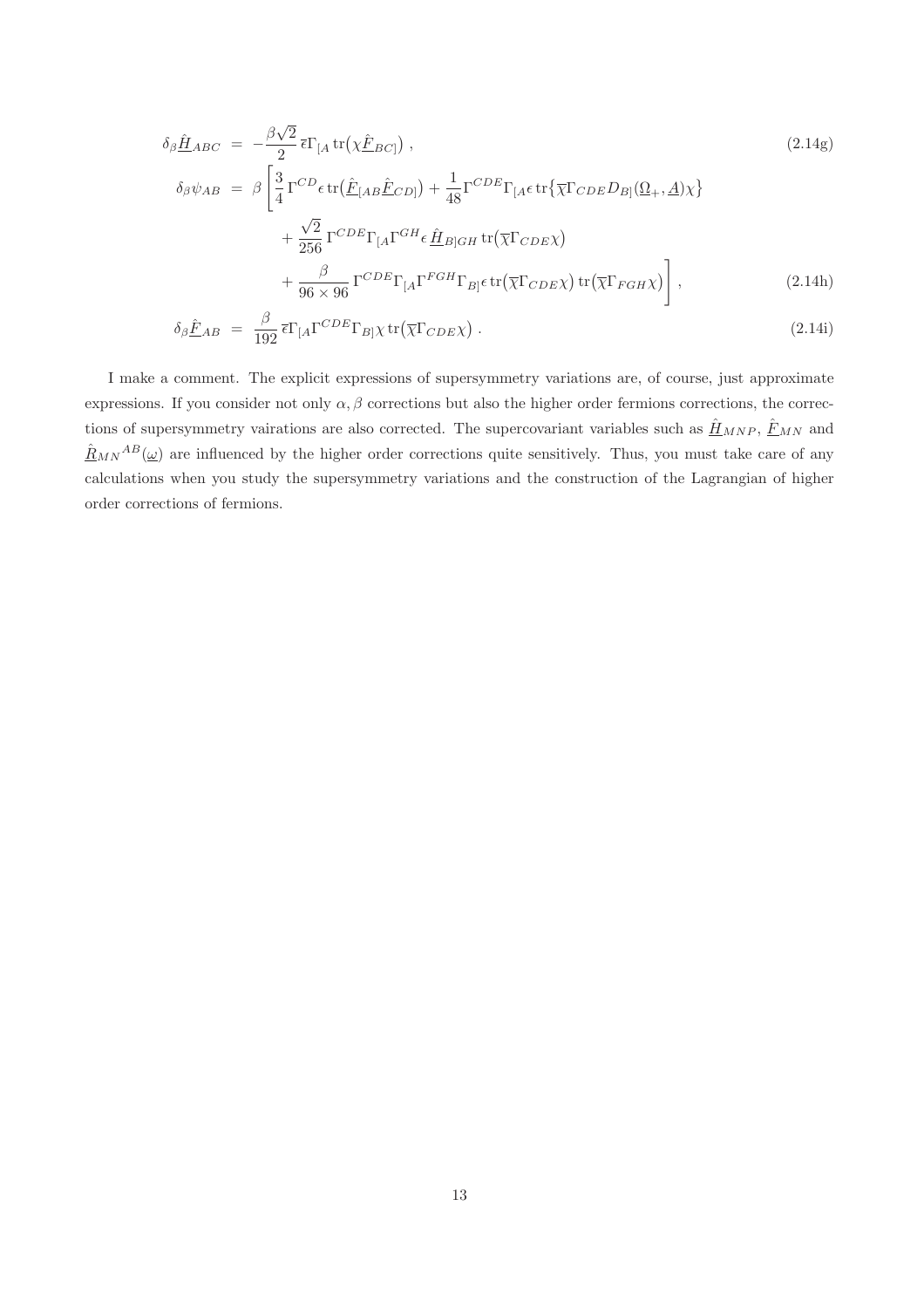# 3 Mapping from BdR to Polchinski: bosonic parts

#### 3.1 Setup

Here let us write down the actions of heterotic supergravity presented by Bergshoeff and de Roo [2]:

$$
\mathcal{L}_{\text{BdR}} = \sqrt{-g} \underline{\phi}^{-3} \Big\{ -\frac{1}{2} \underline{\mathcal{R}}(\underline{\omega}) + \frac{9}{2} (\underline{\phi}^{-1} \partial_M \underline{\phi})^2 - \frac{3}{4} \underline{H}_{MNP} \underline{H}^{MNP} - \frac{\beta}{4} \operatorname{tr}(\underline{F}_{MN} \underline{F}^{MN}) + \cdots \Big\} \,. \tag{3.1}
$$

Here we only investigate the bosonic part of the heterotic supergravity. Notice that the action in [6] may include an incorrect coefficient in front of the kinetic term of the gauge field  $tr(|\underline{F}|^2)$ , and more. (Frey and Lippert mentioned that they used the Polchinski's convention with anti-hermitian gauge field  $\widetilde{A}_M$  in [13].) Thus we improve the bosonic action in [6] to the one in [13].

There are many equivalent conventions about the supergravity Lagrangian; the one is (3.1) and we would like to obtain a new description of it under some field re-definitions. For example, by using (2.2), we rewrite

$$
\mathcal{L}_{\text{new}} = \frac{1}{2\kappa_{10}^2} \sqrt{-g} e^{-2\Phi} \left\{ \mathcal{R}(\omega) + 4(\partial_M \Phi)^2 - \frac{1}{2} |\tilde{H}|^2 + \frac{\kappa_{10}^2}{g_{10}^2} tr(|\tilde{F}|^2) + \cdots \right\},\tag{3.2a}
$$

$$
\widetilde{H}_{\mathcal{S}} = \mathrm{d}\widetilde{B}_{\mathcal{Z}} - \frac{\kappa_{10}^2}{g_{10}^2} \widetilde{\omega}_{\mathcal{S}}^{\mathrm{Y}} + \dots \,,\tag{3.2b}
$$

where  $\kappa_{10}$  and  $g_{10}$  are the gravitational constant and the Yang-Mills coupling constant in ten-dimensional spacetime, respectively. We adopted the following contraction rule [13]:

$$
\int d^{10}x \sqrt{-g} |C_p|^2 = \int d^{10}x \sqrt{-g} \frac{1}{p!} g^{M_1 N_1} g^{M_2 N_2} \cdots g^{M_p N_p} C_{M_1 \cdots M_p} C_{N_1 \cdots N_p} . \tag{3.3}
$$

The p! cancels the sum over permutations of the indices, so that each independent component appears with coefficient 1. Notice that the symbol " $|(***)|^{2}$ " does **not** mean that we take the square of the absolute value of (\*\*\*). Thus we assign the **plus sign** in front of the quadratic of  $\widetilde{F}_{MN}$ . We also make a comment that we never rescale the spacetime metric.

In order to connect  $(3.1)$  to  $(3.2a)$ , we introduce the following re-definitions:

spin connection: 
$$
\underline{\omega}_M{}^{AB} = -\omega_M{}^{AB} \quad \text{with} \quad R^A{}_B = d\omega^A{}_B + \omega^A{}_C \wedge \omega^C{}_B , \tag{3.4a}
$$

non-abelian 1-form: 
$$
\underline{A}_M = -\widetilde{A}_M
$$
 with  $\widetilde{F} = d\widetilde{A} + d\widetilde{A} \wedge \widetilde{A}$  (anti-hermitian),  $(3.4b)$ 

$$
H_3 \text{-form, } B_2 \text{-form:} \qquad \underline{H}_{MNP} = \frac{1}{3!} H'_{MNP} = \frac{h}{3!} \tilde{H}_{MNP}, \qquad \underline{B}_{MN} = \frac{1}{2!} B'_{MN} = \frac{h'}{2!} \tilde{B}_{MN}, \qquad (3.4c)
$$

$$
\text{dilaton:} \qquad \phi^{-3} = f e^{-2\Phi} \,. \tag{3.4d}
$$

where c, f, h and h' are real constants. Notice that we rescaled the differential p-forms in terms of  $1/p!$  because Bergshoeff and de Roo [2] used the relation

$$
\underline{H}_{MNP} = \partial_{[M}\underline{B}_{NP]} + \dots \,, \tag{3.5}
$$

which means they defined the *p*-forms  $\underline{C}_p$  in such a way as

$$
\underline{C}_p \equiv \underline{C}_{M_1 \cdots M_p} \, dx^{M_1} \wedge \cdots \wedge dx^{M_p} \,. \tag{3.6}
$$

This definition is funny and different from the usual definition in eqs.(1.6).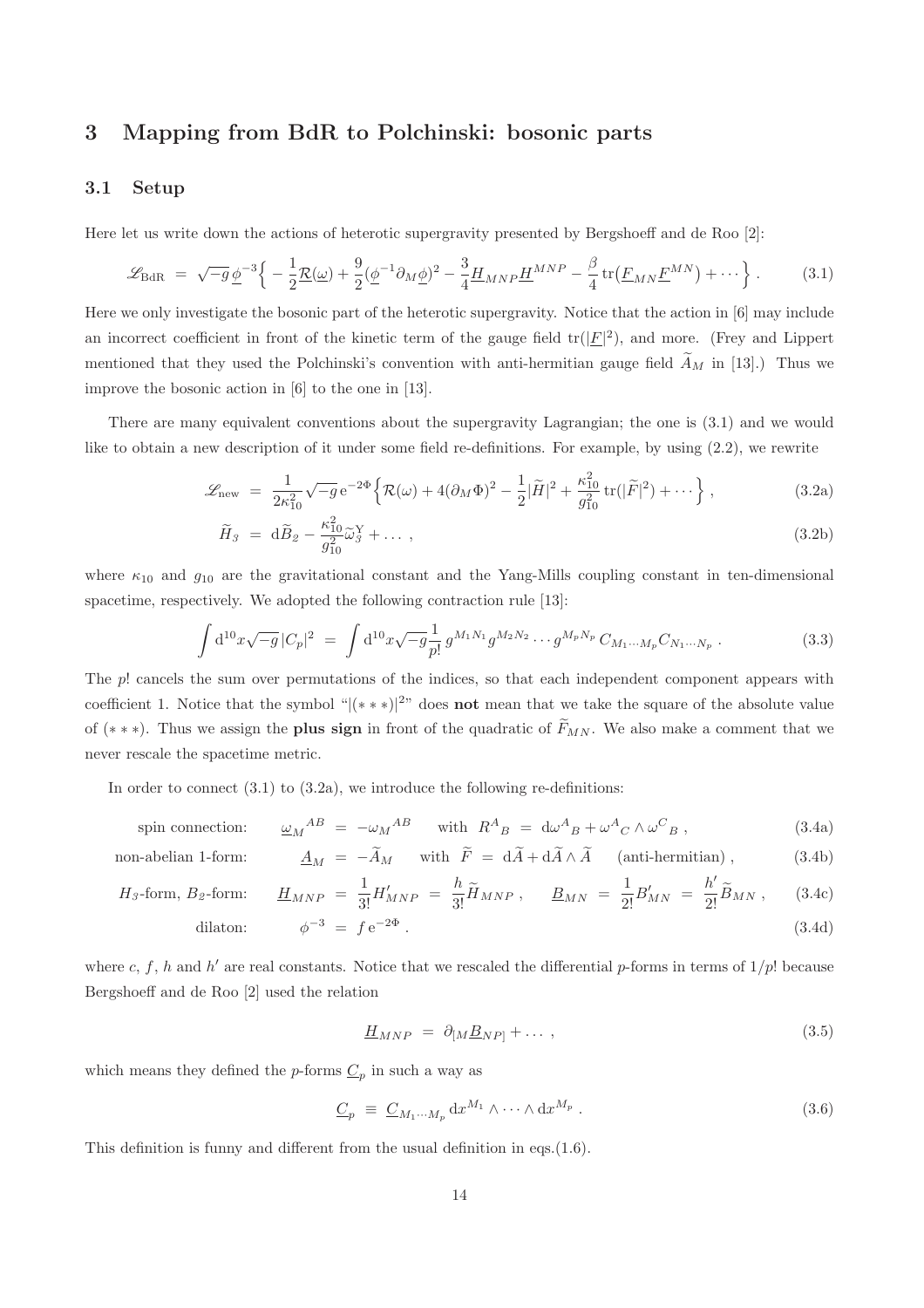## 3.2 Transformations

#### $-$  Dilaton  $-$

We compare the first term in  $(3.1)$  with the first term in  $(3.2a)$  via the field re-definitions  $(3.4)$ :

$$
\frac{9}{2}\sqrt{-g}\,\phi^{-3}(\phi^{-1}\partial_M\phi)^2 = \frac{9}{2}\sqrt{-g}(f\,\mathrm{e}^{-2\Phi})g^{MN}\left(\frac{2}{3}\partial_M\Phi\right)\left(\frac{2}{3}\partial_N\Phi\right) = 2f\,\sqrt{-g}\,\mathrm{e}^{-2\Phi}(\partial_M\Phi)^2
$$
\n
$$
= \frac{4}{2\kappa_{10}^2}\sqrt{-g}\,\mathrm{e}^{-2\Phi}(\partial_M\Phi)^2. \tag{3.7a}
$$

Then we obtain

$$
f \equiv \frac{1}{\kappa_{10}^2} \,. \tag{3.7b}
$$

## $-$  Scalar curvature  $-$

Next we compare the Einstein-Hilbert parts in (3.1) and (3.2a). The curvature two-forms should be connected by the re-definition of the spin connection (3.4a):

$$
\underline{R}^{AB}{}_{MN}(\underline{\omega}) = \partial_M \underline{\omega}_N{}^{AB} - \partial_N \underline{\omega}_M{}^{AB} - \underline{\omega}_M{}^{AC} \underline{\omega}_{NC}{}^B + \underline{\omega}_N{}^{AC} \underline{\omega}_{MC}{}^B
$$
\n
$$
= -\left[\partial_M \omega_M{}^{AB} - \partial_N \omega_N{}^{AB} + \omega_M{}^{AC} \omega_{NC}{}^B - \omega_N{}^{AC} \omega_{MC}{}^B\right] = -R^{AB}{}_{MN}(\omega) \,. \tag{3.8}
$$

The Ricci scalar is rescaled by the inverse vielbein:

$$
\underline{\mathcal{R}}(\underline{\omega}) = E_A{}^M E_B{}^N \underline{R}^{AB}{}_{MN}(\underline{\omega}) = -\widetilde{E}_A{}^M \widetilde{E}_B{}^N R^{AB}{}_{MN}(\omega) = -\mathcal{R}(\omega) \,.
$$
 (3.9)

Then we obtain

$$
-\frac{1}{2}\sqrt{-g}\,\phi^{-3}\,\underline{\mathcal{R}}(\underline{\omega}) = -\frac{1}{2}(\sqrt{-g})(f\mathrm{e}^{-2\Phi})\Big(-\mathcal{R}(\omega)\Big) = \frac{f}{2}\sqrt{-g}\,\mathrm{e}^{-2\Phi}\mathcal{R}(\omega) = \frac{1}{2\kappa_{10}^2}\sqrt{-g}\,\mathrm{e}^{-2\Phi}\,\mathcal{R}(\omega) , \quad (3.10a)
$$
  

$$
\therefore f = \frac{1}{\kappa_{10}^2} .
$$
 (3.10b)

This is consistent with (3.7b).

## —  $\mathcal{H}_{\mathcal{I}}$  -flux kinetic term —

The square of the  $H_3$ -flux in BdR is re-defined as

$$
\underline{H}_{MNP}\underline{H}^{MNP} = g^{MQ}g^{NR}g^{PS}\underline{H}_{MNP}\underline{H}_{QRS} = \left(\frac{h}{3!}\right)^2 g^{MQ}g^{NR}g^{PS}\widetilde{H}_{MNP}\widetilde{H}_{QRS}
$$
\n
$$
= \frac{h^2}{3!}|\widetilde{H}|^2.
$$
\n(3.11)

Then, the kinetic term in (3.1) is re-written by

$$
-\frac{3}{4}\sqrt{-g}\,\phi^{-3}\underline{H}_{MNP}\underline{H}^{MNP} = -\frac{3}{4}(\sqrt{-g})(fe^{-2\Phi})(\frac{h^2}{3!})|\tilde{H}|^2 = -\frac{h^2}{8}f\sqrt{-g}\,e^{-2\Phi}|\tilde{H}|^2
$$
  

$$
\equiv -\frac{1}{4\kappa_{10}^2}\sqrt{-g}\,e^{-2\Phi}|\tilde{H}|^2,
$$
(3.12a)

and we obtain

$$
h^2 \equiv \frac{2}{\kappa_{10}^2 f} \,. \tag{3.12b}
$$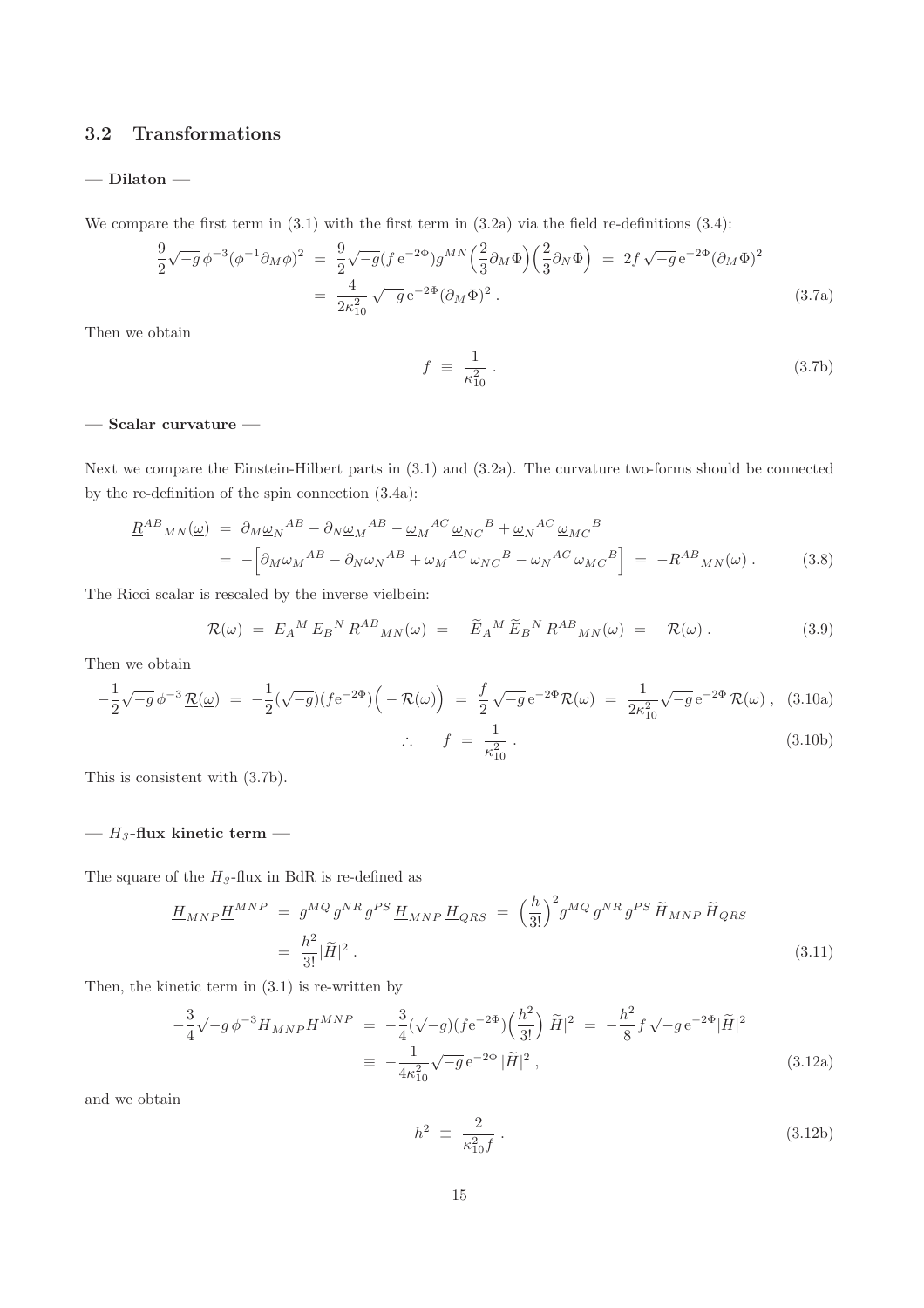#### — Non-abelian 1-form kinetic term —

Let us evaluate the field strength of the gauge field:

$$
\underline{F}_{MN} = \mathrm{d}\underline{A} - \underline{A} \wedge \underline{A} = -\left[\mathrm{d}\widetilde{A} + \widetilde{A} \wedge \widetilde{A}\right] = -\widetilde{F} \,. \tag{3.13}
$$

By using this, we can write down the square of  $E_{MN}$  in BdR:

$$
\text{tr}(\underline{F}_{MN}\underline{F}^{MN}) = g^{MP}g^{NQ}\text{tr}(\underline{F}_{MN}\underline{F}_{PQ}) = g^{MP}g^{NQ}\text{tr}(\widetilde{F}_{MN}\widetilde{F}_{PQ})
$$
\n
$$
= 2|\widetilde{F}|^2.
$$
\n(3.14)

Then we can re-write the kinetic term of the gauge field in BdR:

$$
-\frac{\beta}{4}\sqrt{-g}\,\phi^{-3}\,\text{tr}\left(\underline{F}_{MN}\underline{F}^{MN}\right) = -\frac{\beta f}{2}\,\sqrt{-g}\,\mathrm{e}^{-2\Phi}\,\text{tr}(|\widetilde{F}|^2) = +\frac{1}{2g_{10}^2}\,\sqrt{-g}\,\mathrm{e}^{-2\Phi}\,\text{tr}(|\widetilde{F}|^2) \,,\tag{3.15a}
$$

$$
\therefore \qquad \beta \equiv -\frac{1}{g_{10}^2 f} \,. \tag{3.15b}
$$

#### —  $H_3$ -flux with Chern-Simons 3-form —

Again we study the  $H_3$ -fluxes. This fluxes are expanded by the exterior derivative of  $B_2$ -fields and the Chern-Simons terms. From the expansions we can restrict unknown constants. Let us again write down  $H_3$ -fluxes:

$$
H'_{MNP} = 3\partial_{[M}B'_{NP]} - 3!\sqrt{2}\beta \operatorname{tr}\left(\underline{A}_{[M}\partial_N\underline{A}_{P]} - \frac{2}{3}\underline{A}_{[M}\underline{A}_N\underline{A}_{P]}\right),\tag{3.16a}
$$

$$
H'_{MNP} = h \widetilde{H}_{MNP}, \qquad B'_{MN} = h' \widetilde{B}_{MN} \,. \tag{3.16b}
$$

On the other hand, the  $H$ -flux with the Chern-Simons 3-form can be also described as  $(3.2b)$  (see, for example, [13]):

$$
\widetilde{H}_{MNP} = 3\partial_{[M}\widetilde{B}_{NP]} - 3!\frac{\kappa_{10}^2}{g_{10}^2} \text{tr}\Big(\widetilde{A}_{[M}\partial_N\widetilde{A}_{P]} + \frac{2}{3}\widetilde{A}_{[M}\widetilde{A}_N\widetilde{A}_{P]}\Big) . \tag{3.16c}
$$

Comparing the  $B_2$  terms, we find

$$
B'_{MN} = h\widetilde{B}_{MN} \equiv h'\widetilde{B}_{MN}, \qquad \therefore \qquad h \equiv h' \,.
$$
 (3.17)

From the second terms in (3.16c) and in (3.16a), we obtain the following non-trivial relation:

$$
-3!\sqrt{2}\beta \operatorname{tr}(\underline{A}_{[M}\partial_N\underline{A}_{P]}) = -3!\sqrt{2}\Big(-\frac{1}{g_{10}^2f}\Big)\operatorname{tr}(\widetilde{A}_{[M}\partial_N\widetilde{A}_{P]}) \equiv -3!h \cdot \frac{\kappa_{10}^2}{g_{10}^2} \operatorname{tr}(\widetilde{A}_{[M}\partial_N\widetilde{A}_{P]}) ,\qquad(3.18a)
$$

$$
\therefore \qquad h = -\frac{\sqrt{2}}{\kappa_{10}^2 f} \,, \tag{3.18b}
$$

where we used the relations (3.4b) and (3.15b). In order to be consistent with (3.12b) we should assign  $\kappa_{10}^2 f = 1$ , which is really consistent with  $(3.7b)$ . The third terms tell us the other constraint with respect to the constants:

$$
-3!\sqrt{2}\cdot\beta \cdot \frac{-2}{3}\text{tr}\left(\underline{A}_{[M}\underline{A}_{N}\underline{A}_{P]}\right) = 3!\sqrt{2}\left(-\frac{1}{g_{10}^2f}\right)\cdot\frac{2}{3}\text{tr}\left(\widetilde{A}_{[M}\widetilde{A}_{N}\widetilde{A}_{P]}\right)
$$

$$
= 3!h\cdot\frac{\kappa_{10}^2}{g_{10}^2}\cdot\frac{2}{3}\text{tr}\left(\widetilde{A}_{[M}\widetilde{A}_{N}\widetilde{A}_{P]}\right),\tag{3.19a}
$$

$$
\therefore \qquad h = -\frac{\sqrt{2}}{\kappa_{10}^2 f} \,. \tag{3.19b}
$$

As we expected, this result corresponds to the previous result (3.18b).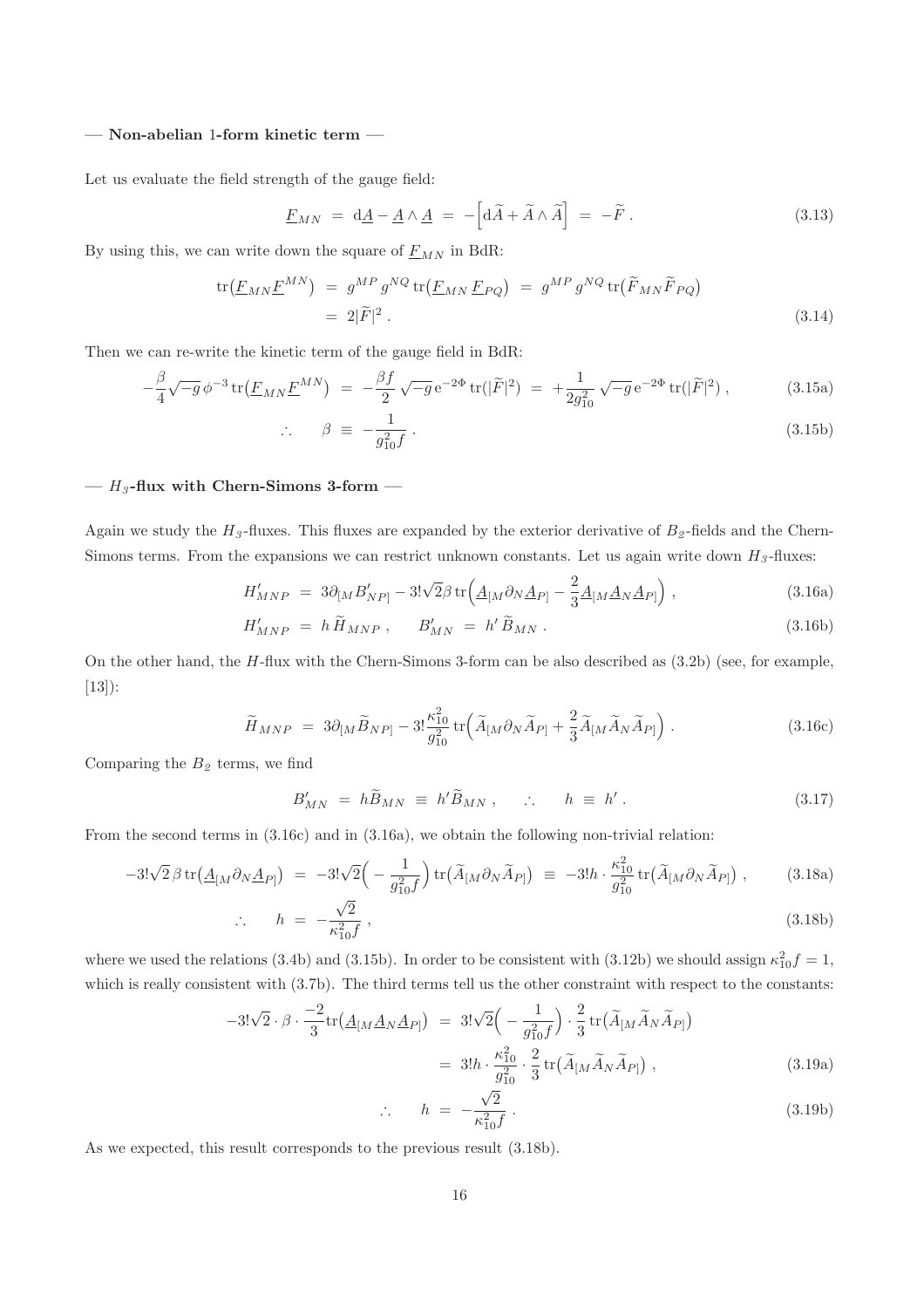#### 3.3 Result

Here we summarize the relations among constants:

$$
f = \frac{1}{\kappa_{10}^2}, \quad h = h' = -\frac{\sqrt{2}}{\kappa_{10}^2 f} = -\sqrt{2}, \quad \beta = -\frac{1}{g_{10}^2 f} = -\frac{\kappa_{10}^2}{g_{10}^2}.
$$
 (3.20a)

The rescaled Lagrangian (3.2a) can be expressed explicitly:

$$
\mathcal{L}_{\text{new}} = \frac{1}{2\kappa_{10}^2} \sqrt{-g} e^{-2\Phi} \left\{ \mathcal{R}(\omega) + 4(\partial_M \Phi)^2 - \frac{1}{2} |\tilde{H}|^2 + \frac{\kappa_{10}^2}{g_{10}^2} tr(|\tilde{F}|^2) + \cdots \right\}.
$$
 (3.21)

In the same analogy as  $\beta$ , we might fix<sup>5</sup> another constant  $\alpha$  to

$$
\alpha = \beta = -\frac{\kappa_{10}^2}{g_{10}^2} \,. \tag{3.22}
$$

## 3.4 Transformation rules

Now we summarize the field re-definition rules:

$$
\phi^{-3} \equiv \frac{1}{\kappa_{10}^2} \exp(-2\Phi) , \quad \underline{\omega}_M{}^{AB} \equiv -\omega_M{}^{AB} , \qquad (3.23a)
$$

$$
\underline{A}_M \equiv -\widetilde{A}_M \,, \quad \underline{B}_{MN} \equiv -\frac{1}{\sqrt{2}} \widetilde{B}_{MN} \,, \quad \underline{H}_{MNP} \equiv -\frac{1}{3\sqrt{2}} \widetilde{H}_{MNP} \,, \tag{3.23b}
$$

$$
\underline{\chi} = -\tilde{\chi}, \quad \underline{\lambda} \equiv \sqrt{2}\lambda \tag{3.23c}
$$

$$
\psi_M, \epsilon \text{ keep the same variables.} \tag{3.23d}
$$

where  $\chi$  and  $\Delta$  denote the gaugino and the dilatino in BdR [2], while  $\tilde{\chi}$  and  $\lambda$  mean the ones in [13, 1]. The reason why we flip the sign of the gaugino is that we want to keep the same signs in front of terms in equations as far as possible. The gaugino  $\chi$ , (fortunately,) appears in equations with pairs of the gauge fields  $\underline{A}_M$  or  $E_{MN}$ , which are flipped the sign. We consider that both of the frameworks (BdR and Polchinski) have the anti-hermitian generators of gauge groups. Of course we can perform another field re-definition on the fermions such as  $\chi = \tilde{\chi}/\sqrt{\beta}$ , which gives us the "canonical" kinetic terms  $\mathscr{L} = -\frac{1}{2}\sqrt{-g}e^{-2\Phi} \operatorname{tr}(\overline{\chi}\mathscr{D}_M(\omega, \widetilde{A})\chi) + \cdots$ .

In the next section we will write down the Lagrangian and the supersymmetry variations explicitly. For simplicity, we will omit the symbol "tilde" of the H-flux, but we keep this symbol of the gauge field and the gaugino. (Because  $A_M$  means the hermitian gauge field, while  $\widetilde{A}_M$  is anti-hermitian in the definition.)

<sup>5</sup>Actually, we guess this assignment via the stringy modified Bianchi identity.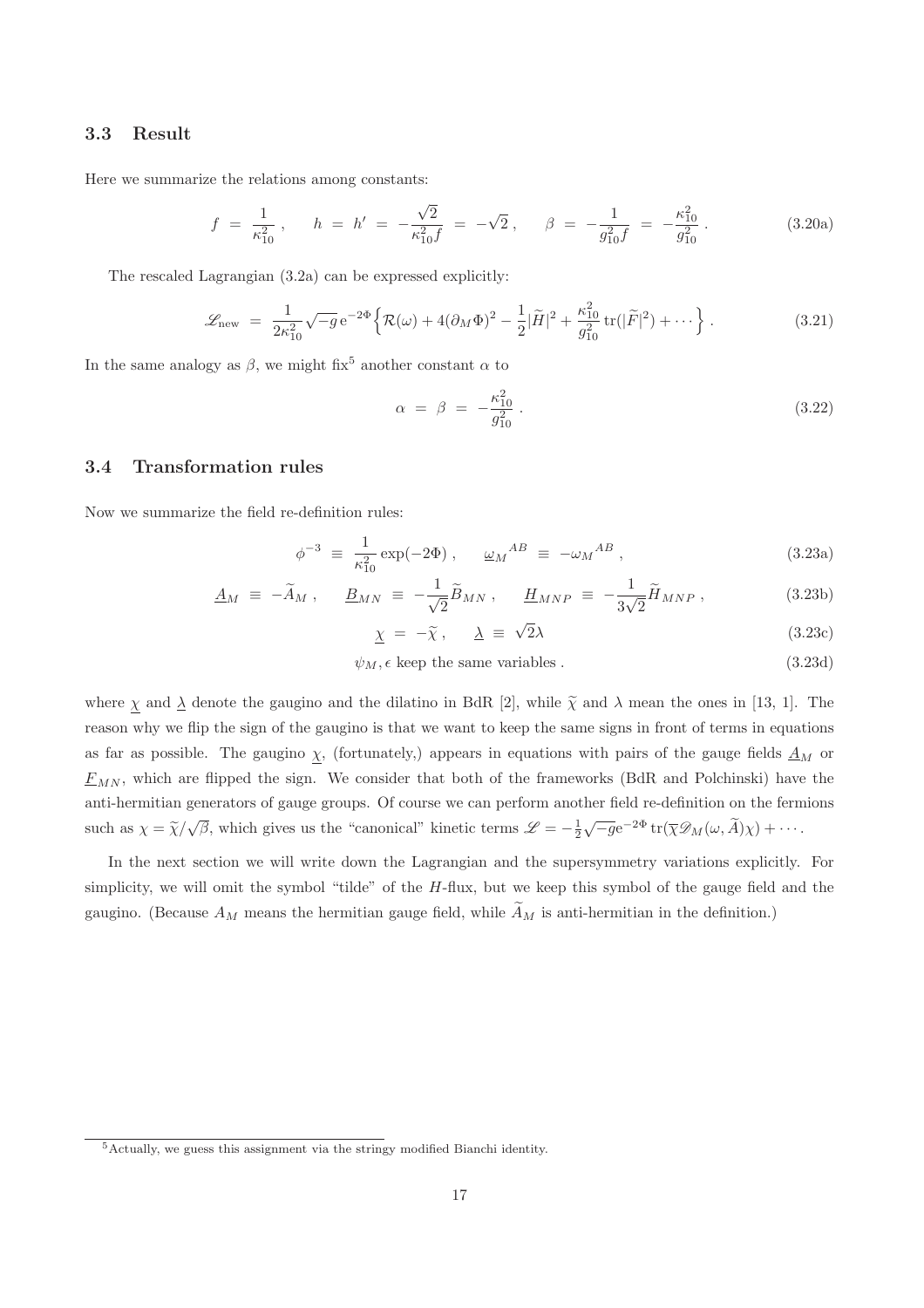# 4 The descriptions in the Polchinski framework

In this section we will explicitly express the Lagrangian and the supersymmetry variation in the Polchinski's framework [13] with anti-hermitian gauge field  $\tilde{A}_M$ . On the Bergshoeff-de Roo's framework, please look at section 2.

#### 4.1 Lagrangian

Let us write down the Lagrangian of ten-dimensional heterotic supergravity via the field re-defitions  $(3.23)$ :

$$
\mathcal{L}(R) = \frac{1}{2\kappa_{10}^{2}}\sqrt{-g}e^{-2\Phi}\left[\mathcal{R}(\omega) - \frac{1}{12}H_{MNP}H^{MNP} + 4(\partial_{M}\Phi)^{2}\right] \n- \overline{\psi}_{M}\Gamma^{MNP}\mathscr{D}_{N}(\omega)\psi_{P} + 8\overline{\lambda}\Gamma^{MN}\mathscr{D}_{M}(\omega)\psi_{N} + 16\overline{\lambda}\mathscr{P}(\omega)\lambda \n+ 8\overline{\psi}_{M}\Gamma^{N}\Gamma^{M}\lambda(\partial_{N}\Phi) - 2\overline{\psi}_{M}\Gamma^{M}\psi_{N}(\partial^{N}\Phi) \n- \frac{1}{24}H^{PQR}\left\{\overline{\psi}_{M}\Gamma^{[M}\Gamma_{PQR}\Gamma^{N]}\psi_{N} + 8\overline{\psi}_{M}\Gamma^{M}{}_{PQR}\lambda - 16\overline{\lambda}\Gamma_{PQR}\lambda\right\} \n+ \frac{1}{48}\overline{\psi}^{M}\Gamma^{ABC}\psi_{M}\left\{2\overline{\lambda}\Gamma_{ABC}\lambda + \overline{\lambda}\Gamma_{ABC}\Gamma^{N}\psi_{N} - \frac{1}{8}\overline{\psi}^{N}\Gamma_{N}\Gamma_{ABC}\Gamma^{P}\psi_{P}\right\}\right], \qquad (4.1a)
$$

$$
\mathcal{L}(\widetilde{F}^2) = -\frac{1}{2\kappa_{10}^2} \frac{\kappa_{10}^2}{2g_{10}^2} \sqrt{-g} e^{-2\Phi} \left[ -\text{tr}\left(\widetilde{F}_{MN}\widetilde{F}^{MN}\right) - 2\,\text{tr}\left\{\widetilde{\chi}\mathcal{P}(\omega,\widetilde{A})\widetilde{\chi}\right\} - \frac{1}{12} \,\text{tr}\left(\widetilde{\chi}\Gamma^{ABC}\widetilde{\chi}\right)\hat{H}_{ABC} \right] - \frac{1}{2} \text{tr}\left\{\widetilde{\chi}\Gamma^M\Gamma^{AB}(\widetilde{F}_{AB} + \widetilde{F}_{AB})\right\} \left(\psi_M + \frac{2}{3}\Gamma_M\lambda\right) - \frac{1}{48} \text{tr}\left(\widetilde{\chi}\Gamma^{ABC}\widetilde{\chi}\right)\overline{\psi}_M \left(4\Gamma_{ABC}\Gamma^M + 3\Gamma^M\Gamma_{ABC}\right)\lambda + \frac{1}{12} \text{tr}\left(\widetilde{\chi}\Gamma^{ABC}\widetilde{\chi}\right)\overline{\lambda}\Gamma_{ABC}\lambda - \frac{\beta}{96} \text{tr}\left(\widetilde{\chi}\Gamma^{ABC}\widetilde{\chi}\right)\text{tr}\left(\overline{\chi}\Gamma_{ABC}\widetilde{\chi}\right) \right],
$$
(4.1b)

$$
\mathcal{L}(R^2) = -\frac{1}{2\kappa_{10}^2} \frac{\kappa_{10}^2}{2g_{10}^2} \sqrt{-g} e^{-2\Phi} \left[ -R_{ABMN}(\Omega_-) R^{ABMN}(\Omega_-) \right.\n- 2\overline{\psi}^{AB} \mathcal{P}(\omega(e,\psi),\Omega_-) \psi_{AB} - \frac{1}{12} \overline{\psi}^{AB} \Gamma^{MNP} \psi_{AB} \hat{H}_{MNP} \n+ \frac{1}{2} \overline{\psi}_{AB} \Gamma^{M} \Gamma^{NP} \{ R^{AB}{}_{NP}(\Omega_-) + \hat{R}^{AB}{}_{NP}(\Omega_-) \} \left( \psi_M + \frac{2}{3} \Gamma_M \lambda \right) \n- \frac{1}{48} \overline{\psi}_{AB} \Gamma^{CDE} \psi_{AB} \cdot \overline{\psi}_M \{ 4 \Gamma_{CDE} \Gamma^M + 3 \Gamma^M \Gamma_{CDE} \} \lambda \n+ \frac{1}{12} \overline{\psi}^{AB} \Gamma^{CDE} \psi_{AB} \left( \overline{\lambda} \Gamma_{CDE} \lambda \right) - \frac{\alpha}{96} \overline{\psi}^{AB} \Gamma^{FGH} \psi_{AB} \left( \overline{\psi}^{CD} \Gamma_{FGH} \psi_{CD} \right) \right].
$$
\n(4.1c)

Derivatives  $\mathscr{D}_M(\omega, \widetilde{A})$  are the covariant derivatives with respect to Lorentz and Yang-Mills gauge transformations. We define the derivative on fundamental fields  $\phi^i$  as

$$
\mathscr{D}_M(\omega, \widetilde{A}, \Gamma) \phi^i = \partial_M \phi^i - \frac{i}{2} \omega_M{}^{AB} (\Sigma_{AB})^i{}_j \phi^j + (\widetilde{A}_M)^i{}_j \phi^j + \Gamma^i_{jM} \phi^j . \tag{4.2}
$$

Note that  $\Sigma_{AB}$  is a Lorentz generator whose representation is given by (1.3). We derived this expression from the ones in Polchinski (see eqs.  $(1.5)$  and  $(1.12)$ .) via the field re-defitions  $(3.4)$ .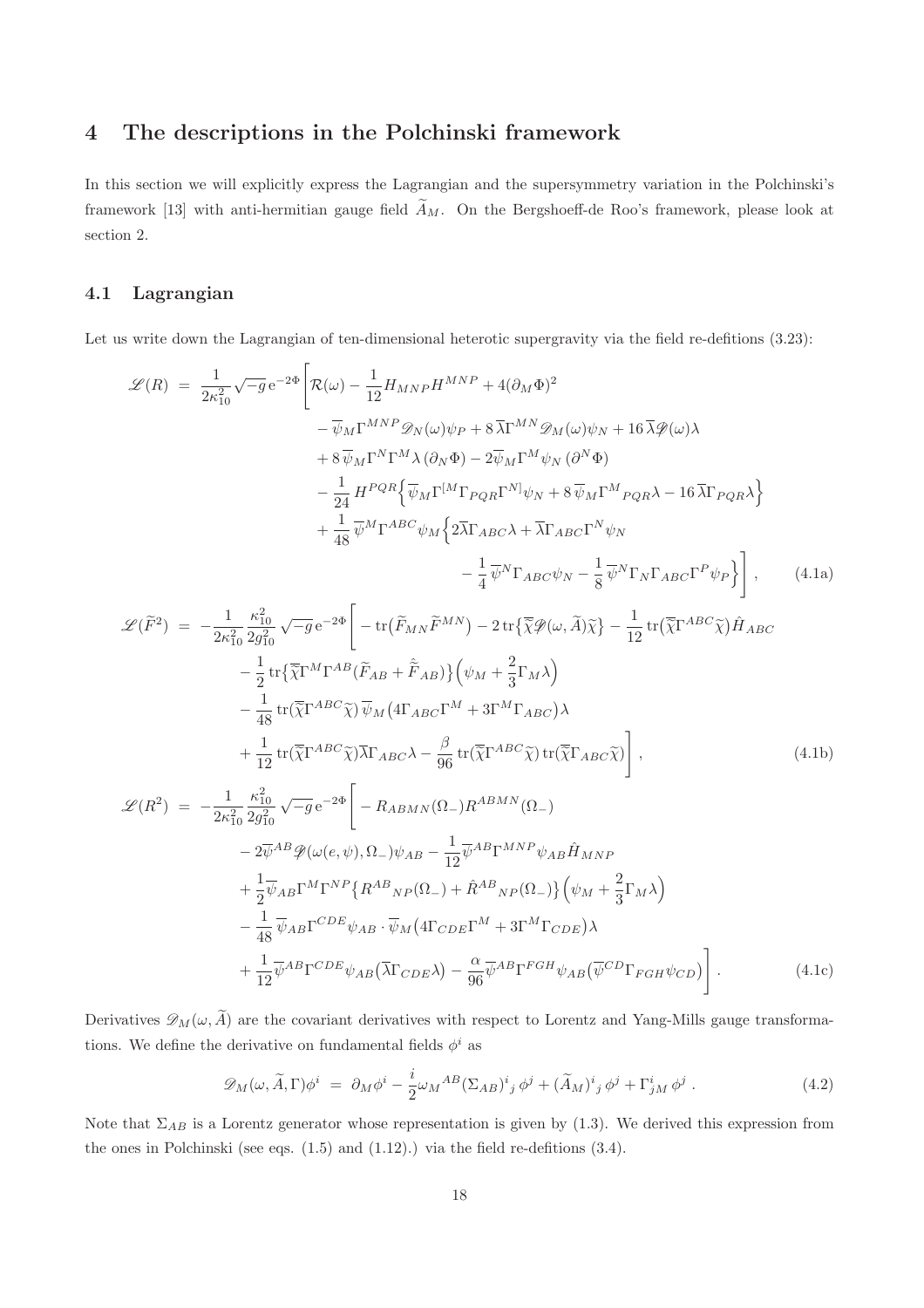Notice that we can always re-define the gravitino and dilatino via "mixing" with each other such as

$$
\begin{pmatrix}\n\psi'_M \\
\Gamma_M \lambda'\n\end{pmatrix} = \begin{pmatrix}\n1 & b \\
0 & c\n\end{pmatrix} \begin{pmatrix}\n\psi_M \\
\Gamma_M \lambda\n\end{pmatrix}, \quad b, c \in \mathbb{R}, \quad c \neq 0,
$$
\n(4.3)

because both  $\psi_M$  and  $\Gamma_M \lambda$  are same chiralities and belong to the gravity multiplet. In the above Lagrangian we do not obtain the gravitino supersymmetry variation including the gradient of the dilaton, dilatino condensation terms and so forth. For instance, the effects of dilatino condensation has been studied [10] under the field redefinitions of gravitino and dilatino to obtain a useful calculation (commented by Nikolaos Prezas.)

#### 4.2 Local supersymmetry variations

Here we pick up the local supersymmetry variations descibed in Appendix B of BdR [2]. As mentioned in [2], we write  $\delta_{\alpha^n}$  ( $\delta_{\beta^m}$ ) for variations of order  $\alpha^n$  ( $\beta^m$ ), while  $\delta_0$  corresponds to the terms independent of  $\alpha$  and  $\beta$ :

$$
\delta_0 e_M{}^A = \frac{1}{2} \bar{\epsilon} \Gamma^A \psi_M \,, \tag{4.4a}
$$

$$
\delta_0 \psi_M = \left( \partial_M + \frac{1}{4} \Omega_{+M}{}^{AB} \Gamma_{AB} \right) \epsilon + \left\{ \epsilon (\overline{\psi}_M \lambda) - \psi_M (\overline{\epsilon} \lambda) + \Gamma^A \lambda (\overline{\psi}_M \Gamma_A \epsilon) \right\}, \tag{4.4b}
$$

$$
\delta_0 B_{MN} = -\bar{\epsilon} \Gamma_{[M} \psi_{N]}, \qquad (4.4c)
$$

$$
\delta_0 \lambda = -\frac{1}{4} \mathcal{D} \Phi \epsilon + \frac{1}{48} \Gamma^{ABC} \epsilon \left( -\hat{H}_{ABC} - \frac{1}{2} \overline{\lambda} \Gamma_{ABC} \lambda \right), \qquad (4.4d)
$$

$$
\delta_0 \Phi = -\bar{\epsilon}\lambda \,, \tag{4.4e}
$$

$$
\delta_0 \widetilde{A}_M = \frac{1}{2} \overline{\epsilon} \Gamma_M \widetilde{\chi} \,, \tag{4.4f}
$$

$$
\delta_0 \widetilde{\chi} = -\frac{1}{4} \Gamma^{AB} \epsilon \widetilde{\widetilde{F}}_{AB} + \left\{ \epsilon (\overline{\widetilde{\chi}} \lambda) - \widetilde{\chi} (\overline{\epsilon} \lambda) + \Gamma^A \lambda (\overline{\widetilde{\chi}} \Gamma_A \epsilon) \right\},\tag{4.4g}
$$

$$
\delta_0 \omega_M{}^{AB}(e,\psi) = -\frac{1}{4} \bar{\epsilon} \Gamma_M \psi^{AB} - \frac{1}{2} \bar{\epsilon} \Gamma^{[A} \psi_M{}^{B]} + \frac{1}{4} \bar{\epsilon} \Gamma_C \psi_M \hat{H}^{ABC} \,. \tag{4.4h}
$$

Notice that the spin connection  $\omega(e,\psi)$  is the solution of  $D_{[M]}(\omega)e_{N]}^A = 0$ , while  $\omega(e)$  is the solution of  $\mathscr{D}_{[M]}(\omega)e_{N]}^{A} = 0.$  Note that Bergshoeff and de Roo define various additional variables such as a spin connection modified by the  $H$ -flux  $[2]^6$ , supercovariantizations, and so forth:

$$
\Omega_{\pm M}{}^{AB} \equiv \omega_M{}^{AB}(e,\psi) \pm \frac{1}{2}\hat{H}_M{}^{AB} \,,\tag{4.5a}
$$

$$
\hat{H}_{MNP} \ \equiv \ H_{MNP} + \frac{3}{2} \overline{\psi}_{[M} \Gamma_N \psi_{P]}
$$

$$
= 3\partial_{[M}B_{NP]} + \frac{3}{2}\overline{\psi}_{[M}\Gamma_N\psi_{P]} - 6\frac{\kappa_{10}^2}{g_{10}^2}\operatorname{tr}\left(\widetilde{A}_{[M}\partial_N\widetilde{A}_{P]} + \frac{2}{3}\widetilde{A}_{[M}\widetilde{A}_N\widetilde{A}_{P]}\right) + 6\frac{\kappa_{10}^2}{g_{10}^2}\left(\Omega_{-[M}^{AB}\partial_N\Omega_{-P]}^{BA} + \frac{2}{3}\Omega_{-[M}^{AB}\Omega_{-N}^{BC}\Omega_{-P]}^{CA}\right),
$$
(4.5b)

$$
dH = \frac{\kappa_{10}^2}{g_{10}^2} \left[ \text{tr} \{ R(\Omega_-) \wedge R(\Omega_-) \} - \text{tr}(\widetilde{F} \wedge \widetilde{F}) \right], \qquad (4.5c)
$$

$$
\hat{\tilde{F}}_{MN} \equiv \tilde{F}_{MN} - \overline{\psi}_{[M} \Gamma_{N]} \tilde{\chi} \,, \tag{4.5d}
$$

$$
\psi_{MN} \equiv \mathscr{D}_M(\Omega_+) \psi_N - \mathscr{D}_N(\Omega_+) \psi_M - \left\{ \psi_M(\overline{\psi}_N \lambda) - \psi_N(\overline{\psi}_M \lambda) - \Gamma^P \lambda (\overline{\psi}_M \Gamma_P \psi_N) \right\}, \tag{4.5e}
$$

$$
\hat{R}^{AB}{}_{MN}(\omega) \equiv R^{AB}{}_{MN}(\omega) + \frac{1}{2}\overline{\psi}_{[M}\Gamma_{N]}\psi^{AB} + \overline{\psi}_{[M}\Gamma^{[A}\psi_{N]}{}^{B]} + \frac{1}{2}\overline{\psi}_{[M}\Gamma^{C}\psi_{N]}\hat{H}^{AB}{}_{C}.
$$
\n(4.5f)\n
$$
{}^{6}\text{If we simply write down the spin connection as } \omega, \text{ this means } \omega = \omega(e).
$$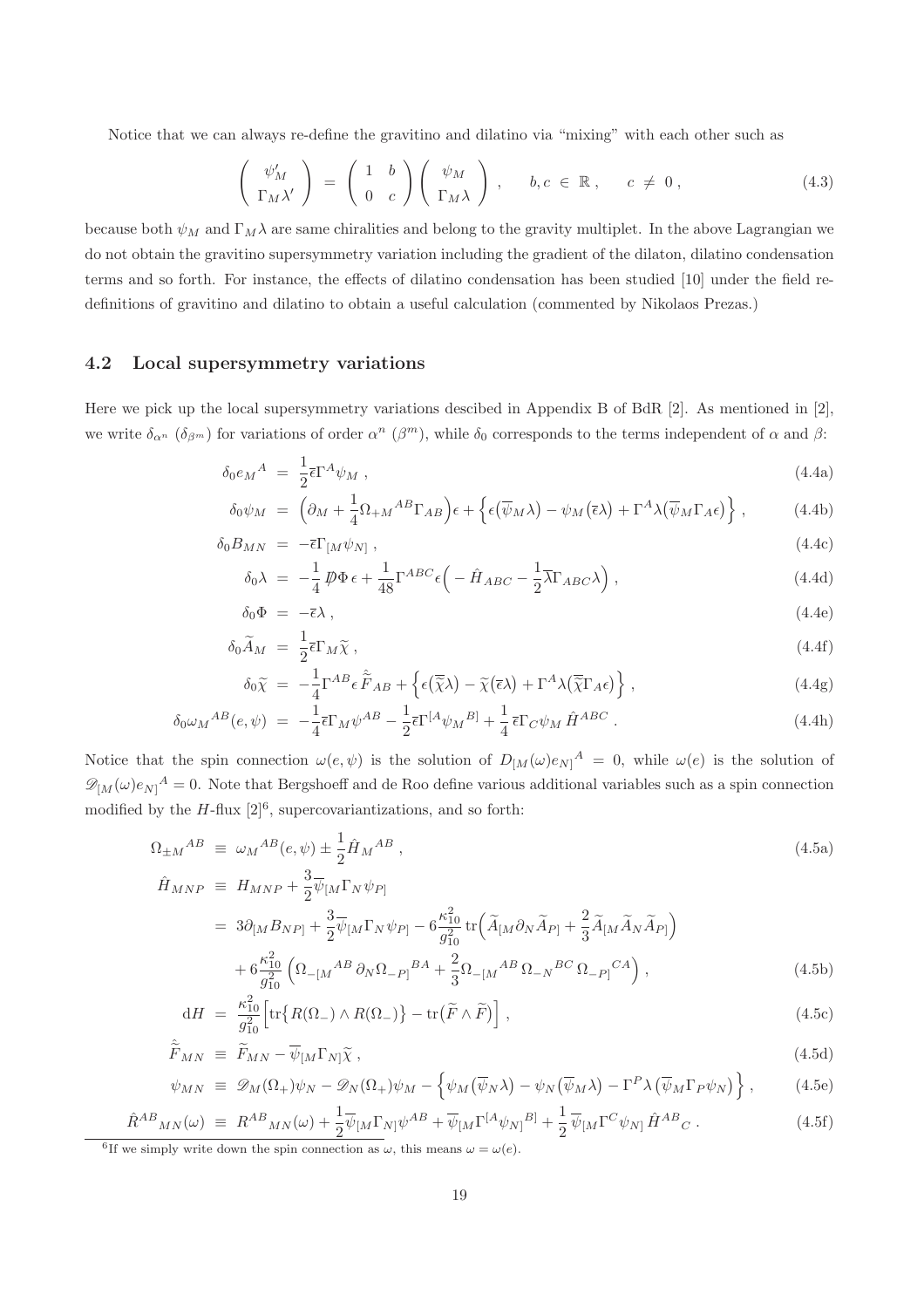We also pick up the supercovariant derivatives at hand:

$$
D_M \Phi = \partial_M \Phi + \overline{\psi}_M \lambda \,, \tag{4.6a}
$$

$$
D_M(\omega)\lambda = \mathscr{D}_M(\omega)\lambda + \frac{1}{4}\mathscr{D}\Phi\,\psi_M - \frac{1}{48}\Gamma^{ABC}\psi_M\left(-\hat{H}_{ABC} - \frac{1}{2}\overline{\lambda}\Gamma_{ABC}\lambda\right),\tag{4.6b}
$$

$$
D_M(\omega, \widetilde{A})\widetilde{\chi} = \mathscr{D}_M(\omega, \widetilde{A})\widetilde{\chi} + \frac{1}{4}\Gamma^{AB}\psi_M \widetilde{F}_{AB} - \left\{\psi_M(\overline{\widetilde{\chi}}\lambda) - \widetilde{\chi}(\overline{\psi}_M\lambda) + \Gamma^A\lambda(\overline{\widetilde{\chi}}\Gamma_A\psi_M)\right\}.
$$
 (4.6c)

It is both useful and instructive to obtain the supersymmetry algebra from (4.4). The commutator of two supersymmetry variations reads

$$
\begin{aligned}\n\left[\delta(\epsilon_1), \delta(\epsilon_2)\right] &= \delta_{\rm P}(\xi^M) + \delta_{\rm Q}(-\xi^M \psi_M) + \delta_{\rm L}(\xi^M \Omega_{-M}{}^{AB}) + \delta_{\rm YM}(\xi^M \widetilde{A}_M) \\
&\quad + \delta_{\rm M}(-\frac{\sqrt{2}}{2}\xi_M + \frac{1}{\sqrt{2}}\xi^N B_{NM}) + \delta_{\rm Q}(\epsilon_3) + \delta_{\rm L}(\Lambda^{AB})\,,\n\end{aligned} \tag{4.7a}
$$

$$
\xi^M = \frac{1}{2} \bar{\epsilon}_2 \Gamma^M \epsilon_1 \,, \tag{4.7b}
$$

$$
\epsilon_3 = -\frac{7}{8} (\bar{\epsilon}_2 \Gamma^A \epsilon_1) \Gamma_A \lambda + \frac{1}{16 \times 120} (\bar{\epsilon}_2 \Gamma^{ABCDE} \epsilon_1) \Gamma_{ABCDE} \lambda , \qquad (4.7c)
$$

$$
\Lambda^{AB} = \frac{\beta}{192} \bar{\epsilon}_2 \Gamma^{[A} \Gamma_{CDE} \Gamma^{B]} \epsilon_1 \operatorname{tr} (\overline{\tilde{\chi}} \Gamma^{CDE} \tilde{\chi}) . \tag{4.7d}
$$

On the right-hand side of (4.7a), we encounter all gauge transformations of the ten-dimensional super Yang-Mills theory:  $\delta_P$ ,  $\delta_Q$ ,  $\delta_L$ ,  $\delta_{YM}$ , and  $\delta_M$  correspond respectively to "general coordinate", "supersymmetry", "local Lorentz", "Yang-Mills" and "antisymmetric tensor gauge" transformations.

The supersymmetry variation of order  $\beta$  are given as follows:

$$
\delta_{\beta}\psi_M = \frac{\beta}{192} \Gamma^{ABC} \Gamma_M \epsilon \operatorname{tr}(\overline{\tilde{\chi}} \Gamma_{ABC} \widetilde{\chi}) , \qquad (4.8a)
$$

$$
\delta_{\beta} B_{MN} = 2\beta \operatorname{tr} \{ \widetilde{A}_{[M} \delta_0 \widetilde{A}_{N]} \}, \qquad (4.8b)
$$

$$
\delta_{\beta} \lambda = \frac{\beta}{384} \Gamma^{ABC} \epsilon \operatorname{tr}(\overline{\tilde{\chi}} \Gamma_{ABC} \tilde{\chi}), \qquad (4.8c)
$$

$$
\delta_{\beta}\omega_{M}^{AB}(e,\psi) = -\frac{\beta}{192}\bar{\epsilon}\Gamma^{[A}\Gamma_{CDE}\Gamma^{B]}\psi_{M}\operatorname{tr}\left(\overline{\tilde{\chi}}\Gamma^{CDE}\widetilde{\chi}\right). \tag{4.8d}
$$

Here the supersymmetry variation of order  $\alpha$  are also given such as

$$
\delta_{\alpha}\psi_M = \frac{\alpha}{192} \Gamma^{CDE} \Gamma_M \epsilon \overline{\psi}^{AB} \Gamma_{CDE} \psi_{AB} , \qquad (4.9a)
$$

$$
\delta_{\alpha} B_{MN} = 2\alpha \Omega_{-[M}{}^{AB} \delta_0 \Omega_{-N]}{}^{AB} , \qquad (4.9b)
$$

$$
\delta_{\alpha}\lambda = \frac{\alpha}{384} \Gamma^{CDE} \Gamma_M \epsilon \overline{\psi}^{AB} \Gamma_{CDE} \psi_{AB} . \qquad (4.9c)
$$

The supersymmetry variations of the supercovariant variables are also obtained. First we write down the zero-th order of  $\alpha$  and  $\beta$ . Next the corrections of first order  $\beta$  are described. (Unfortunately, there are no descriptions about the corrections of first order  $\alpha$ .)

$$
\delta_0(D_A \Phi) = -\frac{\sqrt{2}}{2} \bar{\epsilon} D_A(\Omega_+) \lambda , \qquad (4.10a)
$$

$$
\delta_0 \Omega_{-M}{}^{AB} = -\frac{1}{2} \overline{\epsilon} \Gamma_M \psi^{AB} , \qquad (4.10b)
$$

$$
\delta_0 \hat{H}_{ABC} = \frac{3}{2} \bar{\epsilon} \Gamma_{[A} \psi_{BC]}, \qquad (4.10c)
$$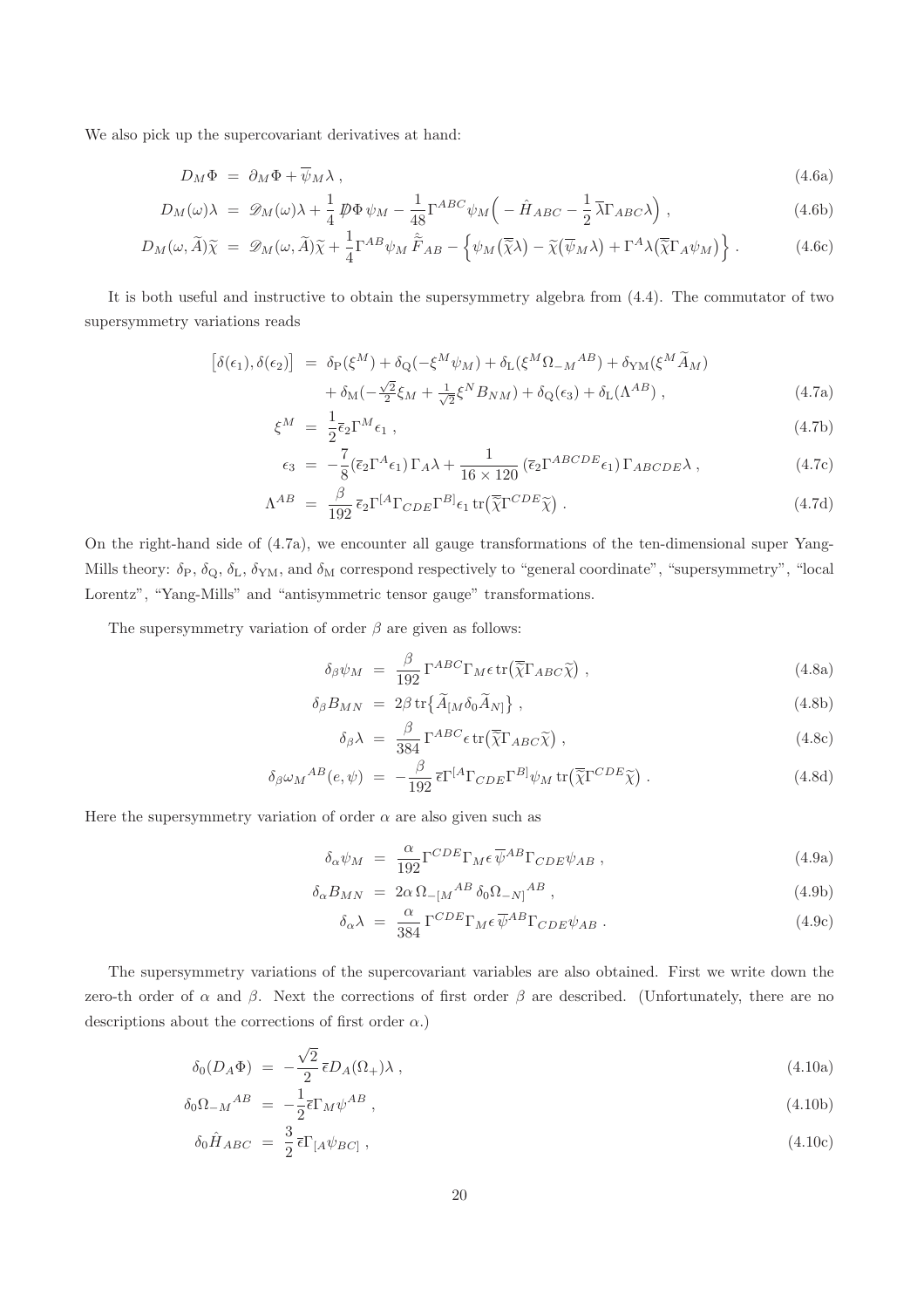$$
\delta_0 \psi^{AB} = \frac{1}{4} \Gamma^{CD} \epsilon \hat{R}^{AB}{}_{CD}(\Omega_-) + \left\{ \epsilon (\overline{\psi}^{AB} \lambda) - \psi^{AB} (\overline{\epsilon} \lambda) + \Gamma^C \lambda (\overline{\psi}^{AB} \Gamma_C \epsilon) \right\},
$$
\n(4.10d)

$$
\delta_0 \tilde{\tilde{F}}_{AB} = -\bar{\epsilon} \Gamma_{[A} D_{B]}(\Omega_+, \tilde{A}) \tilde{\chi} \,, \tag{4.10e}
$$

$$
\delta_{\beta}(D_A \Phi) = -\frac{\beta}{192} \bar{\epsilon} \Gamma_A \Gamma^{BCD} \lambda \, \text{tr} \big( \overline{\tilde{\chi}} \Gamma_{BCD} \tilde{\chi} \big) \,, \tag{4.10f}
$$

$$
\delta_{\beta}\hat{H}_{ABC} = \frac{3\beta}{2} \bar{\epsilon} \Gamma_{[A} \text{tr}(\tilde{\chi}\tilde{\tilde{F}}_{BC]}) , \qquad (4.10g)
$$

$$
\delta_{\beta}\psi_{AB} = \beta \left[ \frac{3}{4} \Gamma^{CD} \epsilon \operatorname{tr}(\hat{\tilde{F}}_{[AB}\hat{\tilde{F}}_{CD]}) + \frac{1}{48} \Gamma^{CDE} \Gamma_{[A} \epsilon \operatorname{tr} \{ \overline{\tilde{\chi}} \Gamma_{CDE} D_{B]} (\Omega_+, \tilde{A}) \tilde{\chi} \} - \frac{1}{3 \times 256} \Gamma^{CDE} \Gamma_{[A} \Gamma^{GH} \epsilon \hat{H}_{B]GH} \operatorname{tr}(\overline{\tilde{\chi}} \Gamma_{CDE} \tilde{\chi}) + \frac{\beta}{96 \times 96} \Gamma^{CDE} \Gamma_{[A} \Gamma^{FGH} \Gamma_{B]} \epsilon \operatorname{tr}(\overline{\tilde{\chi}} \Gamma_{CDE} \tilde{\chi}) \operatorname{tr}(\overline{\tilde{\chi}} \Gamma_{FGH} \tilde{\chi}) \right], \tag{4.10h}
$$

$$
\delta_{\beta} \hat{\tilde{F}}_{AB} = \frac{\beta}{192} \bar{\epsilon} \Gamma_{[A} \Gamma^{CDE} \Gamma_{B]} \tilde{\chi} \operatorname{tr} (\overline{\tilde{\chi}} \Gamma_{CDE} \tilde{\chi}) . \tag{4.10i}
$$

Finally we describe an identity among generalized curvature tensors:

$$
R_{ABCD}(\Omega_{-}) = R_{CDAB}(\Omega_{+}) - \frac{1}{2} (dH)_{CDAB}. \qquad (4.11)
$$

I have a few comments. To avoid a confusion, we mention about the difference of the modified spin connections between the Polchinski and the BdR:

$$
\omega_M{}^{AB} \pm \frac{1}{2} \hat{H}_M{}^{AB}\Big|_{\text{Polchinski}} \equiv -\omega_M{}^{AB} \mp \frac{3\sqrt{2}}{2} \hat{H}_M{}^{AB}\Big|_{\text{BdR}},\tag{4.12a}
$$

$$
\therefore \qquad (\Omega_{\pm M}{}^{AB})_{\text{Polchinski}} \equiv -(\Omega_{\pm M}{}^{AB})_{\text{BdR}} \,. \tag{4.12b}
$$

Due to this re-definition, we should take care of the re-definitions of the covariant derivatives and the curvature tensors:

$$
\mathcal{D}_{M}(\Omega_{\pm})\Big|_{\text{Polehinski}} = \partial_{M} - \frac{i}{2}\Omega_{\pm M}{}^{AB}\Sigma_{AB}\Big|_{\text{Polehinski}} \equiv \partial_{M} + \frac{i}{2}\Omega_{\pm M}{}^{AB}\Sigma_{AB}\Big|_{\text{BdR}} = \mathcal{D}_{M}(\Omega_{\pm})\Big|_{\text{BdR}}, \quad (4.13a)
$$
\n
$$
R^{AB}{}_{MN}(\Omega_{\pm})\Big|_{\text{BdR}} = -R^{AB}{}_{MN}(\Omega_{\pm})\Big|_{\text{BdR}} \quad (4.13b)
$$

$$
_{MN}(\Omega_{\pm})\Big|_{\text{Polchinski}} \equiv -R^{AB}{}_{MN}(\Omega_{\pm})\Big|_{\text{BdR}}.\tag{4.13b}
$$

The explicit expressions of supersymmetry variations are, of course, just approximate expressions. If you consider not only  $\alpha$ ,  $\beta$  corrections but also the higher order fermions corrections, the corrections of supersymmetry vairations are also corrected. The supercovariant variables such as  $\hat{H}_{MNP}$ ,  $\hat{F}_{MN}$  and  $\hat{R}^{AB}{}_{MN}(\omega)$  are influenced by the higher order corrections quite sensitively. Thus, you must take care of any calculations when you study the supersymmetry variations and the construction of the Lagrangian of higher order corrections of fermions.

Polchinski [13], Becker et al [1] and Kim-Yi [7] adapted

$$
\frac{\kappa_{10}^2}{g_{10}^2} \equiv \frac{\alpha'}{4} \,. \tag{4.14}
$$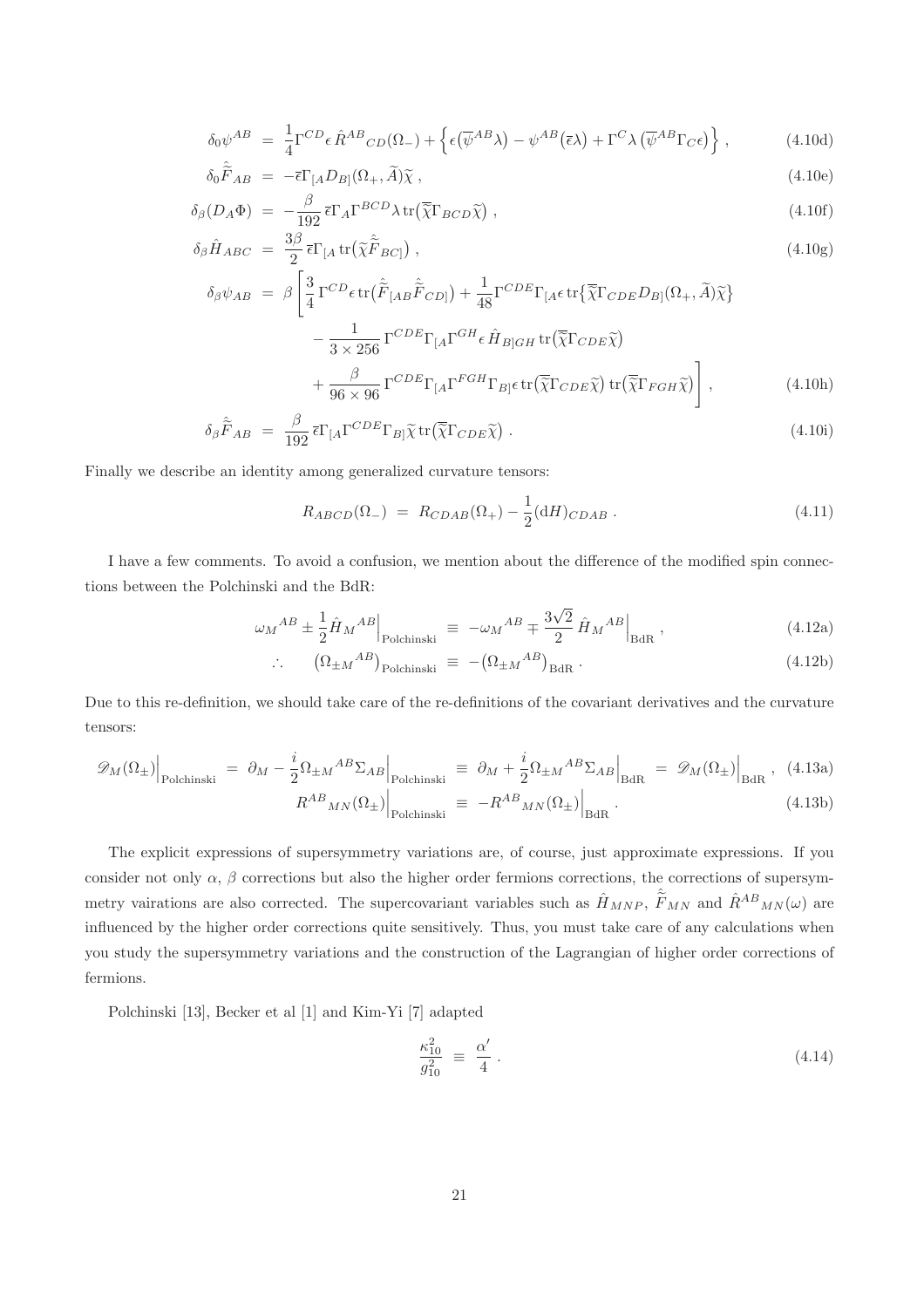# 5 The descriptions in the KY framework

In this section we will again re-write down the Lagrangian and the supersymmetry variations explicitly. We also keep this symbol of the gauge field and the gaugino. (Because  $A_M$  means the hermitian gauge field, while  $\ddot{A}_M$  is anti-hermitian in the definition.)

#### 5.1 Transformation rules

Now we summarize the field re-definition rules from BdR to KY [9]:

$$
\phi^{-3} \equiv \frac{1}{\kappa_{10}^2} \exp(-2\Phi) , \quad \underline{\omega}_M{}^{AB} \equiv -\omega_M{}^{AB} , \qquad (5.1a)
$$

$$
\underline{A}_M \equiv -\widetilde{A}_M \ , \qquad \underline{B}_{MN} \equiv +\sqrt{2}B_{MN} \ , \qquad \underline{H}_{MNP} \equiv +\frac{\sqrt{2}}{3}H_{MNP} \ , \tag{5.1b}
$$

$$
\underline{\chi} = -\tilde{\chi}, \quad \underline{\lambda} \equiv \sqrt{2}\lambda \,, \tag{5.1c}
$$

 $\psi_M$ ,  $\epsilon$  keep the same variables, (5.1d)

$$
\alpha = \beta = -\frac{\kappa_{10}^2}{g_{10}^2},\tag{5.1e}
$$

where  $\chi$  and  $\Delta$  denote the gaugino and the dilatino in BdR [2], while  $\tilde{\chi}$  and  $\lambda$  mean the ones in [4, 9]. The reason why we filpped the sign of the gaugino is that we want to keep the same signs in equations. The gaugino always appears with pairing with the gauge field or the gauge field strength, which are flipped via the mapping from the BdR framework to the KY's one. To obtain  $\underline{H}_{MNP} = +\frac{\sqrt{2}}{3}H_{MNP}$  with  $h = +2\sqrt{2}$ , we change the definition of the Lagrangian (3.2a) and the Bianchi identity (3.2b) to

$$
\mathcal{L} = \frac{1}{2\kappa_{10}^2} \sqrt{-g} e^{-2\Phi} \left\{ \mathcal{R}(\omega) + 4(\partial_M \Phi)^2 - \frac{1}{3} H_{MNP} H^{MNP} + \frac{\kappa_{10}^2}{g_{10}^2} tr(|\widetilde{F}|^2) + \dots \right\},\tag{5.2a}
$$

$$
H_3 = dB_2 + \frac{\kappa_{10}^2}{2g_{10}^2} \tilde{\omega}_3^Y + \dots \,, \tag{5.2b}
$$

and we also change (3.16c) to

$$
H_{MNP} = 3\partial_{[M}B_{NP]} + 3!\frac{\kappa_{10}^2}{2g_{10}^2} \text{tr}\Big(\widetilde{A}_{[M}\partial_N\widetilde{A}_{P]} + \frac{2}{3}\widetilde{A}_{[M}\widetilde{A}_N\widetilde{A}_{P]}\Big) . \tag{5.3}
$$

Cardoso et al [4] and Kimura-Yi [9] adapted

$$
\kappa_{10}^2 \equiv 2 \,, \quad \frac{\kappa_{10}^2}{2g_{10}^2} \equiv \alpha' \,. \tag{5.4}
$$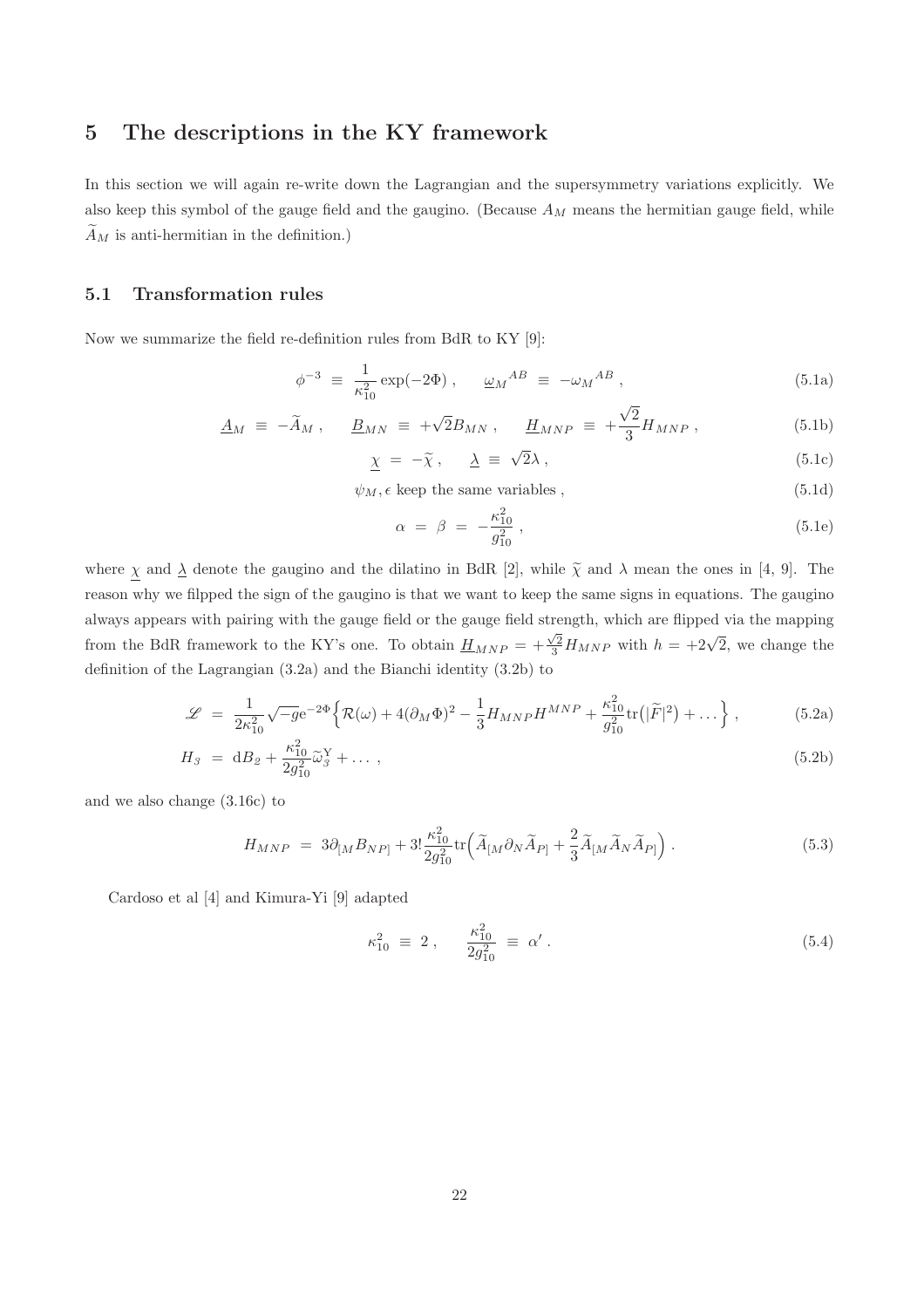## 5.2 Lagrangian

Let us again re-write the Lagrangian of ten-dimensional heterotic supergravity via the field re-defitions  $(5.1)$ :

$$
\mathcal{L}(R) = \frac{1}{2\kappa_{10}^{2}}\sqrt{-g}e^{-2\Phi}\left[\mathcal{R}(\omega)-\frac{1}{3}H_{MNP}H^{MNP}+4(\partial_{M}\Phi)^{2}\right.\quad -\overline{\psi}_{M}\Gamma^{MNP}\mathscr{D}_{N}(\omega)\psi_{P}+8\overline{\Lambda}\Gamma^{MNP}\mathscr{D}_{M}(\omega)\psi_{N}+16\overline{\lambda}\mathscr{D}(\omega)\lambda\quad +8\overline{\psi}_{M}\Gamma^{N}\Gamma^{M}\lambda(\partial_{N}\Phi)-2\overline{\psi}_{M}\Gamma^{M}\psi_{N}(\partial^{N}\Phi)\quad +\frac{1}{12}H^{PQR}\left\{\overline{\psi}_{M}\Gamma^{[M}\Gamma_{PQR}\Gamma^{N]}\psi_{N}+8\overline{\psi}_{M}\Gamma^{M}P_{QRN}\lambda-16\overline{\lambda}\Gamma_{PQR}\lambda\right\}\quad +\frac{1}{48}\overline{\psi}^{M}\Gamma^{ABC}\psi_{M}\left\{2\overline{\lambda}\Gamma_{ABC}\lambda+\overline{\lambda}\Gamma_{ABC}\Gamma^{N}\psi_{N}\right.\quad -\frac{1}{4}\overline{\psi}^{N}\Gamma_{ABC}\psi_{N}-\frac{1}{8}\overline{\psi}^{N}\Gamma_{N}\Gamma_{ABC}\Gamma^{P}\psi_{P}\right\}, (5.5a)
$$
  

$$
\mathcal{L}(\widetilde{F}^{2}) = -\frac{1}{2\kappa_{10}^{2}}\frac{\kappa_{10}^{2}}{2g_{10}^{2}}\sqrt{-g}e^{-2\Phi}\left[-\text{tr}(\widetilde{F}_{MN}\widetilde{F}^{MN})-2\text{tr}\{\widetilde{\chi}\mathscr{D}(\omega,\widetilde{A})\widetilde{\chi}\}+\frac{1}{6}\text{tr}(\widetilde{\chi}\Gamma^{ABC}\widetilde{\chi})\widetilde{H}_{ABC}\right.\tag{5.5a}
$$
  

$$
-\frac{1}{2}\text{tr}\{\widetilde{\chi}\Gamma^{MC}\widetilde{\chi}\partial\widetilde{\chi}(\omega)\widetilde{\chi}_{M}\right\}(\Delta_{M}\widetilde{F}^{MN})
$$
  

$$
-\frac{1}{48}\text{tr}(\widetilde{\chi}\Gamma^{ABC}\widetilde{\chi})\overline{\psi}_{M}\left(4\Gamma_{ABC}\Gamma^{M}+3\Gamma^{M}\Gamma_{ABC}\right)\lambda\quad +\frac{1}{1
$$

Derivatives  $\mathscr{D}_M(\omega, \widetilde{A})$  are the covariant derivatives with respect to Lorentz and Yang-Mills gauge transformations. We define the derivative on fundamental fields  $\phi^i$  as

$$
\mathscr{D}_M(\omega, \widetilde{A}, \Gamma) \phi^i = \partial_M \phi^i - \frac{i}{2} \omega_M{}^{AB} (\Sigma_{AB})^i{}_j \phi^j + (\widetilde{A}_M)^i{}_j \phi^j + \Gamma^i_{jM} \phi^j . \tag{5.6}
$$

#### 5.3 Local supersymmetry variations

Here we pick up the local supersymmetry variations descibed in Appendix B of BdR [2]. As mentioned in [2], we write  $\delta_{\alpha^n}$  ( $\delta_{\beta^m}$ ) for variations of order  $\alpha^n$  ( $\beta^m$ ), while  $\delta_0$  corresponds to the terms independent of  $\alpha$  and  $\beta$ :

$$
\delta_0 e_M{}^A = \frac{1}{2} \bar{\epsilon} \Gamma^A \psi_M \,, \tag{5.7a}
$$

$$
\delta_0 \psi_M = \left( \partial_M + \frac{1}{4} \Omega_{-M}{}^{AB} \Gamma_{AB} \right) \epsilon + \left\{ \epsilon (\overline{\psi}_M \lambda) - \psi_M (\overline{\epsilon} \lambda) + \Gamma^A \lambda (\overline{\psi}_M \Gamma_A \epsilon) \right\}, \tag{5.7b}
$$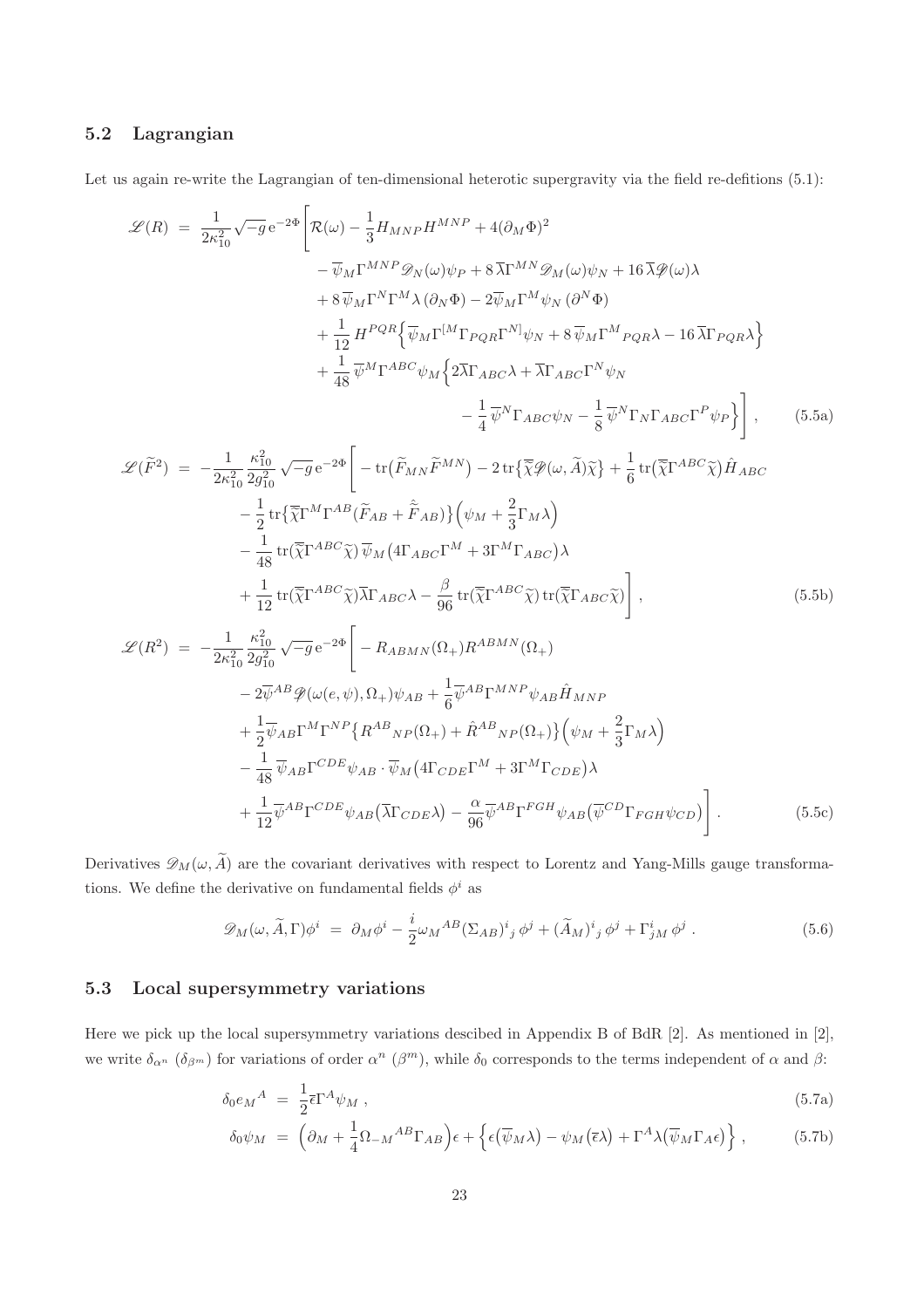$$
\delta_0 B_{MN} = \bar{\epsilon} \Gamma_{[M} \psi_{N]}, \qquad (5.7c)
$$

$$
\delta_0 \lambda = -\frac{1}{4} \mathcal{D} \Phi \epsilon + \frac{1}{24} \Gamma^{ABC} \epsilon \left( \hat{H}_{ABC} - \frac{1}{4} \overline{\lambda} \Gamma_{ABC} \lambda \right), \qquad (5.7d)
$$

$$
\delta_0 \Phi = -\bar{\epsilon}\lambda \,, \tag{5.7e}
$$

$$
\delta_0 \widetilde{A}_M = \frac{1}{2} \overline{\epsilon} \Gamma_M \widetilde{\chi} \,, \tag{5.7f}
$$

$$
\delta_0 \widetilde{\chi} = -\frac{1}{4} \Gamma^{AB} \epsilon \widetilde{\widetilde{F}}_{AB} + \left\{ \epsilon (\overline{\widetilde{\chi}} \lambda) - \widetilde{\chi} (\overline{\epsilon} \lambda) + \Gamma^A \lambda (\overline{\widetilde{\chi}} \Gamma_A \epsilon) \right\}, \tag{5.7g}
$$

$$
\delta_0 \omega_M{}^{AB}(e,\psi) = -\frac{1}{4} \bar{\epsilon} \Gamma_M \psi^{AB} - \frac{1}{2} \bar{\epsilon} \Gamma^{[A} \psi_M{}^{B]} - \frac{1}{2} \bar{\epsilon} \Gamma_C \psi_M \hat{H}^{ABC} \,. \tag{5.7h}
$$

Notice that the spin connection  $\omega(e,\psi)$  is the solution of  $D_{[M]}(\omega)e_{N]}^{A} = 0$ , while  $\omega(e)$  is the solution of  $\mathscr{D}_{[M]}(\omega)e_N^A=0$ . Note that Bergshoeff and de Roo define various additional variables such as a spin connection modified by the  $H$ -flux  $[2]^7$ , supercovariantizations, and so forth:

$$
\Omega_{\pm M}{}^{AB} \equiv \omega_M{}^{AB}(e,\psi) \pm \hat{H}_M{}^{AB} ,
$$
\n
$$
\hat{H}_{MNP} \equiv H_{MNP} - \frac{3}{4} \overline{\psi}_{[M} \Gamma_N \psi_{P]}
$$
\n(5.8a)

$$
M_{MNP} \equiv H_{MNP} - \frac{3}{4} \psi_{[M} \Gamma_N \psi_{P]}
$$
  
=  $3 \partial_{[M} B_{NP]} - \frac{3}{4} \overline{\psi}_{[M} \Gamma_N \psi_{P]} + 6 \frac{\kappa_{10}^2}{2g_{10}^2} tr \left( \widetilde{A}_{[M} \partial_N \widetilde{A}_{P]} + \frac{2}{3} \widetilde{A}_{[M} \widetilde{A}_N \widetilde{A}_{P]} \right)$   
 $- 6 \frac{\kappa_{10}^2}{2g_{10}^2} \left( \Omega_{+[M}{}^{AB} \partial_N \Omega_{+P]}{}^{BA} + \frac{2}{3} \Omega_{+[M}{}^{AB} \Omega_{+N}{}^{BC} \Omega_{+P]}{}^{CA} \right),$  (5.8b)

$$
dH = -\frac{\kappa_{10}^2}{2g_{10}^2} \left[ \text{tr}\left\{ R(\Omega_+) \wedge R(\Omega_+) \right\} - \text{tr}\left( \tilde{F} \wedge \tilde{F} \right) \right],\tag{5.8c}
$$

$$
\hat{\tilde{F}}_{MN} \equiv \tilde{F}_{MN} - \overline{\psi}_{[M} \Gamma_{N]} \tilde{\chi} \,, \tag{5.8d}
$$

$$
\psi_{MN} \equiv \mathscr{D}_M(\Omega_-)\psi_N - \mathscr{D}_N(\Omega_-)\psi_M - \left\{\psi_M(\overline{\psi}_N\lambda) - \psi_N(\overline{\psi}_M\lambda) - \Gamma^P\lambda(\overline{\psi}_M\Gamma_P\psi_N)\right\},
$$
(5.8e)

$$
\hat{R}^{AB}{}_{MN}(\omega) \equiv R^{AB}{}_{MN}(\omega) + \frac{1}{2}\overline{\psi}_{[M}\Gamma_{N]}\psi^{AB} + \overline{\psi}_{[M}\Gamma^{[A}\psi_{N]}{}^{B]} - \overline{\psi}_{[M}\Gamma^{C}\psi_{N]} \hat{H}^{AB}{}_{C} \,. \tag{5.8f}
$$

We also pick up the supercovariant derivatives at hand:

 $\overline{\phantom{a}}$ 

$$
D_M \Phi = \partial_M \Phi + \overline{\psi}_M \lambda \,, \tag{5.9a}
$$

$$
D_M(\omega)\lambda = \mathscr{D}_M(\omega)\lambda + \frac{1}{4}\mathscr{D}\Phi\,\psi_M - \frac{1}{24}\Gamma^{ABC}\psi_M\left(\hat{H}_{ABC} - \frac{1}{4}\overline{\lambda}\Gamma_{ABC}\lambda\right),\tag{5.9b}
$$

$$
D_M(\omega, \widetilde{A})\widetilde{\chi} = \mathscr{D}_M(\omega, \widetilde{A})\widetilde{\chi} + \frac{1}{4}\Gamma^{AB}\psi_M \widetilde{F}_{AB} - \left\{\psi_M(\widetilde{\chi}\lambda) - \widetilde{\chi}(\overline{\psi}_M\lambda) + \Gamma^A\lambda(\widetilde{\chi}\Gamma_A\psi_M)\right\}.
$$
 (5.9c)

It is both useful and instructive to obtain the supersymmetry algebra from (5.7). The commutator of two supersymmetry variations reads

$$
\begin{split} \left[\delta(\epsilon_{1}),\delta(\epsilon_{2})\right] \; &= \; \delta_{\rm P}(\xi^{M}) + \delta_{\rm Q}(-\xi^{M}\psi_{M}) + \delta_{\rm L}(\xi^{M}\Omega_{+M}{}^{AB}) + \delta_{\rm YM}(\xi^{M}\widetilde{A}_{M}) \\ &+ \delta_{\rm M}(-\frac{\sqrt{2}}{2}\xi_{M} - \sqrt{2}\xi^{N}B_{NM}) + \delta_{\rm Q}(\epsilon_{3}) + \delta_{\rm L}(\Lambda^{AB}) \;, \end{split} \tag{5.10a}
$$

$$
\xi^M = \frac{1}{2} \overline{\epsilon}_2 \Gamma^M \epsilon_1 \,, \tag{5.10b}
$$

$$
\epsilon_3 = -\frac{7}{8} (\bar{\epsilon}_2 \Gamma^A \epsilon_1) \Gamma_A \lambda + \frac{1}{16 \times 120} (\bar{\epsilon}_2 \Gamma^{ABCDE} \epsilon_1) \Gamma_{ABCDE} \lambda , \qquad (5.10c)
$$

$$
\Lambda^{AB} = \frac{\beta}{192} \bar{\epsilon}_2 \Gamma^{[A} \Gamma_{CDE} \Gamma^{B]} \epsilon_1 \operatorname{tr}(\overline{\tilde{\chi}} \Gamma^{CDE} \overline{\tilde{\chi}}) . \tag{5.10d}
$$

<sup>7</sup>If we simply write down the spin connection as  $\omega$ , this means  $\omega = \omega(e)$ .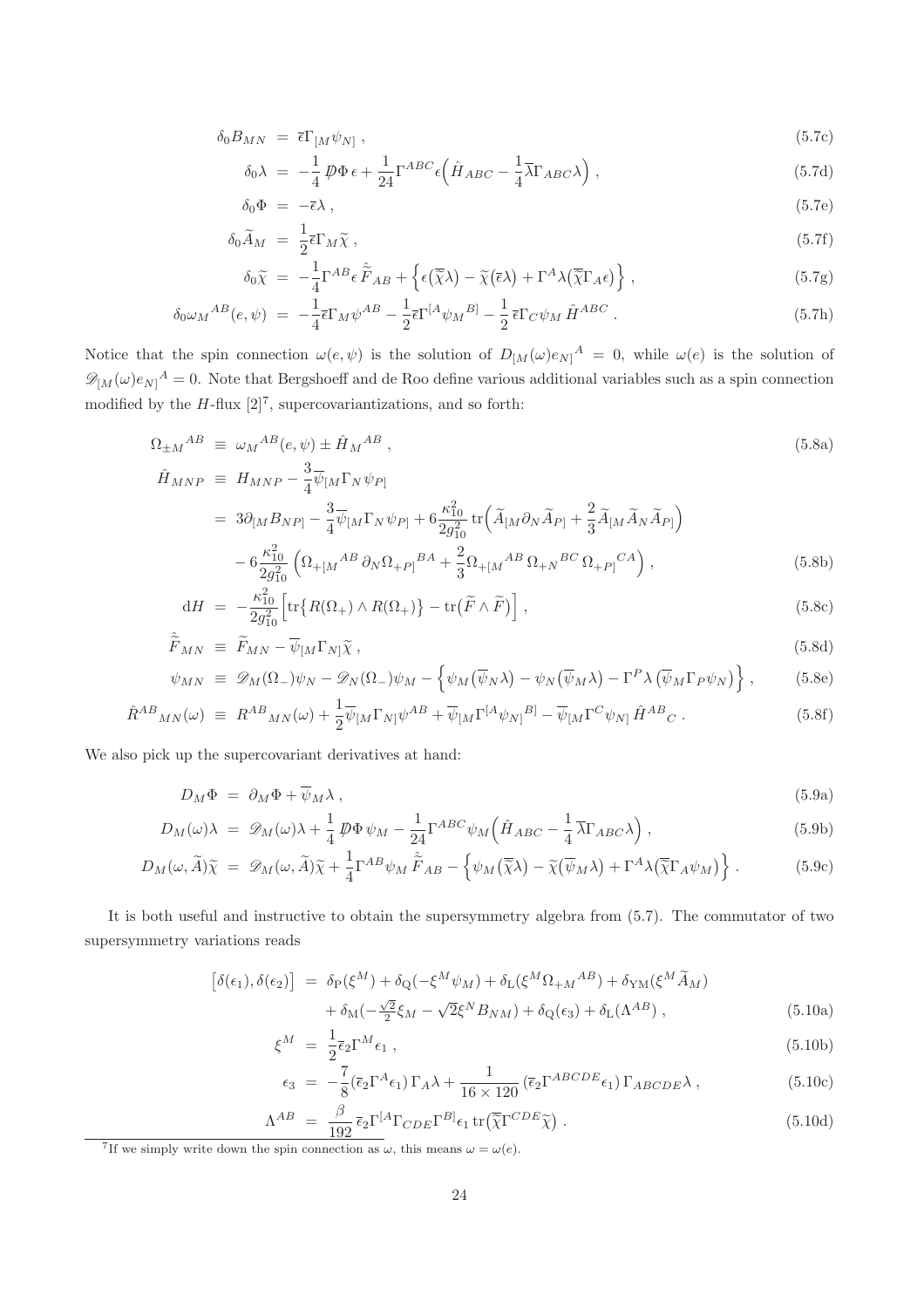On the right-hand side of (5.10a), we encounter all gauge transformations of the ten-dimensional super Yang-Mills theory:  $\delta_P$ ,  $\delta_Q$ ,  $\delta_L$ ,  $\delta_{YM}$ , and  $\delta_M$  correspond respectively to "general coordinate", "supersymmetry", "local Lorentz", "Yang-Mills" and "antisymmetric tensor gauge" transformations.

The supersymmetry variation of order  $\beta$  are given as follows:

$$
\delta_{\beta}\psi_M = \frac{\beta}{192} \Gamma^{ABC} \Gamma_M \epsilon \operatorname{tr}(\overline{\tilde{\chi}} \Gamma_{ABC} \widetilde{\chi}) , \qquad (5.11a)
$$

$$
\delta_{\beta} B_{MN} = -\beta \operatorname{tr} \{ \widetilde{A}_{[M} \delta_0 \widetilde{A}_{N]} \}, \qquad (5.11b)
$$

$$
\delta_{\beta} \lambda = \frac{\beta}{384} \Gamma^{ABC} \epsilon \operatorname{tr} (\overline{\tilde{\chi}} \Gamma_{ABC} \tilde{\chi}) , \qquad (5.11c)
$$

$$
\delta_{\beta}\omega_{M}^{AB}(e,\psi) = -\frac{\beta}{192}\bar{\epsilon}\Gamma^{[A}\Gamma_{CDE}\Gamma^{B]}\psi_{M}\operatorname{tr}(\overline{\tilde{\chi}}\Gamma^{CDE}\tilde{\chi})\,. \tag{5.11d}
$$

Here the supersymmetry variation of order  $\alpha$  are also given such as

$$
\delta_{\alpha}\psi_M = \frac{\alpha}{192} \Gamma^{CDE} \Gamma_M \epsilon \overline{\psi}^{AB} \Gamma_{CDE} \psi_{AB} , \qquad (5.12a)
$$

$$
\delta_{\alpha} B_{MN} = -\alpha \Omega_{+ [M}{}^{AB} \delta_0 \Omega_{+N]}{}^{AB} , \qquad (5.12b)
$$

$$
\delta_{\alpha}\lambda = \frac{\alpha}{384} \Gamma^{CDE} \Gamma_M \epsilon \overline{\psi}^{AB} \Gamma_{CDE} \psi_{AB} . \qquad (5.12c)
$$

The supersymmetry variations of the supercovariant variables are also obtained. First we write down the zero-th order of  $\alpha$  and  $\beta$ . Next the corrections of first order  $\beta$  are described. (Unfortunately, there are no descriptions about the corrections of first order  $\alpha$ .)

$$
\delta_0(D_A \Phi) = -\frac{\sqrt{2}}{2} \bar{\epsilon} D_A(\Omega_-) \lambda , \qquad (5.13a)
$$

$$
\delta_0 \Omega_{+M}{}^{AB} = -\frac{1}{2} \overline{\epsilon} \Gamma_M \psi^{AB} , \qquad (5.13b)
$$
\n
$$
\delta_0 \hat{\mathbf{r}} \qquad \frac{3}{2} \overline{\epsilon} \Gamma_M \psi^{AB} , \qquad (5.13c)
$$

$$
\delta_0 \hat{H}_{ABC} = -\frac{3}{4} \bar{\epsilon} \Gamma_{[A} \psi_{BC]},
$$
\n
$$
\delta_0 \psi^{AB} = \frac{1}{4} \Gamma^{CD} \epsilon \hat{R}^{AB}{}_{CD} (\Omega_+) + \left\{ \epsilon (\overline{\psi}^{AB} \lambda) - \psi^{AB} (\overline{\epsilon} \lambda) + \Gamma^C \lambda (\overline{\psi}^{AB} \Gamma_C \epsilon) \right\},
$$
\n(5.13d)

$$
\delta_0 \hat{\tilde{F}}_{AB} = -\bar{\epsilon} \Gamma_{[A} D_{B]}(\Omega_-, \tilde{A}) \tilde{\chi} , \qquad (5.13e)
$$

$$
\delta_{\beta}(D_A \Phi) = -\frac{\beta}{192} \bar{\epsilon} \Gamma_A \Gamma^{BCD} \lambda \operatorname{tr}(\overline{\tilde{\chi}} \Gamma_{BCD} \tilde{\chi}), \qquad (5.13f)
$$

$$
\delta_{\beta}\hat{H}_{ABC} = -\frac{3\beta}{4}\bar{\epsilon}\Gamma_{[A}\operatorname{tr}\left(\tilde{\chi}\tilde{\tilde{F}}_{BC}\right),\tag{5.13g}
$$

$$
\delta_{\beta}\psi_{AB} = \beta \left[ \frac{3}{4} \Gamma^{CD} \epsilon \operatorname{tr}(\tilde{\tilde{F}}_{[AB}\tilde{\tilde{F}}_{CD]}) + \frac{1}{48} \Gamma^{CDE} \Gamma_{[A} \epsilon \operatorname{tr} \{ \overline{\tilde{\chi}} \Gamma_{CDE} D_{B]} (\Omega_-, \tilde{A}) \tilde{\chi} \} - \frac{1}{3 \times 128} \Gamma^{CDE} \Gamma_{[A} \Gamma^{GH} \epsilon \hat{H}_{B]GH} \operatorname{tr}(\overline{\tilde{\chi}} \Gamma_{CDE} \tilde{\chi}) + \frac{\beta}{96 \times 96} \Gamma^{CDE} \Gamma_{[A} \Gamma^{FGH} \Gamma_{B]} \epsilon \operatorname{tr}(\overline{\tilde{\chi}} \Gamma_{CDE} \tilde{\chi}) \operatorname{tr}(\overline{\tilde{\chi}} \Gamma_{FGH} \tilde{\chi}) \right], \tag{5.13h}
$$

$$
\delta_{\beta} \hat{\tilde{F}}_{AB} = \frac{\beta}{192} \bar{\epsilon} \Gamma_{[A} \Gamma^{CDE} \Gamma_{B]} \tilde{\chi} \operatorname{tr} (\overline{\tilde{\chi}} \Gamma_{CDE} \tilde{\chi}) . \tag{5.13i}
$$

Finally we describe an identity among generalized curvature tensors:

$$
R_{ABCD}(\Omega_+) = R_{CDAB}(\Omega_-) + (\mathrm{d}H)_{CDAB}. \tag{5.14}
$$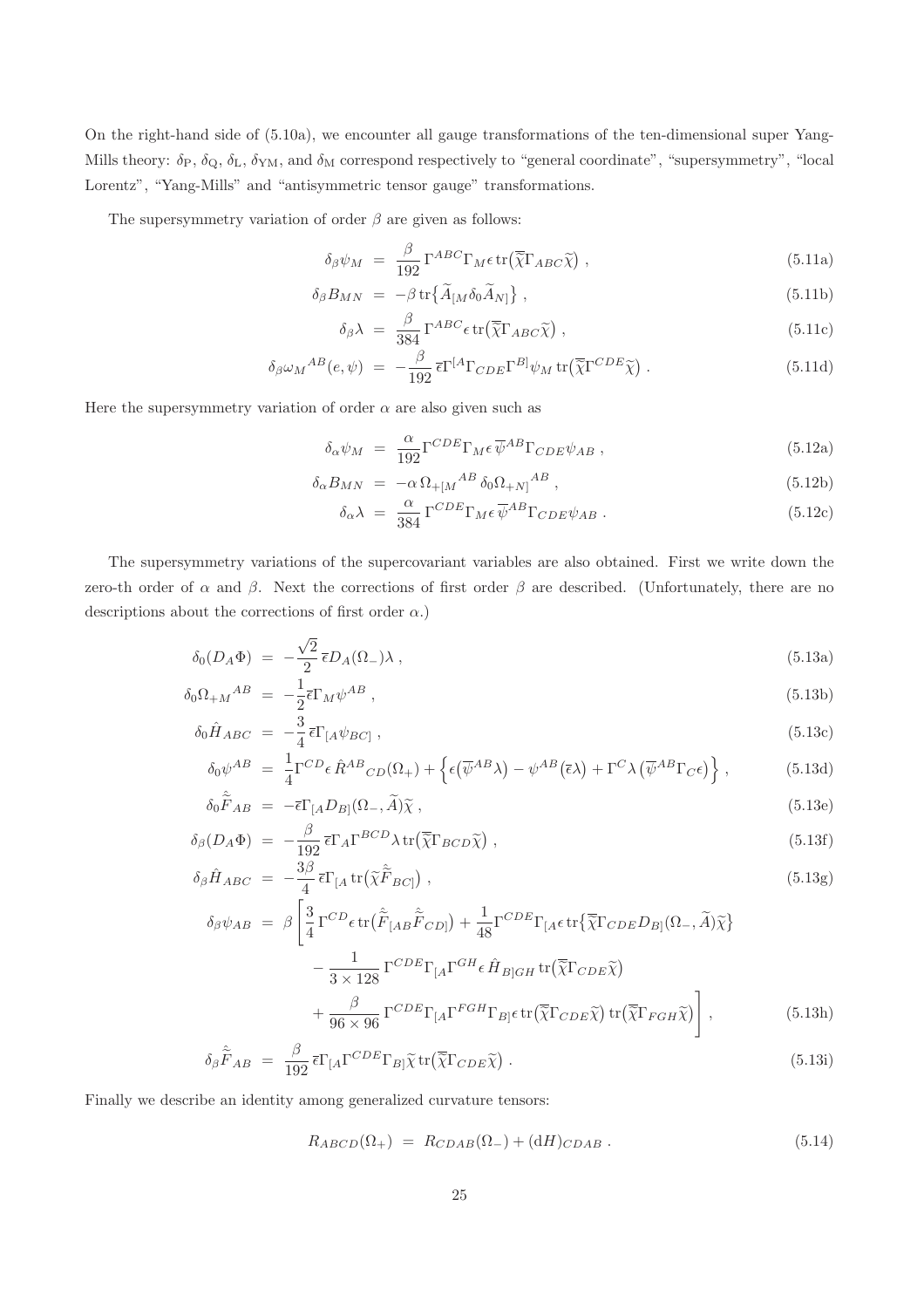I have a few comments. To avoid a confusion, we mention about the difference of the modified spin connections between the KY  $[4, 9]$  and the BdR  $[2]$ :

$$
\omega_M{}^{AB} \pm \hat{H}_M{}^{AB}\Big|_{\rm KY} \equiv -\omega_M{}^{AB} \pm \frac{3\sqrt{2}}{2}\hat{H}_M{}^{AB}\Big|_{\rm BdR},\qquad (5.15a)
$$

$$
\therefore \qquad (\Omega_{\pm M}{}^{AB})_{\text{KY}} \equiv -(\Omega_{\mp M}{}^{AB})_{\text{BdR}} \,. \tag{5.15b}
$$

Due to this re-definition, we should take care of the re-definitions of the covariant derivatives and the curvature tensors:

$$
\mathcal{D}_M(\Omega_\pm)\Big|_{\text{KY}} = \partial_M - \frac{i}{2}\Omega_{\pm M}{}^{AB}\Sigma_{AB}\Big|_{\text{KY}} \equiv \partial_M + \frac{i}{2}\Omega_{\mp M}{}^{AB}\Sigma_{AB}\Big|_{\text{BdR}} = \mathcal{D}_M(\Omega_\mp)\Big|_{\text{BdR}},\tag{5.16a}
$$
\n
$$
R^{AB}{}_{MN}(\Omega_\pm)\Big|_{\text{EM}} = -R^{AB}{}_{MN}(\Omega_\pm)\Big|_{\text{EM}}.\tag{5.16b}
$$

$$
\left. \mathcal{R}^{AB}{}_{MN}(\Omega_{\pm}) \right|_{\rm KY} \equiv -R^{AB}{}_{MN}(\Omega_{\mp}) \Big|_{\rm BdR} \,. \tag{5.16b}
$$

#### 5.4 Serious Error

I found a couple of errors in our previous paper [9]. These are the signs in front of  $\text{tr}(\widetilde{F} \wedge \widetilde{F})$  and  $\text{tr}(R \wedge R)$ in the Bianchi identity, and the signs in front of  $tr(\widetilde{F}_{MN}\widetilde{F}^{MN})$  and  $R_{MNAB}R^{MNAB}$  in the Lagrangian. The reason why I mistook these signs are the followings:

- I naively (and stupidly) assumed that  $\alpha$  and  $\beta$  were positive constants.
- I guessed the gauge field in [2] was hermitian, because the kinetic term of the gauge field is given by  $-\beta\sqrt{-g}\phi^3$ tr $(F_{MN}F^{MN})$ , and because in order to obtain positive energy eigenvalues of the system we should choose the minus sign in front of the kinetic term with respect to the "hermitian" field.
- To keep the hermitian property of the gauge field, I changed the definition of the Yang-Mills-Chern-Simons 3-form in [2]. So far, I have already found a lot of typos in [2]. (For instance, the definition of the curvature tensor is wrong (2.1b). Furthermore, the relative factor in the Yang-Mills-Chern-Simons 3-form is also wrong  $(2.1a)$ .) So I estimated that they forgot inserting i in front of  $A<sup>3</sup>$  in the Chern-Simons.
- I also misunderstood that Cardoso et al [4] introduced the wrong definition of the trace. But Now I really understand they chose exactly correct signs in their Lagrangian, even though the definition of the trace looks quite strange.

So we have to compute carefully heterotic action in terms of this note in future works.